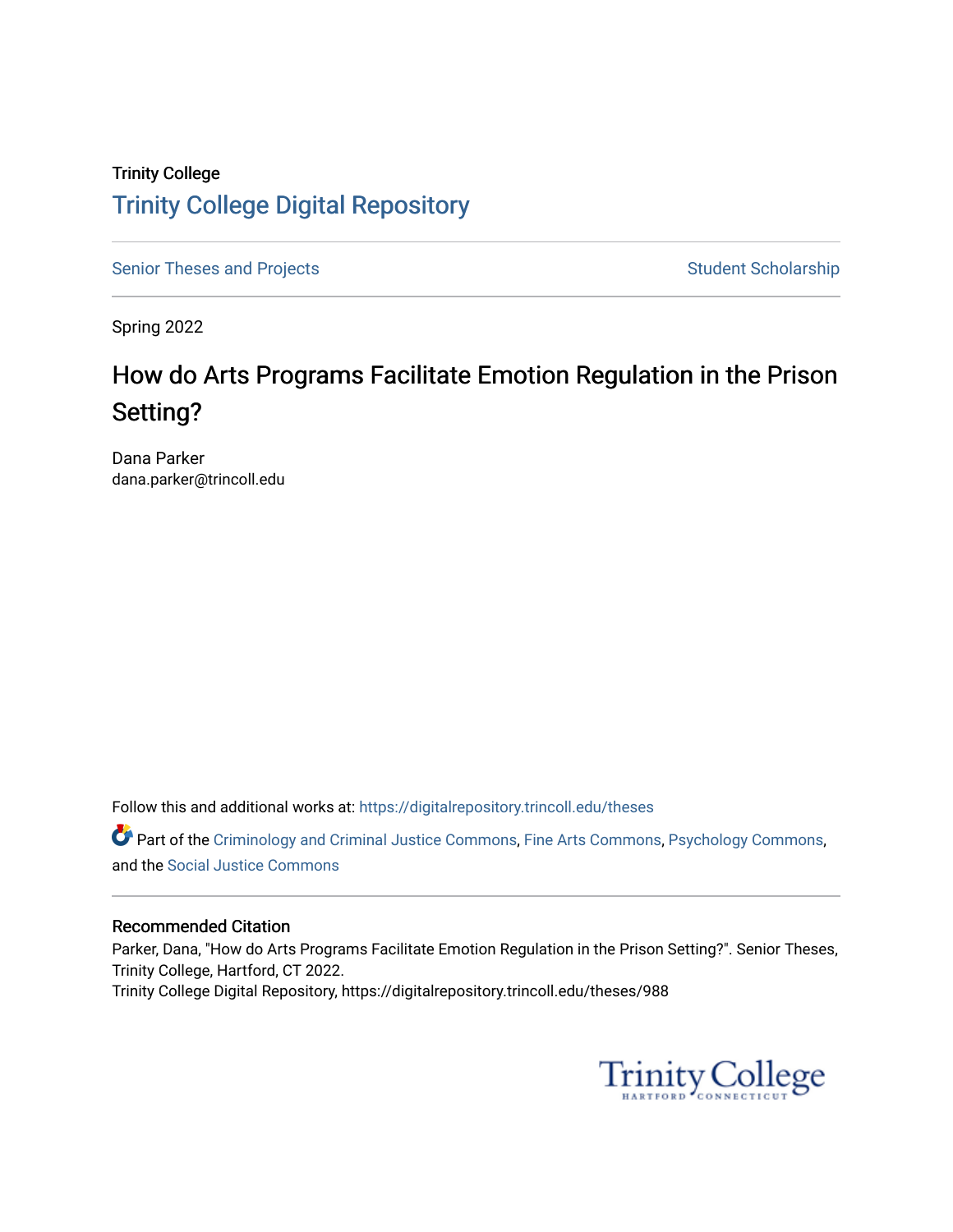How do Arts Programs Facilitate Emotion Regulation in the Prison Setting?

Dana Parker

Trinity College

Fall 2021-Spring 2022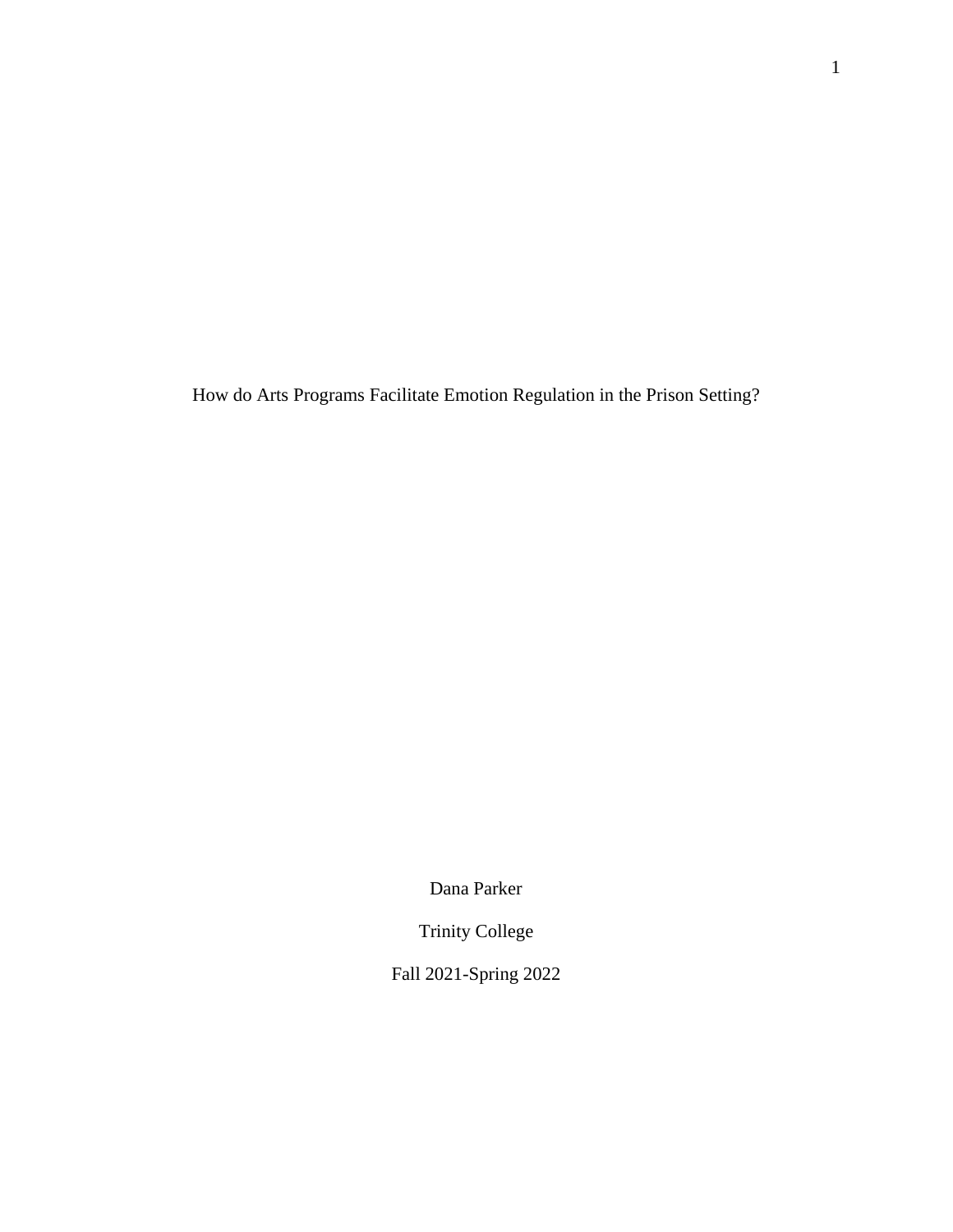# Table of Contents

| Cognitive Emotion Regulation Questionnaire Short-Form (CERQ-short)36                |
|-------------------------------------------------------------------------------------|
| Emotion Regulation Strategies for Artistic Creative Activities (ERS-ACA)37          |
| Self-expression and Emotion Regulation in Art Therapy Scale (SERATS)37              |
|                                                                                     |
|                                                                                     |
|                                                                                     |
|                                                                                     |
|                                                                                     |
|                                                                                     |
|                                                                                     |
| Time Spent in Prison and in Prison Arts Programs and Scores on Emotion Regulation46 |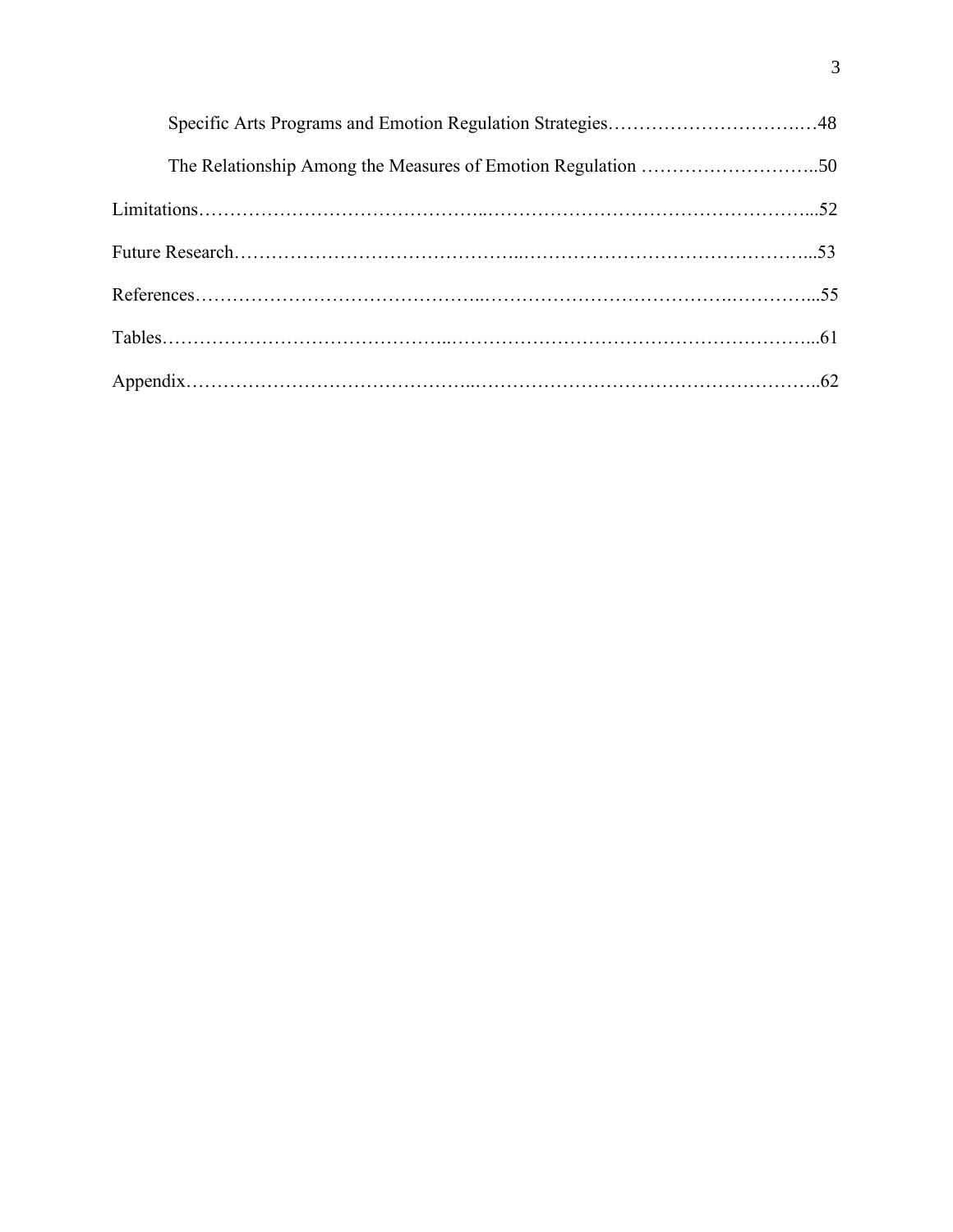#### Acknowledgements

I would like to thank the people who supported me through this senior thesis project, without whom this work would have not been possible.

I would like to begin by thanking my academic and thesis advisor, Professor Dina Anselmi, who encouraged me to take on a complex and in-depth research project that focused on my passion for human rights and advocacy, and who supported me through the learning process. I would also like to thank Professor Amie Senland for assisting me in the multifaceted data analysis process, as well as for her leadership, understanding, and guidance in the senior thesis colloquium. I would also like to thank Professor Daniel Douglas for taking the time to assist me with my graphics.

This project was also made more manageable with the help and knowledge of research librarian Robert Walsh and instructional technologist David Tatem. I would like to thank Dave for his help creating and distributing my Qualtrics survey, and I would like to thank Rob for always being available to help with sources, citations, and questions. I am also grateful for the Psychology Department and my peers in the senior thesis colloquium for supporting me and encouraging me through this project.

Finally, and most importantly, I would like to extend my deepest gratitude to the people who participated in my study, and to the organizations and mentors who graciously immersed me in the reentered and prison population. Prison activist, Joseph Lea, introduced me to the human rights issues within the criminal justice system in the Spring of my freshman year, and his guidance has led me to this thesis project. Activist and program director Judy Dworin has also served as a wonderful mentor for me throughout this project, always being available to answer questions, lend advice, and connect me further to the reentered community. I would also like to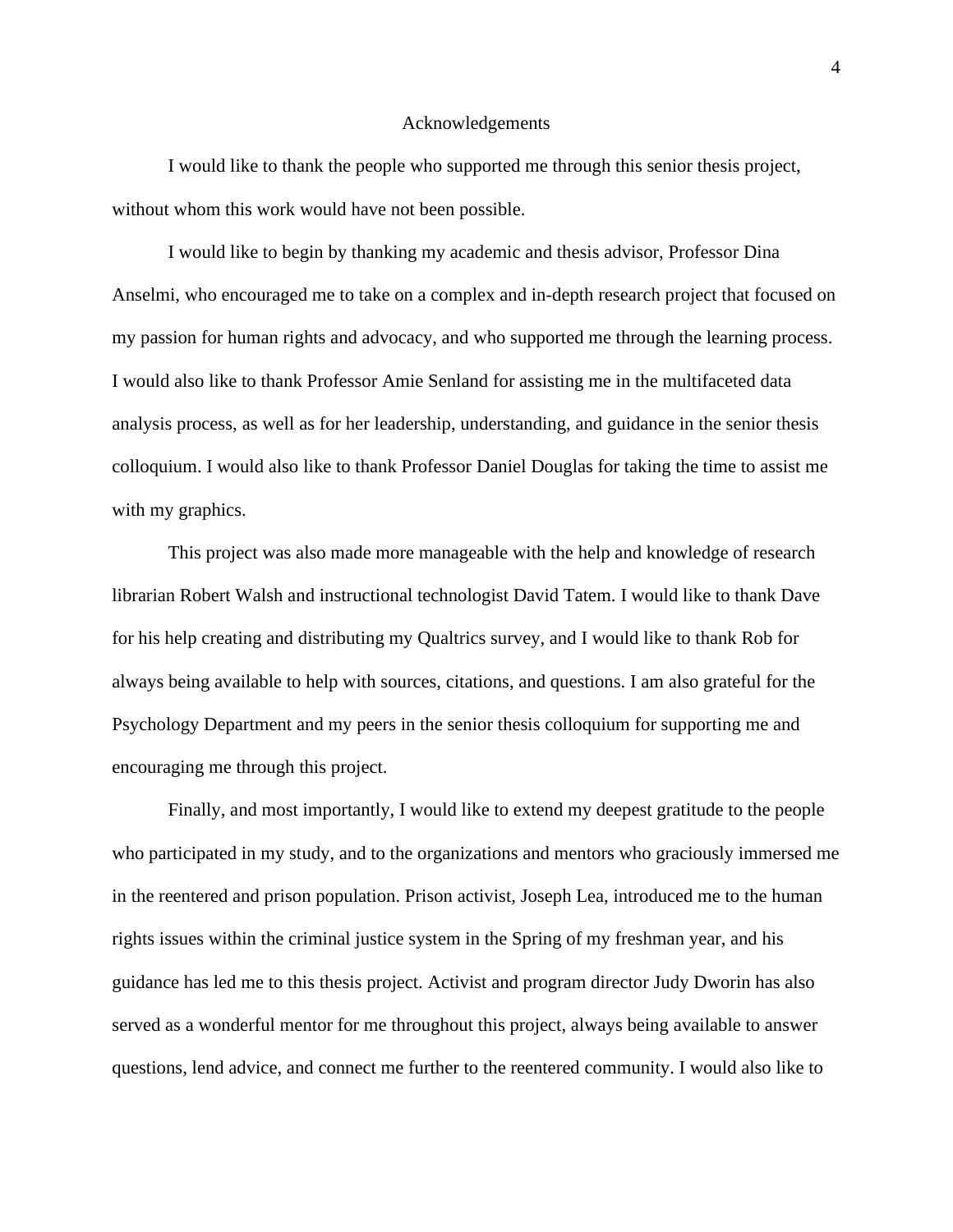thank The Justice Arts Coalition (JAC) for accepting me into their network and allowing me to participate in community meetings every Wednesday night. This network has continued to encourage me throughout this project and have been more than willing to help in any way possible.

#### Abstract

Reentry and prison arts programs provide an opportunity for rehabilitation that facilitates healthier emotion regulation (ER), relationship building, and self-esteem. To measure the effects of arts-based interventions on ER, formerly incarcerated people completed a questionnaire that included three different measures: the Cognitive Emotion Regulation Questionnaire Short-Form (CERQ-Short), the Emotion Regulation Strategies for Artistic Creative Activities (ERS-ACA), and the Self-expression and Emotion Regulation in Art Therapy Scale (SERATS). Results showed that there were significant differences between males and females on their scores on ER subscales, where women more often than men employed positive ER strategies. In support of my hypotheses, higher scores on positive ER strategies on the CERQ-Short, predicted higher scores on positive ER strategies measured by the ERS-ACA. Conversely, the tendency of a participant to utilize maladaptive ER strategies measured by the CERQ-Short led to lower scores on measures of positive ER strategies measured by the ERS-ACA. Furthermore, all arts participants were found to more often utilize positive reappraisal, an ER strategy believed to foster long-term cognitive benefits, over positive refocusing (distraction). Finally, there was no significant difference found between the more years spent in a prison arts program, and higher scores on positive ER measures. The study suggests that there are promising effects of arts programs of ER for incarcerated and formerly incarcerated populations. Further research can hopefully determine whether positive ER strategies can reduce recidivism rates.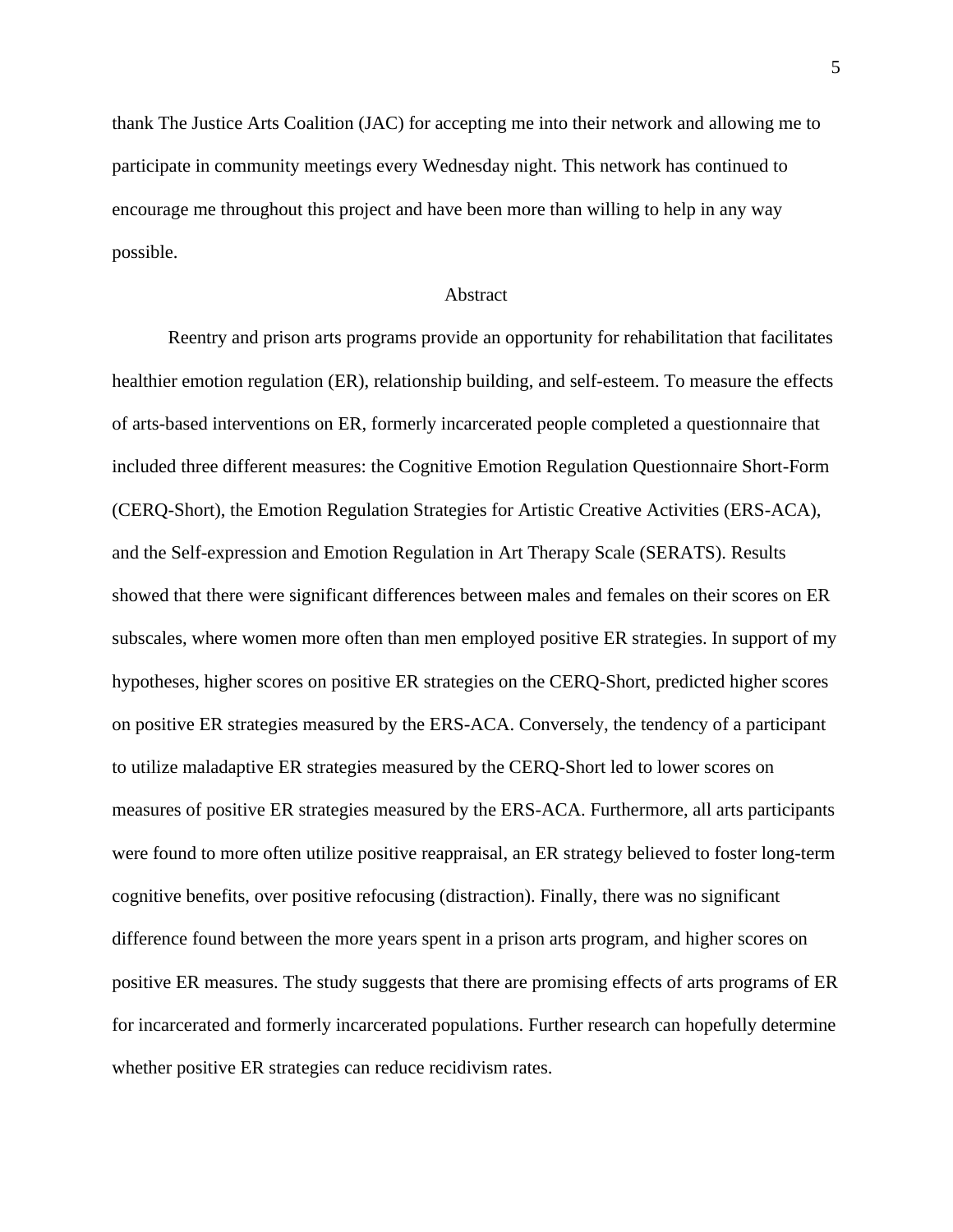#### **Introduction**

"While incarcerated I found myself drawing a lot as a means to better cope with feelings of guilt, shame and worthlessness that dominated my life behind bars. Drawing and painting became my therapy. I drew to understand the feelings that swirled inside myself yet could not label with words. For me, art was more than just a vehicle for self-expression, it became an imaginary space where wrongs could be made right and redemption was attainable.

The arts allowed me to create a beautiful garden where I could meet face to face with the victim of my crime. In my art piece, I could tell Mrs. Phyllis Porter how sorry I was for causing her death, asked for her forgiveness and made amends to her. It was only through this unique space that the arts had created that I was able to start the process of self-forgiveness and rehabilitation. No other program could offer anything similar to what an art piece did for me not even the therapy sessions with a psychologist or social worker could come close to such experience.

Today, I continue to find myself involved with the arts in very unique changing ways. From sculpting or taking a painting class in the winter months to spending time in the garden creating plant arrangements in the summer months, I continue to reinvent myself through the arts. I am constantly in a state of growth and change. It is through the arts that today I am more in tune with the world I live in and those around me. The arts keep me grounded, present, aware and connected" (EJ01, 2022).

It is rare for the broader population to interact with the voices of incarcerated and formerly incarcerated people. Stigma consumes those who have cycled through the penal system, creating a fictitious barrier that separates "us" from "them". Art however can provide a window into the emotions and experiences of people who are or have been incarcerated without ever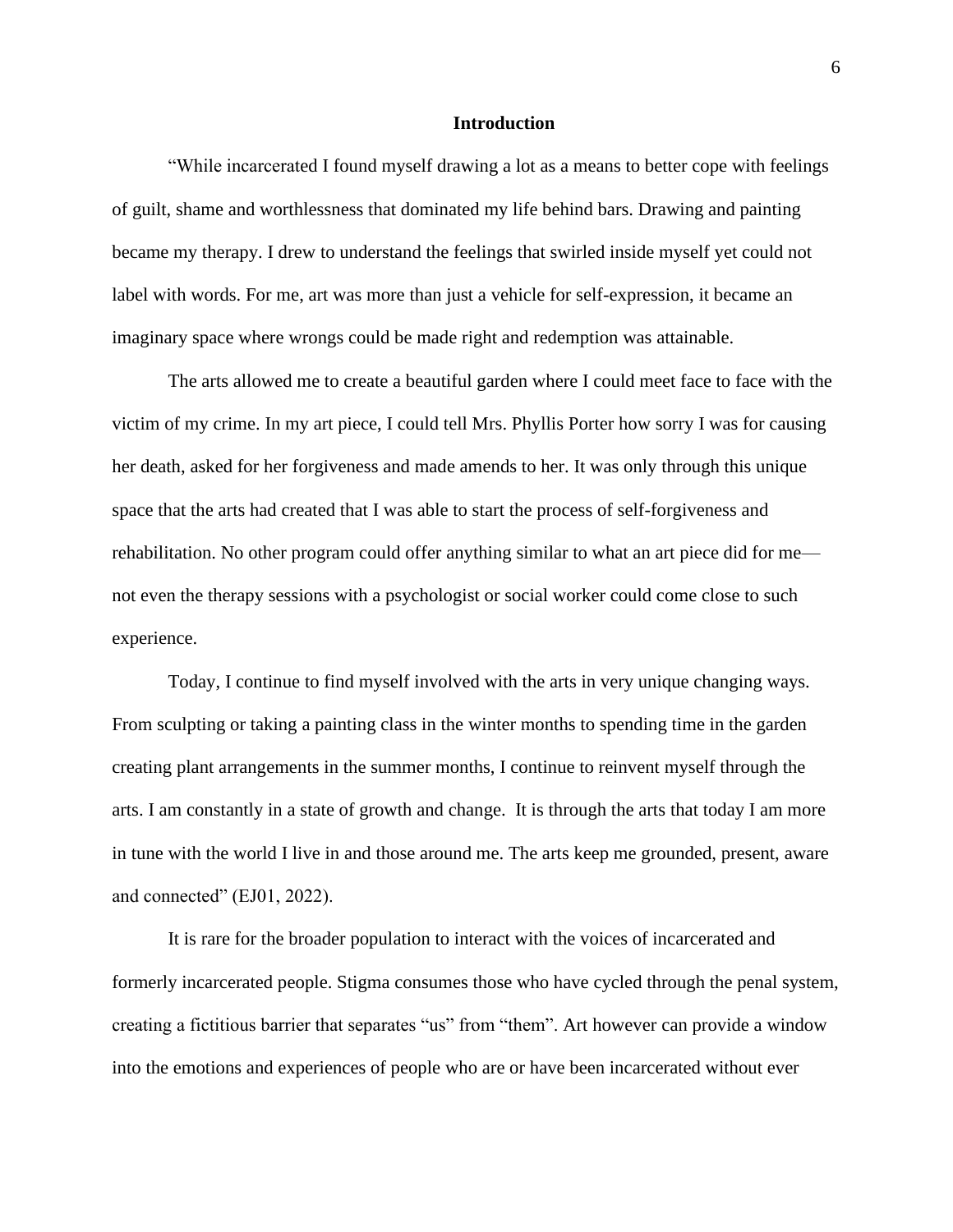having to step foot inside of a prison. There is no better way to communicate the potential impact of arts programs on the lives of those who've been affected by mass-incarceration than to view artwork created in prison and reentry program, and it's important to communicate the efficacy of arts programs to those who are skeptical of their impact and potential to create meaningful and long-lasting change.

## **The Prison System in the United States Today**

While incarcerating more people than any other country in the world, the United States has failed to implement a system that accomplishes the goals of imprisonment. The justice system aims to remove threatening individuals from society to safeguard communities and the public, and then rehabilitate incarcerated people to deter recidivism, or reoffending (Moore, 1996). The United States makes up five percent of the world's total population but maintains twenty-five percent of the world's prison population (Stoltz, 2013). The levels of incarceration in the U.S. are 6.2 and 7.8 times those of Canada and France respectively, and the U.S. has been globally shamed for its inhumane prison conditions (Stoltz, 2013). There is no other free country that, on such a large scale, denies liberty and basic human rights to so many of its citizens (Stoltz, 2013).

There are an estimated 1.8 million people behind bars in jails, prisons and detention centers in the U.S. today, a declining number since the country saw the peak prison population of 2.3 million in 2008 (Kang-Brown et al., 2021). While the prison population dropped from 2.1 million in 2020 to 1.8 million in 2021, largely due to the coronavirus pandemic and limited prison capacities, little effort has been made to sustain de-incarceration in the U.S (Kang-Brown et al., 2021). The United Nations Office on Drugs and Crime puts forth two arguments in favor of prison reform: de-incarceration efforts will gradually repair families and communities who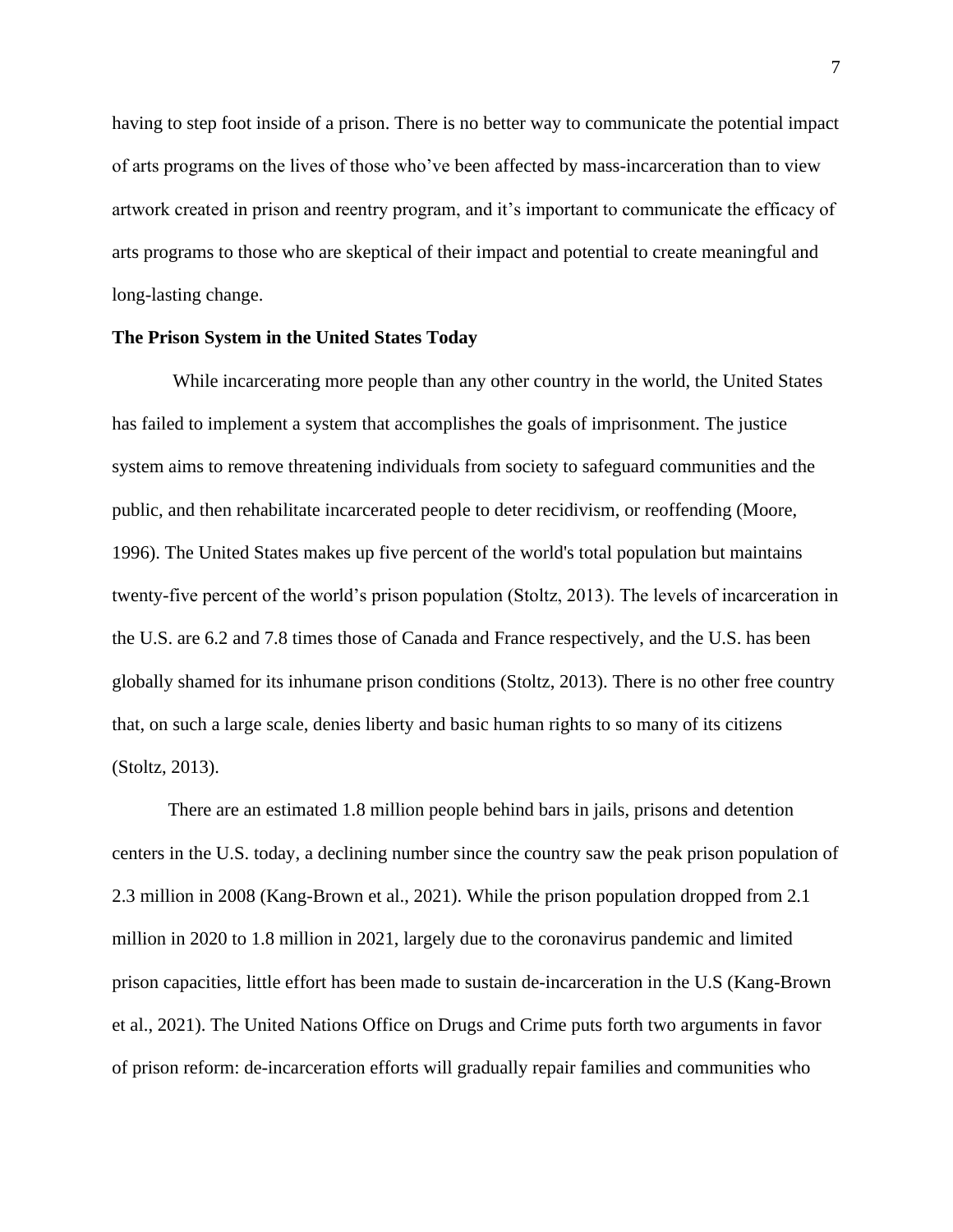have been deteriorated by mass-incarceration and, second, economic costs of the current penal system in proportion to it effectively reducing crime and rehabilitating the incarcerated must be considered (Brewster, 2014).

Mass incarceration is an expensive and ineffective means to manage crime rates and promote public security. The U.S. spends nearly 200 billion dollars annually on law enforcement and correctional facilities that only perpetuate criminality and weaken communities where the crime rate is high (Stoltz, 2013). If the current punitive system was effective in accomplishing the goals of imprisonment, the U.S. would not have the highest recidivism rates in the world. Nearly 44% of individuals released back into society are reincarcerated within their first year out of prison, with two thirds of individuals likely to be reincarcerated at some point in their lives (World Population Review, 2022). The U.S. spends roughly \$31,286 per year for each person who is incarcerated. So for the 1.8 million people incarcerated today, that amounts to nearly 6 billion dollars spent on the prison system annually, and these costs are only exacerbated by the likelihood of reincarceration. A key question is why the rate of incarceration has not declined, especially with politicians promising prison reform and community rebuilding.

The "tough on crime" mentality and anti-drug laws in the U.S. have contributed to the increase in imprisonment rates, especially the imprisonment of women and inner-city minorities (Moore, 1996). A 2007 United Nations Report estimates that of those incarcerated in the U.S. at the time, two thirds of the individuals were charged with nonviolent crimes, such as property and drug offenses (Stoltz, 2013). Similarly, a 2016 Brennan Center Report analyzed the charges and sentences of those incarcerated in the U.S. and found that nearly 40% of inmates were convicted of an offense that posed no public-safety threat (Cullen, 2018). The criminal justice system could treat these non-threatening individuals in a less costly and damaging way. Putting individuals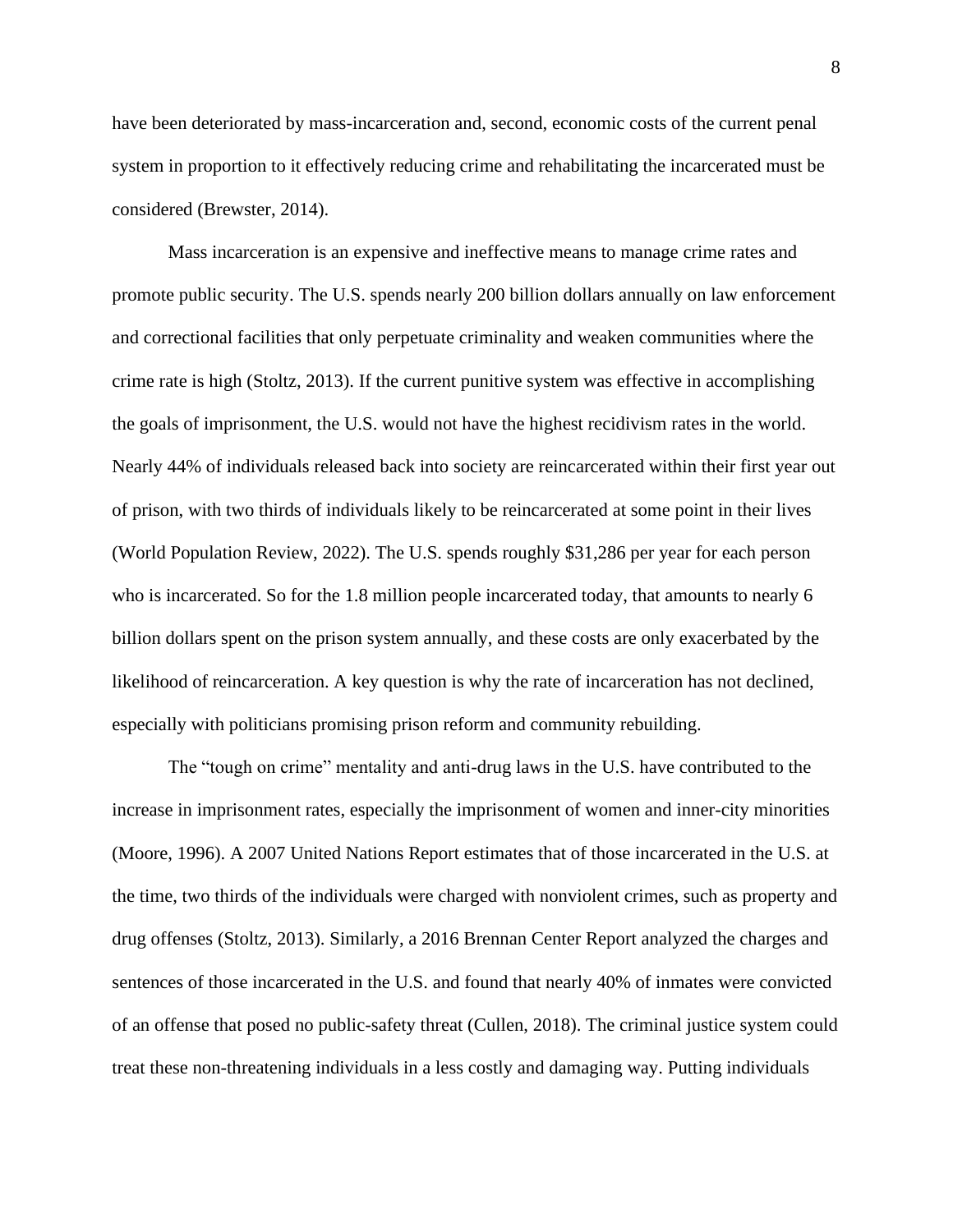charged with nonviolent crimes into a harsh penal system with violent offenders, risks solidifying maladaptive behavior and criminality that could lead to recidivism and the eventual imploding of secure family and community structures upon their release.

Incarceration is meant to force people to take responsibility for their actions, and then provide them with rehabilitative opportunities to reshape their thinking and behavior in preparation for reentry into society. Prisons, however, rarely offer avenues for socioemotional support, without which maladaptive behavior and cognition are likely to change. Prisons were initially created as disciplinary institutions to mediate problems of mental illness, poverty, and marginality (Morris & Rothman, 1995). Society has evolved to provide resources for the poor and marginalized through various programs such as food stamps and aid to dependent children and families. Despite these programs, individuals suffering from mental illness, members of various racial and ethnic minority groups, and individuals from lower socioeconomic groups, are overrepresented in the prison system. The 1.8 million incarcerated people in the U.S. face dehumanizing treatment while in prison and then further barriers upon release into society. This does not begin to account for the collateral damage of imprisonment inflicted upon the families and communities of those individuals.

#### **Effects for Minority Communities**

Families are splintered by mass incarceration, but the effects of imprisonment are not distributed equally among communities. Black and Latin-e individuals are overrepresented in the prison system, and their families and communities suffer significantly from imprisonment of their loved ones. For children born in 2001, it is predicted that one in every three Black males will go to prison in their lifetime, compared to one in every six Latin-e males, and one in every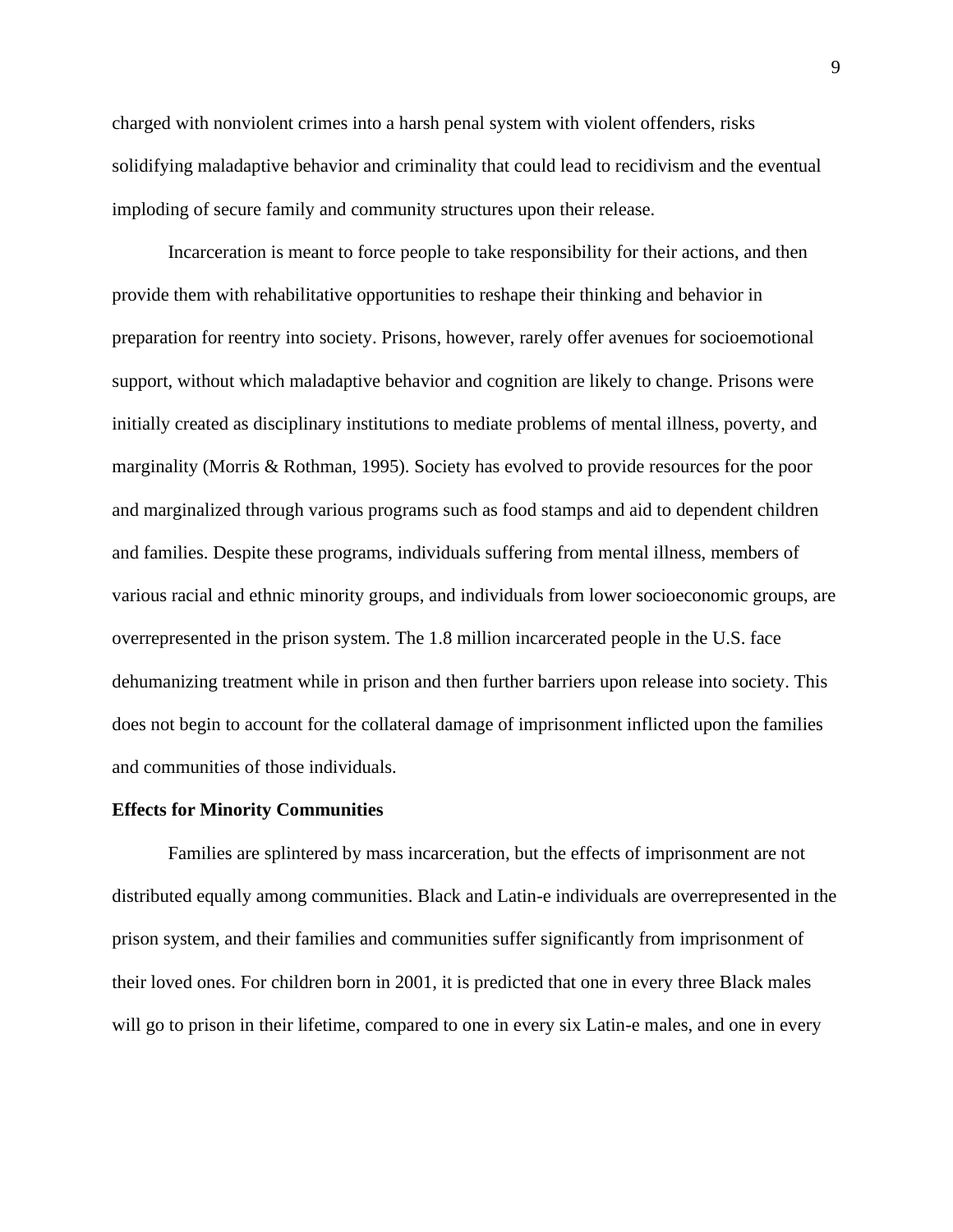seventeen white males (The Sentencing Project, 2018). This skewed distribution of prison sentences weakens communities, who historically have experienced other serious disadvantages.

The deeply rooted political inequality and systemic racism that exists in the U.S. criminal justice system undoubtedly reinforces stereotypes about ethnic, racial and religious minorities that only serve to magnify disparities in the prison system. Even when the Civil Rights Movement terminated the Jim Crow Era in 1965, politicians from both parties continued to prioritize crime on their political agendas which disproportionately targeted Black and Brown communities (Stoltz, 2013). This trend has continued through targeted police-violence, discriminatory policies and legal institutions founded upon racial inequality.

Mass incarceration is prominent in inner-city and impoverished neighborhoods due to heavy policing and harsher drug laws, which can further weaken already fragile communities. (Moore, 1996). African American and Black adults are 5.9 times more likely, with Latin-e adults being 3.1 times as likely, to be incarcerated compared to their white counterparts (The Sentencing Project, 2018). Since minority communities heavily populate inner-cities and impoverished areas, higher imprisonment rates are also negatively correlated with lower socioeconomic status. Incarceration perpetuates the cycle of poverty experienced by these communities by removing care providers from the home and creating barriers to employment upon release from prison.

#### **Impact of Incarceration on Children and Families**

The majority of people in prison are males of working age, many of whom have children and families to support (Watts & Nightingale, 1966). In a traditional nuclear family where the father-figure is the main economic figure, incarceration reorganizes and disturbs structured family roles and exacerbates existing conflicts in the home. Less so for white families, Black and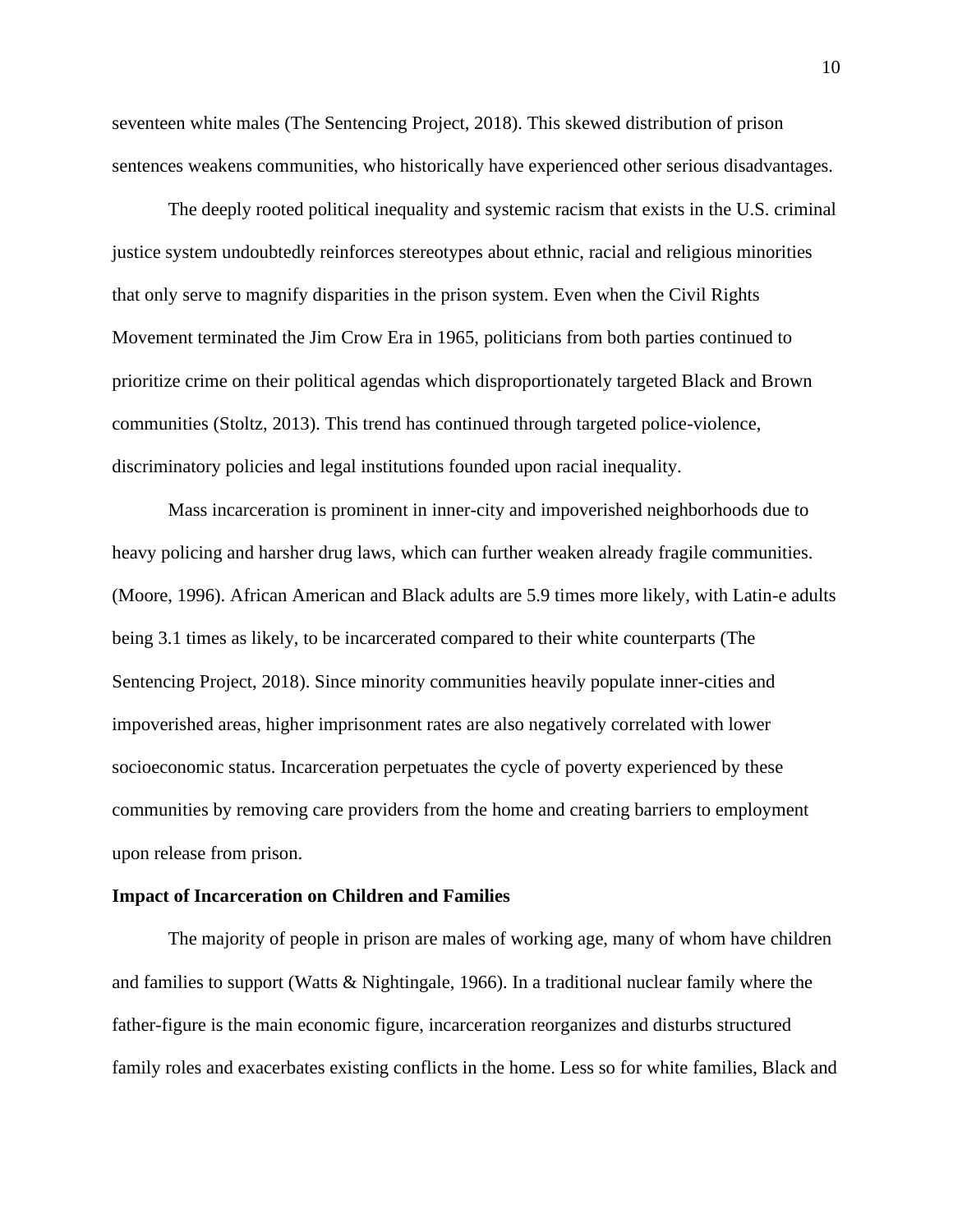Latin-e communities often operate in a collectivist framework where one individual financially supports the extended family in addition to their nuclear family (Moore, 1996). In this case, the removal of the income stream due to incarceration not only burdens the nuclear family, but also the extended family arrangement (Moore, 1996). The result of mass-incarceration is more single parent households, nontraditional family units, and households with primary caregivers other than the biological parents (Moore, 1996). The removal of caregivers is not only financially devastating, but emotionally traumatizing.

There are roughly 2.7 million children in the U.S. who have a parent in prison (Children of Promise, 2021). Given the role of women as primary caregiver and nurturer, the rise of incarceration rates for females can threaten the development of children. Between 1993 and 2004, the female prison population increased by 468%, plateauing and remaining constant today (Gussak, 2009). When a primary caregiver is removed from the home by incarceration, especially if the primary caregiver is dependable and provides financial stability, children are likely to be deprived of economic and emotional support. One consequence of this is that often individuals in the family turn to other, perhaps more dangerous social and peer groups in absence of their loved one. These alternative support groups can expose young people to criminal behavior, which threatens perpetuating familial imprisonment (Moore, 1996). In order to protect the well-being of children, communities that experience high rates of incarceration need structures that provide security for those affected by the imprisonment of a family member.

#### **Punishment versus Rehabilitation**

There is no one-size-fits-all solution to incarceration and punishment, especially when offenses range from petty, nonviolent crimes, to more violent offenses. Punishment takes an "eye for an eye" stance where revenge is justified in an effort to give a person "what they deserve" for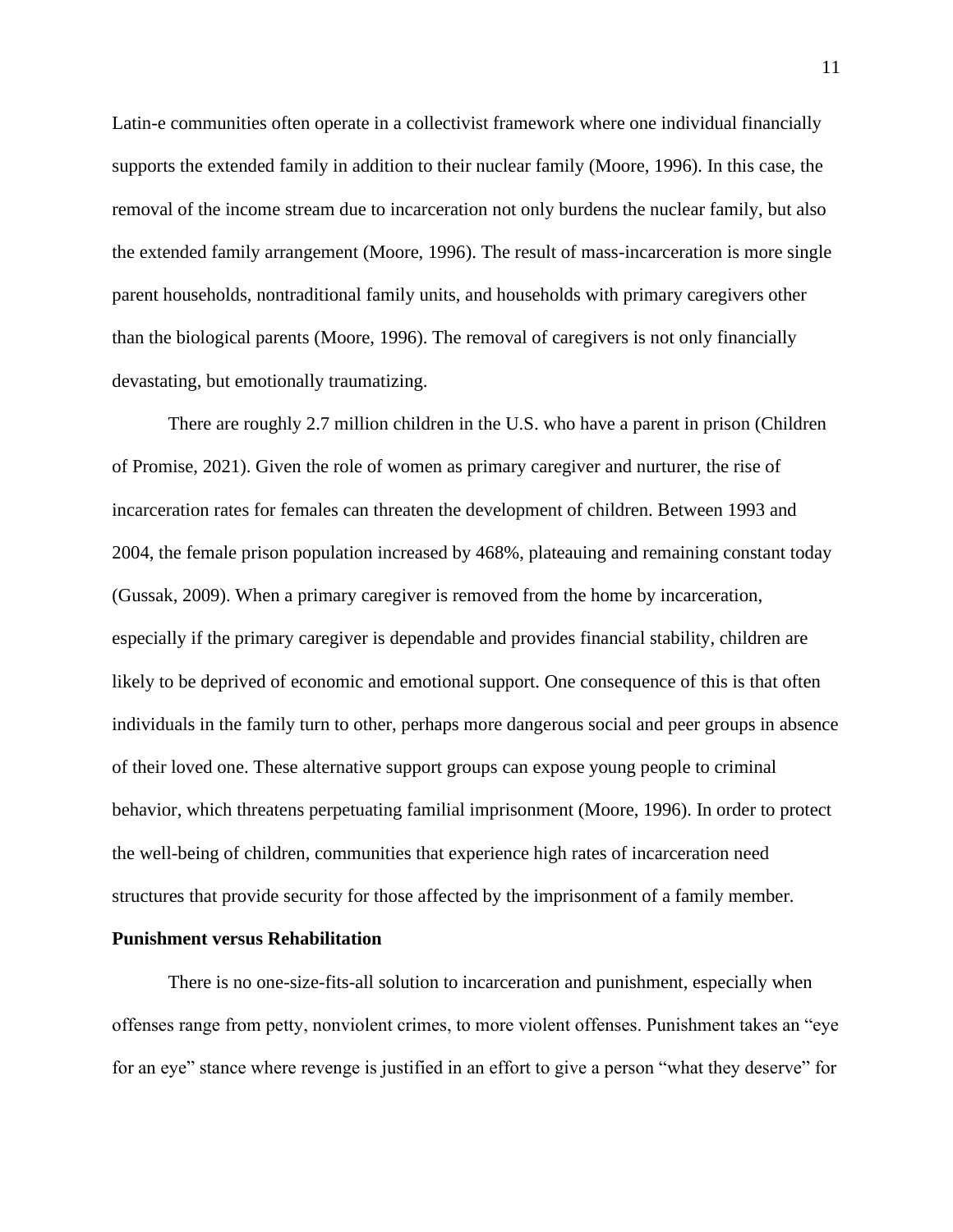having violated a moral or legal code (Berseth & Bouffard, 2012). The threat of incarceration serves as a reminder that crime will not be tolerated or excused, and punishment is meant to serve as a deterrent to future offending. Punishment often involves pain or suffering, even though evidence shows that pain is an ineffective deterrent among previously convicted individuals (Sayre-McCord, 2001; Berseth & Bouffard, 2012). To maximize the potential for positive outcomes and to best utilize taxpayer and institutional dollars, research studies and policy advocates suggest a shift towards rehabilitation (Gussak & Virshup, 1997; Sayre-McCord, 2001; Djurichkovic, 2011; Oren et al., 2019).

Incarceration is intended to force people to take responsibility for their actions, and then provide them with rehabilitative opportunities to reshape their thinking and behavior in preparation for reentry into society (Sayre-McCord, 2001). However, the current legal system often fails to provide rehabilitative measures that prepare incarcerated individuals for their release, which perpetuates reoffending and further weakening of communities. While punishment applies a Band-Aid to the gushing wound that is mass incarceration, rehabilitation explores ways to instill lasting, permanent change in the lives of those who have cycled through the penal system.

Prison is a dehumanizing and objectifying experience, and without a process of rehabilitation, individuals cannot relinquish themselves from the hold that prison maintains over their lives. Previously incarcerated individuals struggle to reenter society as functional and reformed community members because of the stigmatization that accompanies a prison sentence. Their isolation from the outside world and the removal of the potential to participate in the job market creates overwhelmingly negative barriers to successful reentry (Watts & Nightingale, 1966; Moore, 1996; Haney & Zimbardo, 1998; Makarios et al., 2010; Liem & Kunst, 2013). If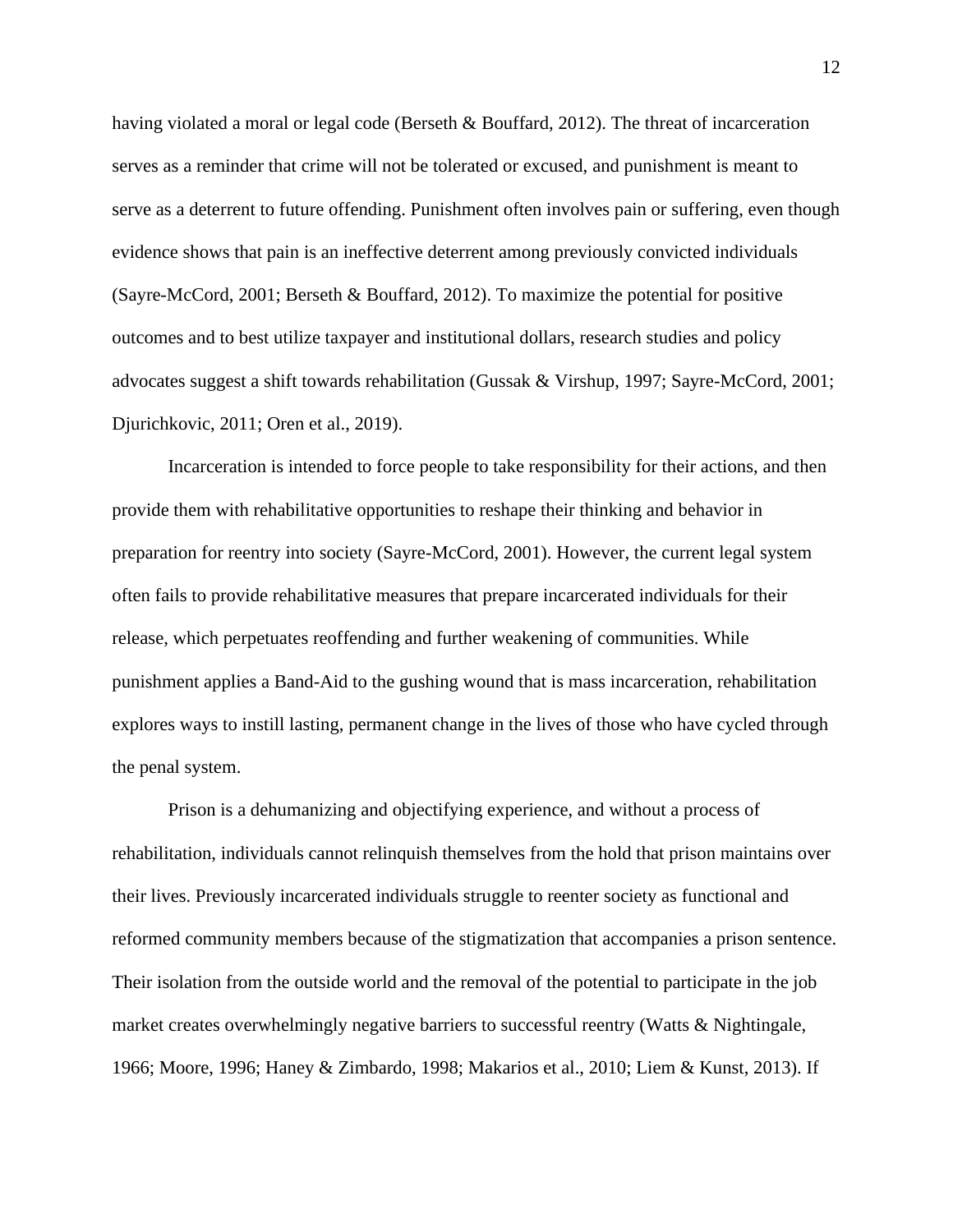people are given the opportunity to engage with rehabilitative measures while incarcerated, the barriers faced upon release would be less emotionally burdensome and debilitating.

Rehabilitation in prison can take many forms. Group mental-health counseling, addiction counseling, educational and vocational programs and arts programs can all be adapted to fit into the prison setting, although not all penitentiaries offer these experiences (Gussak & Virshup, 1997). In general, rehabilitation has been abandoned in the U.S. criminal justice system, but reinstating this goal is crucial to allow formerly incarcerated people to then reenter their communities. The Department of Justice estimates that nearly 700,000 people are released from federal prison each year, and nearly 95% of those incarcerated in state-facilities are released eventually (Hughes & Wilson, 2003) (Kang-Brown et al., 2021). If most of the 1.8 million people in prison will eventually be released, an important question is what is being done to implement restorative and rehabilitative measures to both reduce recidivism rates and also ease the reentry process for incarcerated people, their families and their communities?

#### **Rehabilitation Through Art**

The implementation of arts programs in prison and for formerly incarcerated citizens upon release offer promising benefits for those who cycle through the penal system. Arts programs foster an outlet for emotional release, and participation in arts programs yields fewer disciplinary infractions and stronger community relationships (Djurichkovic, 2011; Littman & Sliva, 2020). Many people find themselves with a prison sentence because of their inability to self regulate emotions and control their anger and aggression. Since imprisonment leads to harmful outcomes for individuals subjected to the isolating and oftentimes violent prison environment, it is important to provide safe spaces for practicing self-expression and selfregulation in order to counterbalance the negative effects of incarceration (Djurichkovic, 2011).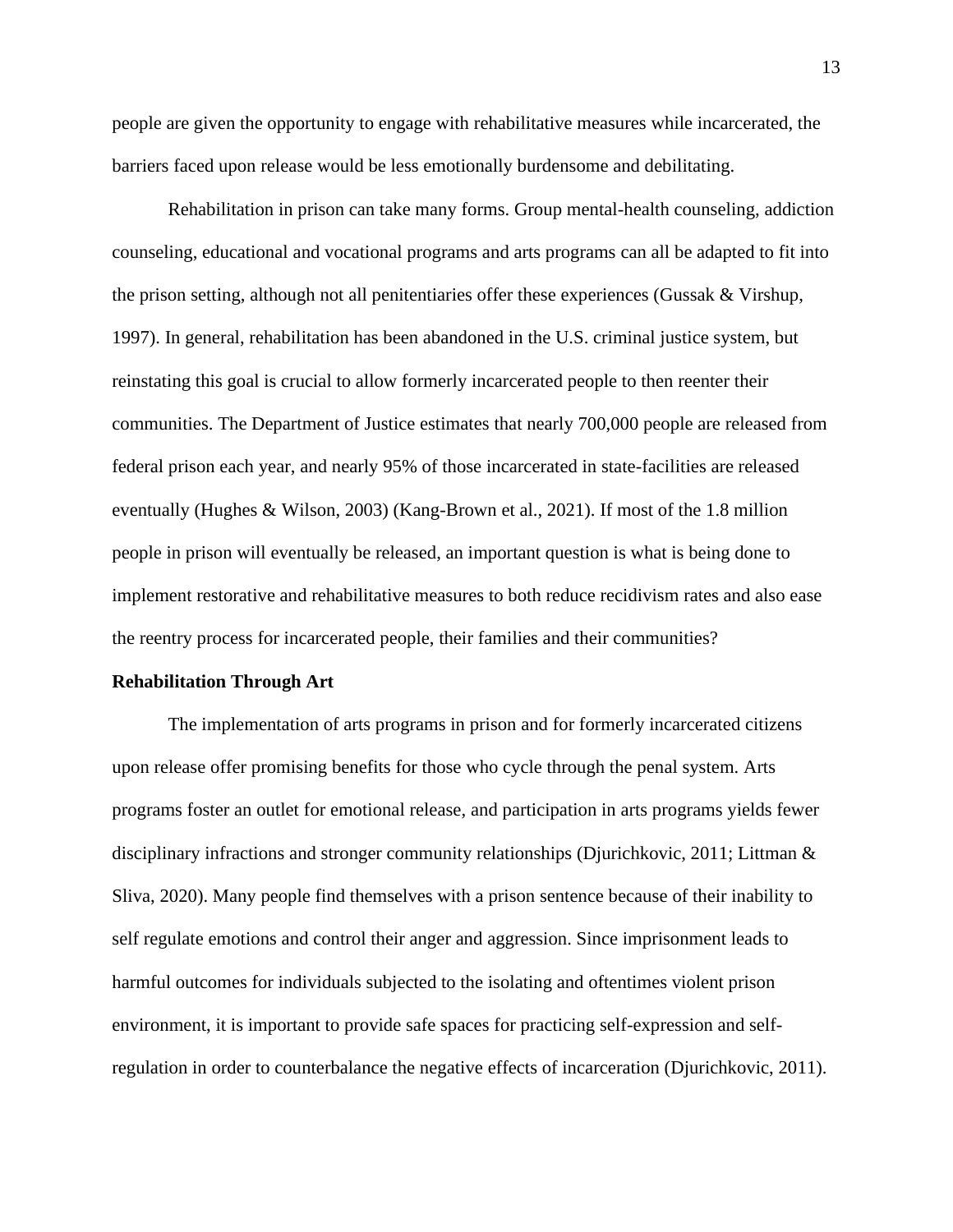Art making facilitates self-expression and communication, socialization and community relationships, and enhances personal identity, all of which are important experiences for current and formerly incarcerated individuals to learn how to control their emotions (Oren et al., 2019).

# **Arts Programs in Prison and Their Overall Positive Benefits**

It is important to note that not all prison-arts groups consider themselves art therapy programs, nor do all teaching artists meet the qualifications to call themselves art therapists. However, art is a therapeutic tool that can be used to mediate the process of healing across disciplines (Djurichkovic, 2011). The American Art Therapy Association website defines art therapy as "the therapeutic use of art making, within a professional relationship, by people who experience illness, trauma, or challenges in living" (American Art Therapy Association). Whether or not prison arts programs identify themselves as art therapy, the goals of art therapy are accomplished by most prison arts programs, the most common being dance and movement workshops, theatre, visual art, music and writing classes. Visual art can take the form of drawing, painting, sculpture and collaging, and writing classes can include poetry, fiction and nonfiction writing, personal narratives and letter writing. In prison arts groups, the art therapist, a teaching artist or group leader provides a professional relationship that participants rely on for initiating self-growth and cognitive change.

Arts programs may offer opportunities for healing that vocational or educational programs cannot provide. Much of the incarcerated population are imprisoned because they suffer from some form of mental illness, and the cycle of reincarceration is in part perpetuated by the unavailability of effective rehabilitative programs (Gussak, 2017). Arts programs help generate self-insight by bringing repressed and emotionally difficult feelings to the surface; by making these feelings tangible, participants begin to cope with the reality of isolating prison life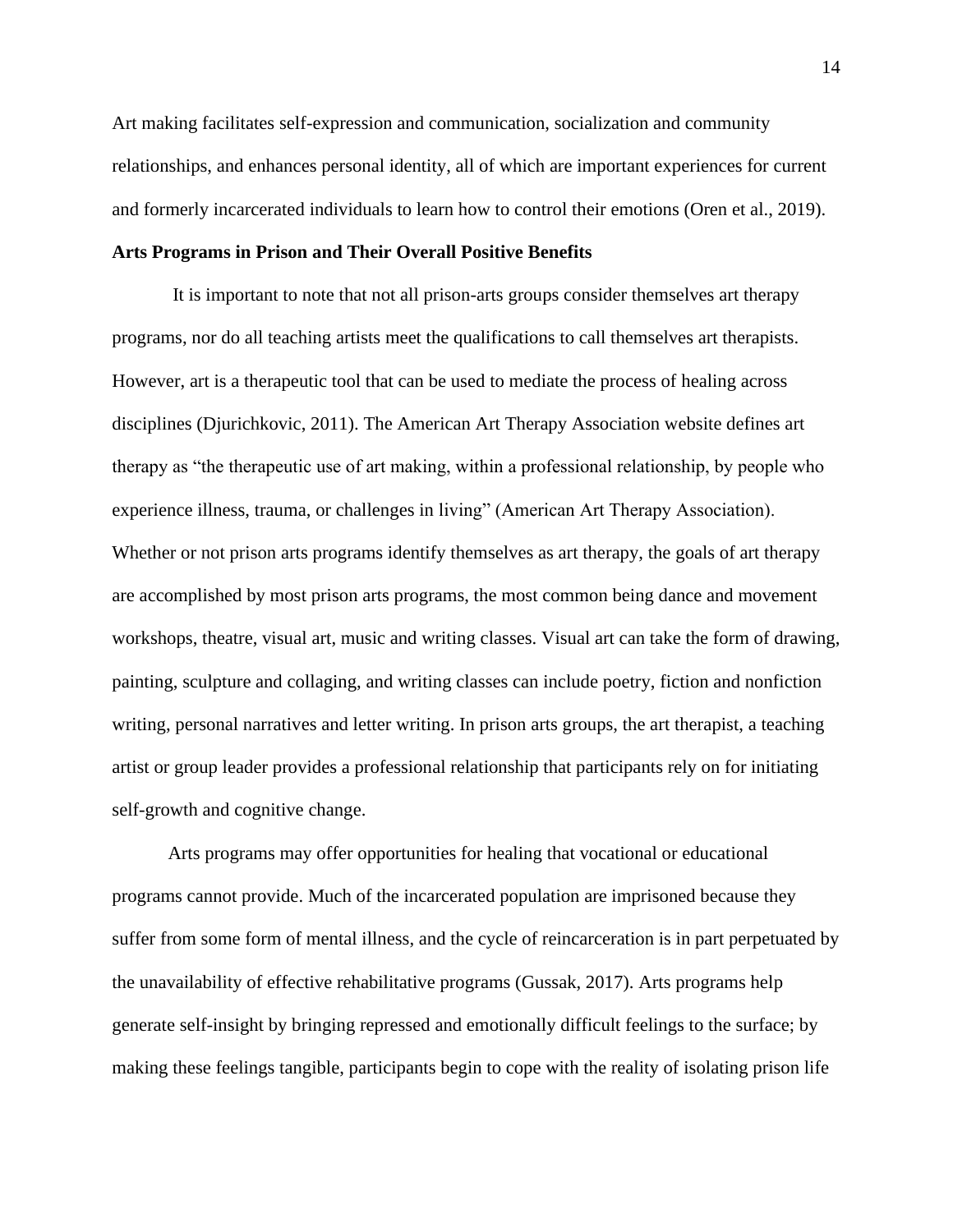and past trauma (Djurichkovic, 2011). Art therapy is able to bypass both conscious and unconscious defenses, which allows unresolved emotions and experiences to come into the participants consciousness in order to be addressed and worked through (Gussak, 2009). Art and art therapy is less intrusive than verbal therapy in that art-making may access complex emotions that are not available to participants through other forms of therapy (Gussak & Virshup, 1997; Gussak, 2009). Arts programs in prison are a viable way to increase the effectiveness of rehabilitative and therapeutic measures, while prioritizing the safety and security of participants.

Since prison is an inherently isolating and dehumanizing space, traditional therapy and mental health work requires a level of vulnerability that is not conducive in prison. Incarcerated people in need of mental health services are seen as weak and vulnerable, which makes them targets for attacks and violence (Gussak, 2017). If incarcerated individuals live in fear of how their therapy-experiences will affect them when in the general prison population, they will avoid counseling services as a survival mechanism. In many prison arts settings, correctional officers are not present for the sessions, which encourages greater participation and can yield greater therapeutic outcomes (Gussak & Virshup, 1997). Furthermore, verbalizing emotionally distressing memories can often be too traumatizing or difficult for individuals in prison, and art offers a less abrasive way to acknowledge and express these emotions. Art has the power to initiate change and teach adaptive cognition and behavior without requiring verbal interpretation or expression (Gussak & Virshup, 1997)(Gussak, 2009). Arts programs therefore offer participants a safer and more adaptive way to express their anger, foster frustration tolerance, and enhance problem solving and cooperation abilities that make for a safer prison environment (Gussak, 2017).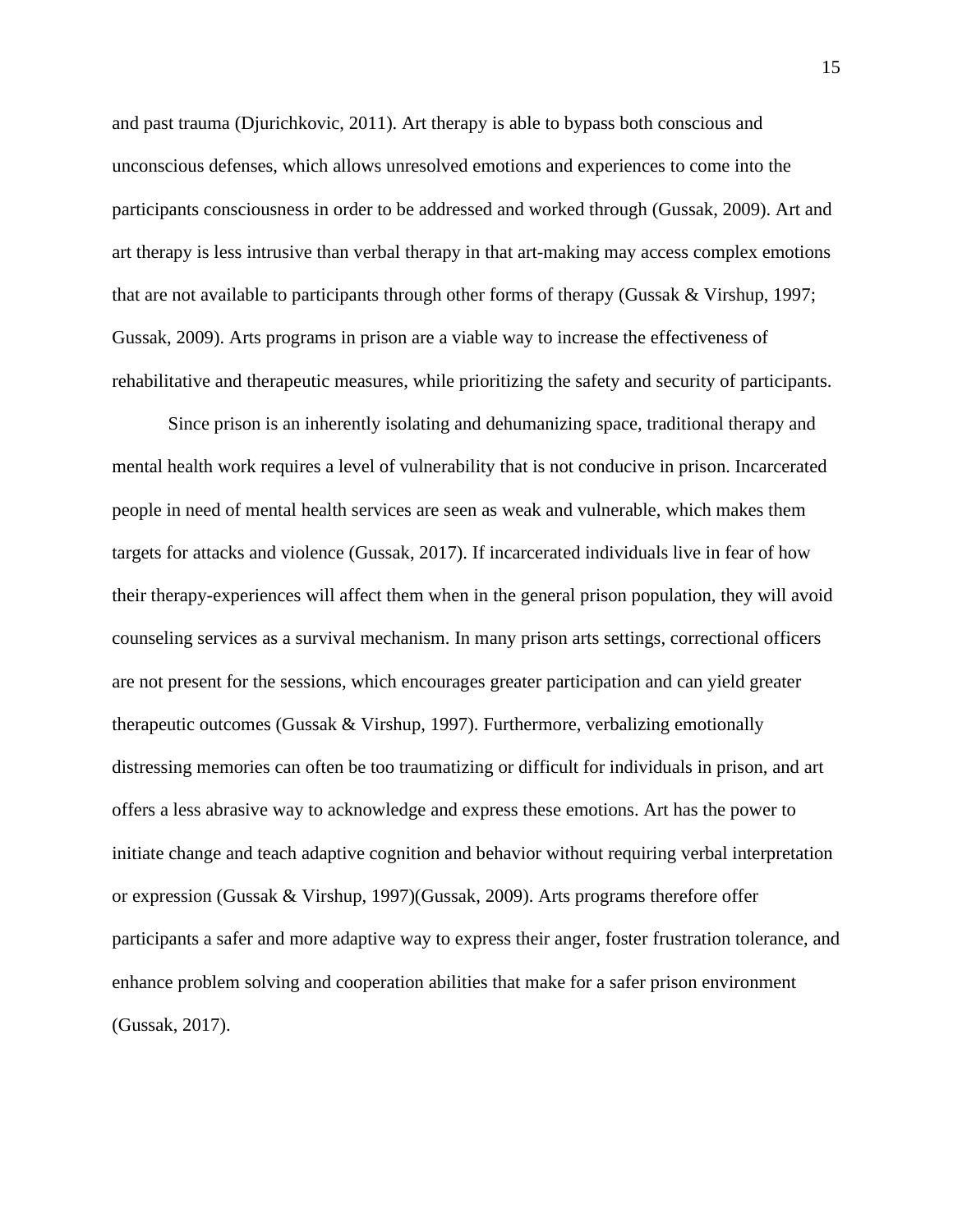Prison arts programs can save institutional dollars and lessen the need for disciplinary control when artistic and creative activities are made available as an outlet for emotional release (Djurichkovic, 2011). Participation in arts programs is positively correlated with optimal disciplinary outcomes, and negatively correlated with behavior infractions. Whereas aggressive tendencies and violence are *threatening*, angry and volatile artwork are *non-threatening*, which allow individuals to appropriately redirect anger in socially acceptable ways (Gussak & Virshup, 1997). Fewer disciplinary infractions and greater cooperation also reduce the need for overemployed prison guards, which saves institutional dollars (Littman & Sliva, 2020). Rehabilitative opportunities such as arts programs reduce the need for funding directed towards maximum security and segregation services, suicide and self-harm services, and psychotropic medication that is overprescribed to emotionally disturbed inmates (Djurichkovic, 2011; Littman & Sliva, 2020). After implementing experimental arts programs in the 1980s, the California Department of Corrections experienced an annual savings of over \$100,000 for institutions with prison arts programs (Djurichkovic, 2011). Arts programs have the potential to effectively achieve the goals of the criminal justice system while keeping institutional savings in mind, but arts programs must fit themselves into the rules and regulations of prison. These effects of arts programs for prison and reentered populations include increased self-confidence and self-esteem, helping rebuild community, and teaching important emotion regulation skills.

#### **The Relationship Between Arts Programs and Self-Confidence and Self-Esteem**

Exposure to artistic and creative activities not only aids people in their ER abilities, but also leads to higher levels of self-confidence and self-esteem that influences interpersonal relationships and social engagement (Djurichkovic, 2011; Littman & Sliva, 2020). Higher selfesteem is a necessary component of mental health and social functioning, as self-esteem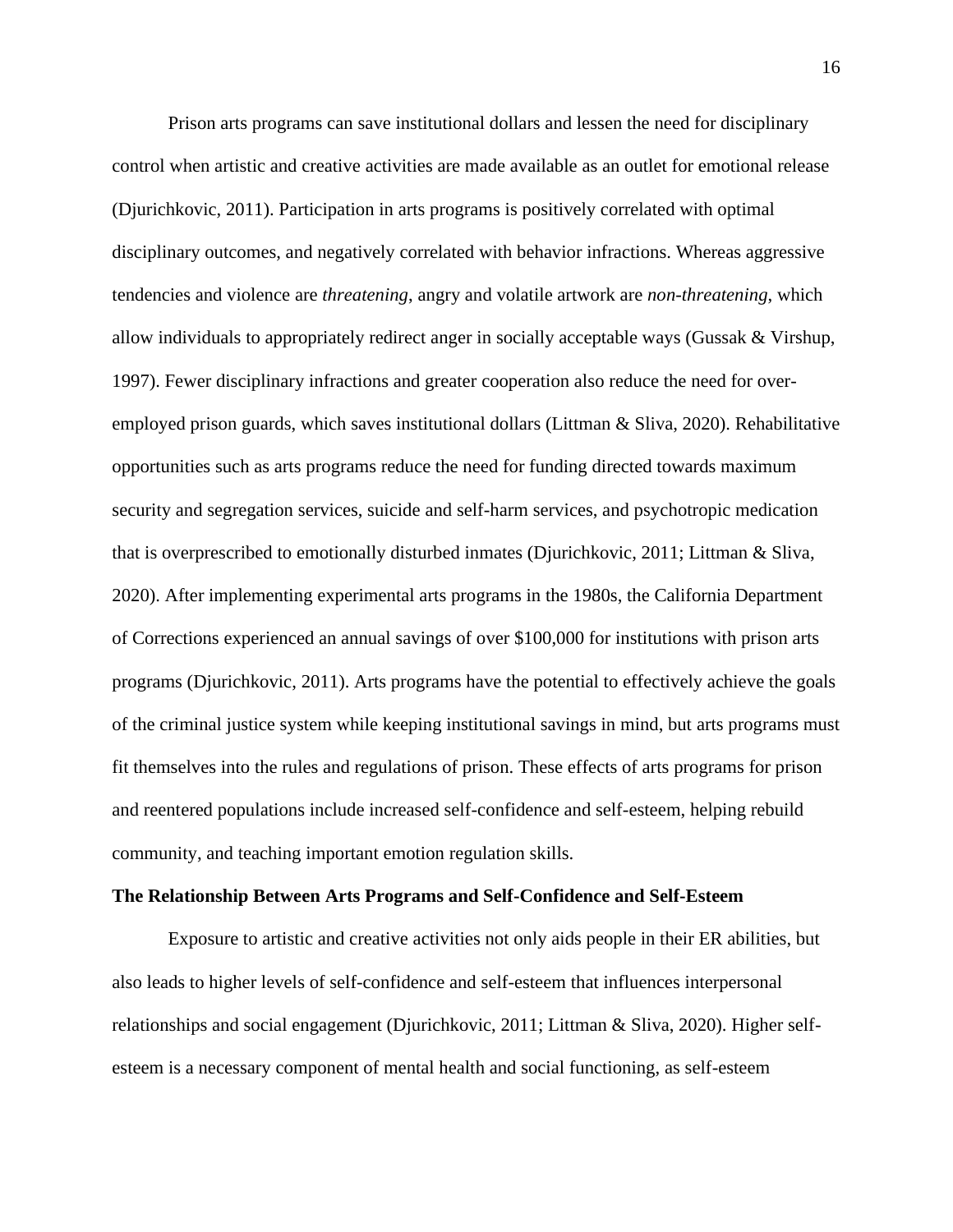influences choices made, goals set, and the ability to handle emotional or stressful situations (Djurichkovic, 2011). There is a significant difference in achievement motivation between incarcerated people with an arts education in comparison to those without, and accomplishing positive goals leads to greater self-confidence and self-worth (Brewster, 2014). For some participants, prison arts programs may be the first opportunity available to them to reshape their identity around more positive achievements and communities, which can potentially influence their decision-making skills and behavior upon release.

Prison is a prolonged period of loneliness and isolation, and there must be resources and opportunities for the incarcerated to fill their time with constructive activities in order to rebuild a more positive self-image, rather than reinforce a negative one. A prison sentence is often accompanied by the loss of identity, and people may work to preserve their individuality by altering their physical appearance or affiliating with a certain peer group or gang (Gussak  $\&$ Virshup, 1997). Arts programs foster agency, and experiences with the arts can have the potential to reshape a person's identity around a more positive sense of achievement, rather than around the crime they committed or have been accused of (Djurichkovic, 2011; Haeyen & Noorthoorn, 2021). Without opportunities to rebuild self-confidence and self-esteem while in prison, released individuals will reenter society with the same self-destructive tendencies that landed them with a prison sentence in the first place. This can lead to reoffending and the further destruction of communities that most often engage with the penal system. Recreating a kinder and more forgiving self-image is not only an important element of adaptive emotion regulation, but is a crucial stepping-stone to reconnecting with families and communities.

# **The Relationship Between Arts Programs and Community and Relationship Building**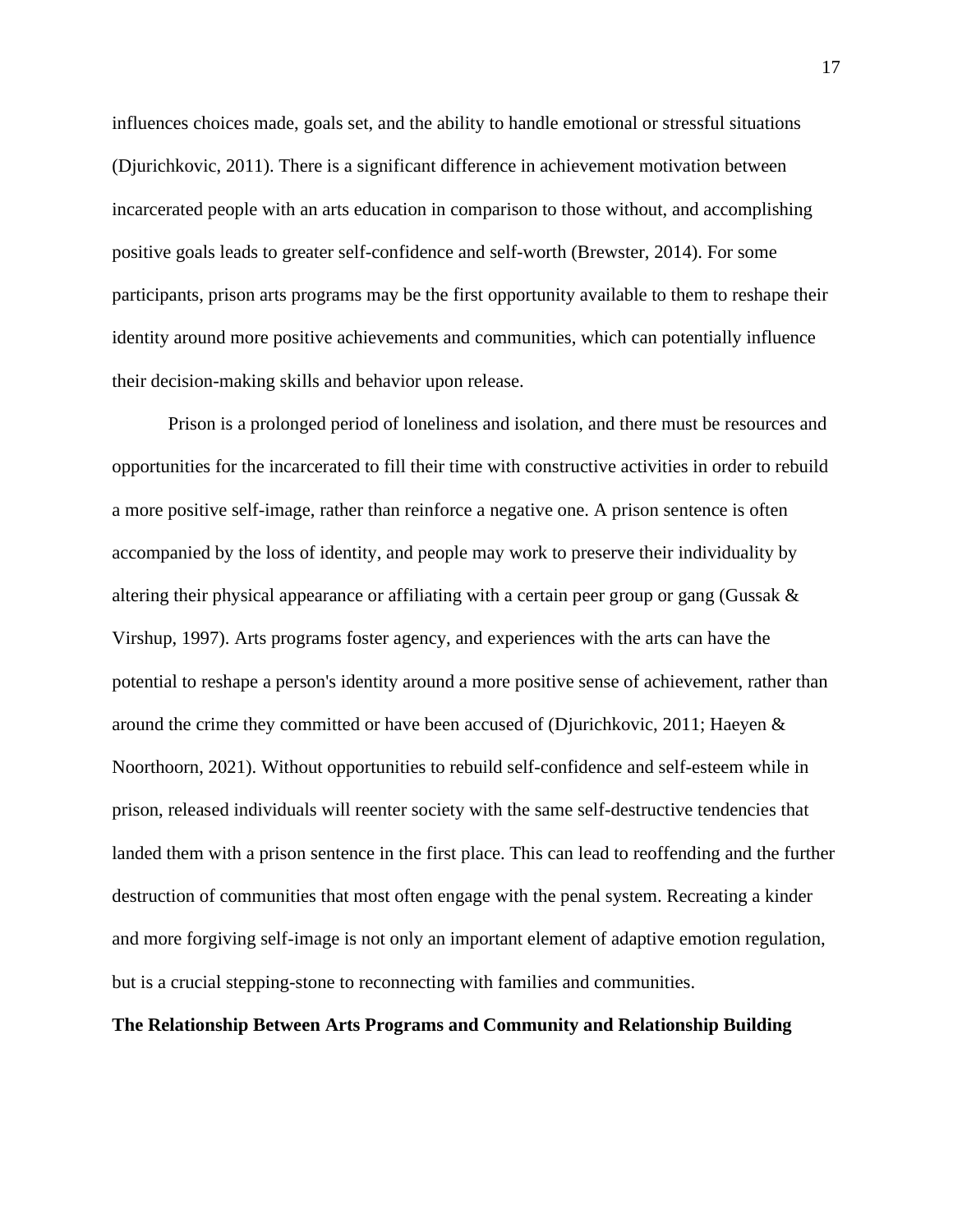Prison arts engagement not only contributes to self-respect and self-confidence, but evidence links prison arts participation to more optimal social engagement and personal relationships, as well (Littman & Sliva, 2020). Positive relationships are a crucial component of successful and permanent reentry; reentered (formerly incarcerated) citizens need to rely on stable and safe relationships with family, community members and mentors that will support them through their readjustment to life post-incarceration (Littman & Sliva, 2020). Without these positive relationships, formerly incarcerated individuals risk returning to environments that once introduced and reinforced poor decision making and behavior. Prison arts programs nurture the foundation for positive relationships and relational tools that can be used for success upon release.

The modeled relationship with the teaching artist and arts group is an important opportunity for learning about relationship building. By serving as a mediator between the participant and society, teaching artists design program goals to reconnect participants to their families and communities (Gussak, 2017). For some participants, the teaching artist and an arts group may be their first experience with fulfilling, secure, and adaptive relationships. Arts programs are also typically held with a larger group, which is more conducive to the prison setting compared to one-on-one counseling or appointments. Thus, there are opportunities for incarcerated people to form bonds with their peers, and these relationships provide social and emotional support through an otherwise dehumanizing and tumultuous time. Bonding with a teaching artist and other arts participants prepares the incarcerated to approach healthy relationships on the outside.

When evaluating the effectiveness of arts programs and other rehabilitative measures, it is important to consider how programs also positively impact those on the outside of prison who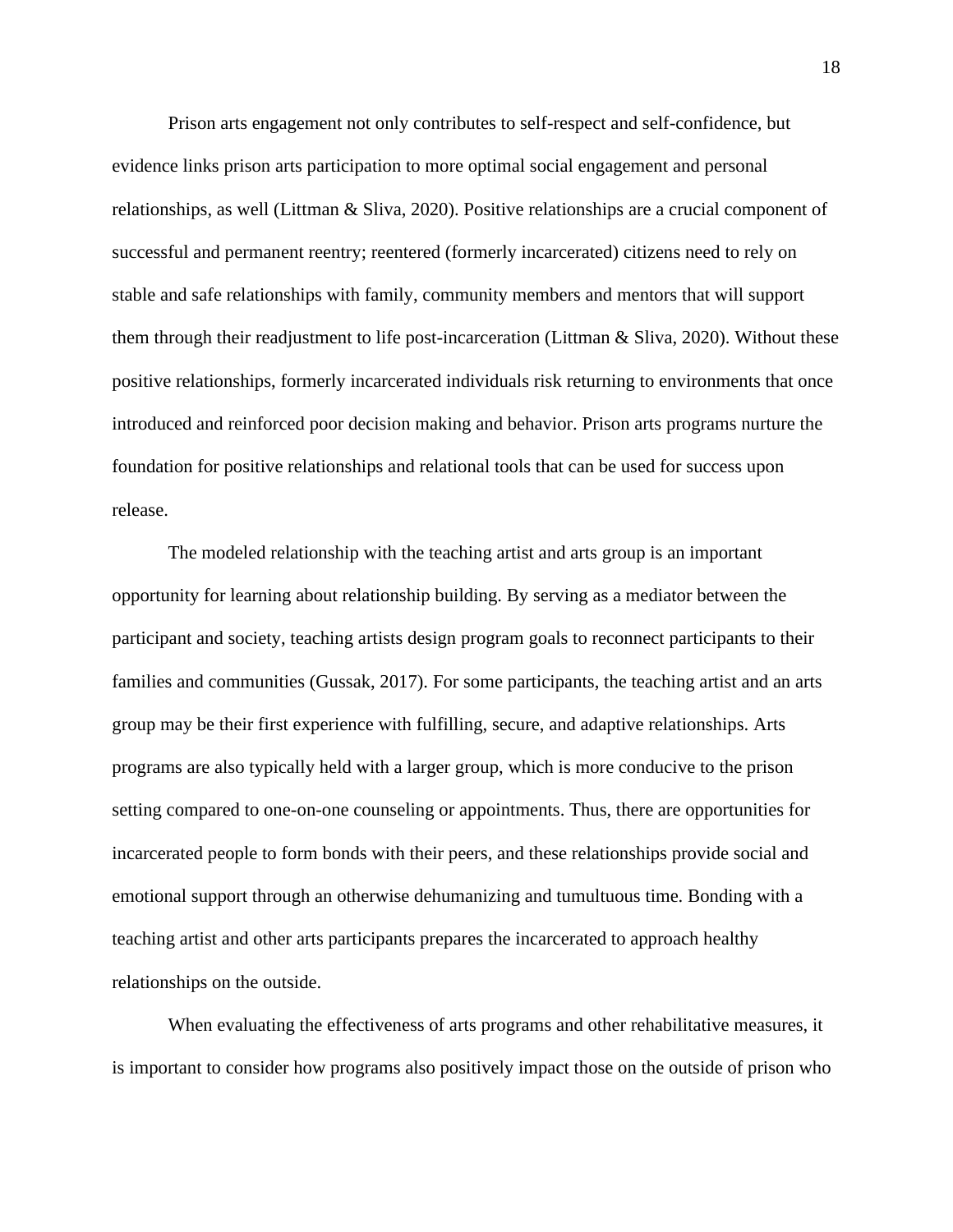suffer the collateral damage of mass incarceration. For families of incarcerated individuals, arts programs that allow for outside engagement offer a non-threatening and accessible glimpse of the real work being done by their loved ones to reform their behavior. However, it is not only families and loved ones of the incarcerated who benefit from experiencing incarcerated artwork. Providing opportunities for the community to engage with prison artwork fosters understanding, empathy, and forgiveness, easing the reentry process for all those affected by incarceration. After attending an art exhibition curated by incarcerated artists, viewers reported feeling more connected to, and understanding of, the prison population (Littman  $\&$  Sliva, 2020). These outcomes indicate the power of the arts to bridge across often impermeable spheres that only deepen the divide between incarcerated and non-incarcerated populations. Another important outcome of prison and reentry arts programs is their influence on participants' emotion regulation (ER) abilities.

#### **The Relationship Between Prison Arts Programs and Emotion Regulation (ER)**

Positive ER is important for any person's well-being and social functioning, but especially important for those who've been incarcerated. Emotions are flexible responses that people utilize after evaluating and experiencing different situations or challenges, and ER can be defined in different ways as it serves different purposes (Gross, 1998). A common understanding of ER is a process by which individuals control which emotions they experience, when they experience them, and how they express them (Gross, 1998; Matthews, 2021). ER *strategies* are "processes that influence the intensity, duration and type of emotion experienced" (Fancourt et al., 2019, para. 5). Emotions help individuals navigate social experiences and relationships; emotions give insight to others' behavior and intentions as well as inform us of whether something is good or bad (Gross, 1998). Typically, the goal of ER is to maximize positive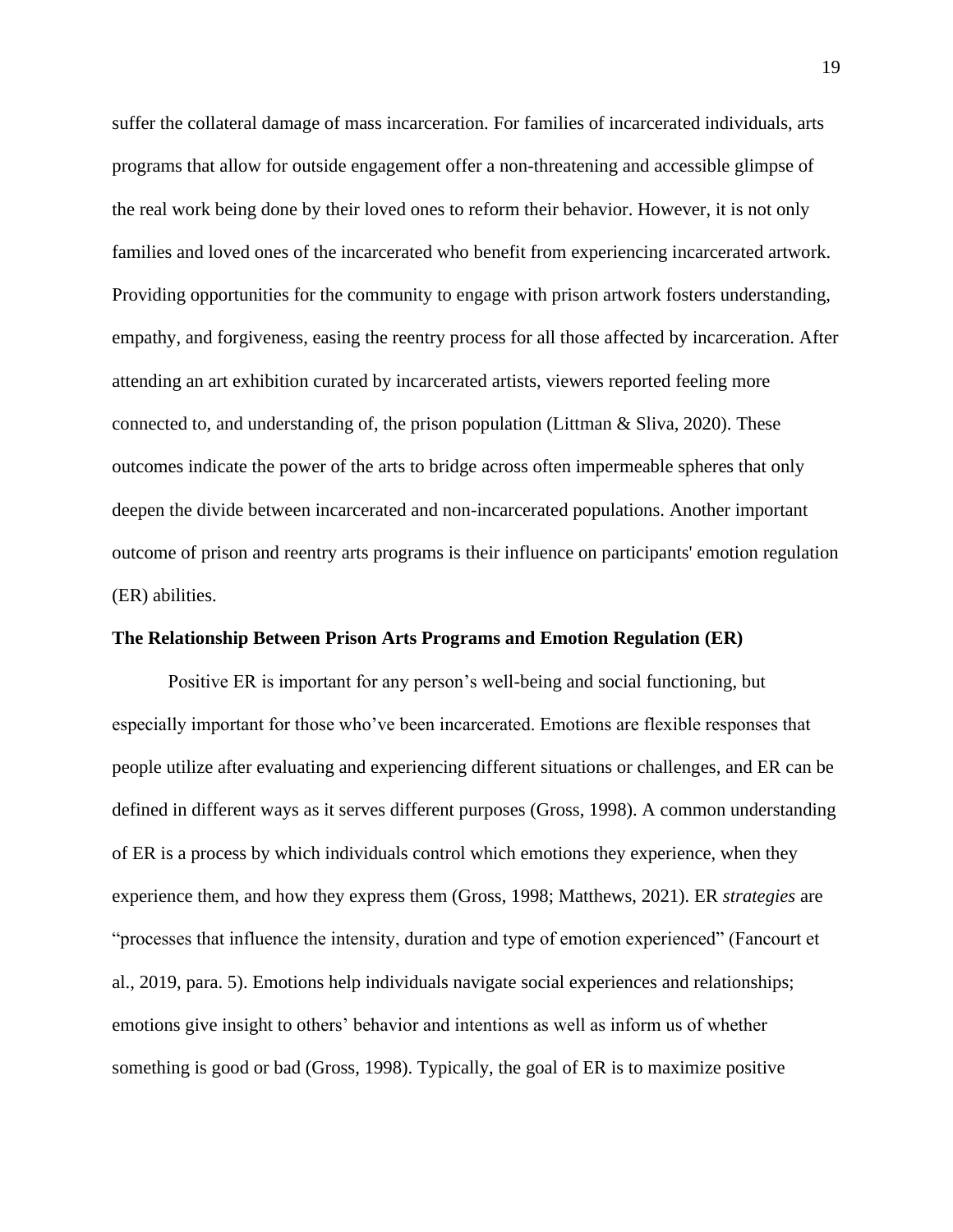emotions and minimize negative emotions, but sometimes people must minimize positive emotions in order to stay focused and concentrated on a goal (Kobylinska & Kusev, 2019). For example, a student preparing for finals may want to attend a birthday party, which will lead them to experience positive emotions with friends, but instead they choose to stay in the library studying for the evening, which is less enjoyable and more stressful. While sadness and disappointment can arise from missing a party, ER helps the individual stay focused on studying and performing well on a test. Which emotions we experience, and how we modulate them, depends upon our goals and intentions.

Positive ER is a key factor in a successful reentry process, and reentered people have endured an especially traumatizing experience in prison, which makes healthy ER even more crucial. A prison sentence often spurs negative changes in the incarcerated person because of the prolonged exposure to a debilitating and isolating environment that is characterized by hate, violence, anger, and loss of autonomy (Hongo et al., 2015). To counterbalance these negative consequences of prison, it is necessary to have safe, reformative, and expressive activities available to people. Arts programs and art rehabilitation are one tool that can be used to teach positive ER to current and former incarcerated people in order to ensure a more permanent reentry process.

Arts programs can be implemented and maintained to provide the incarcerated with an outlet for emotional engagement and ventilation (Hongo et al., 2015). In prisons, any opportunity for self-expression reduces emotional stress. Gibbons (2010) found that incarcerated females experienced significant catharsis, or the newfound ability to release and work through repressed emotions, after engaging with different arts programs made available in prisons in Australia. For incarcerated women specifically, an arts environment has been observed to help them gain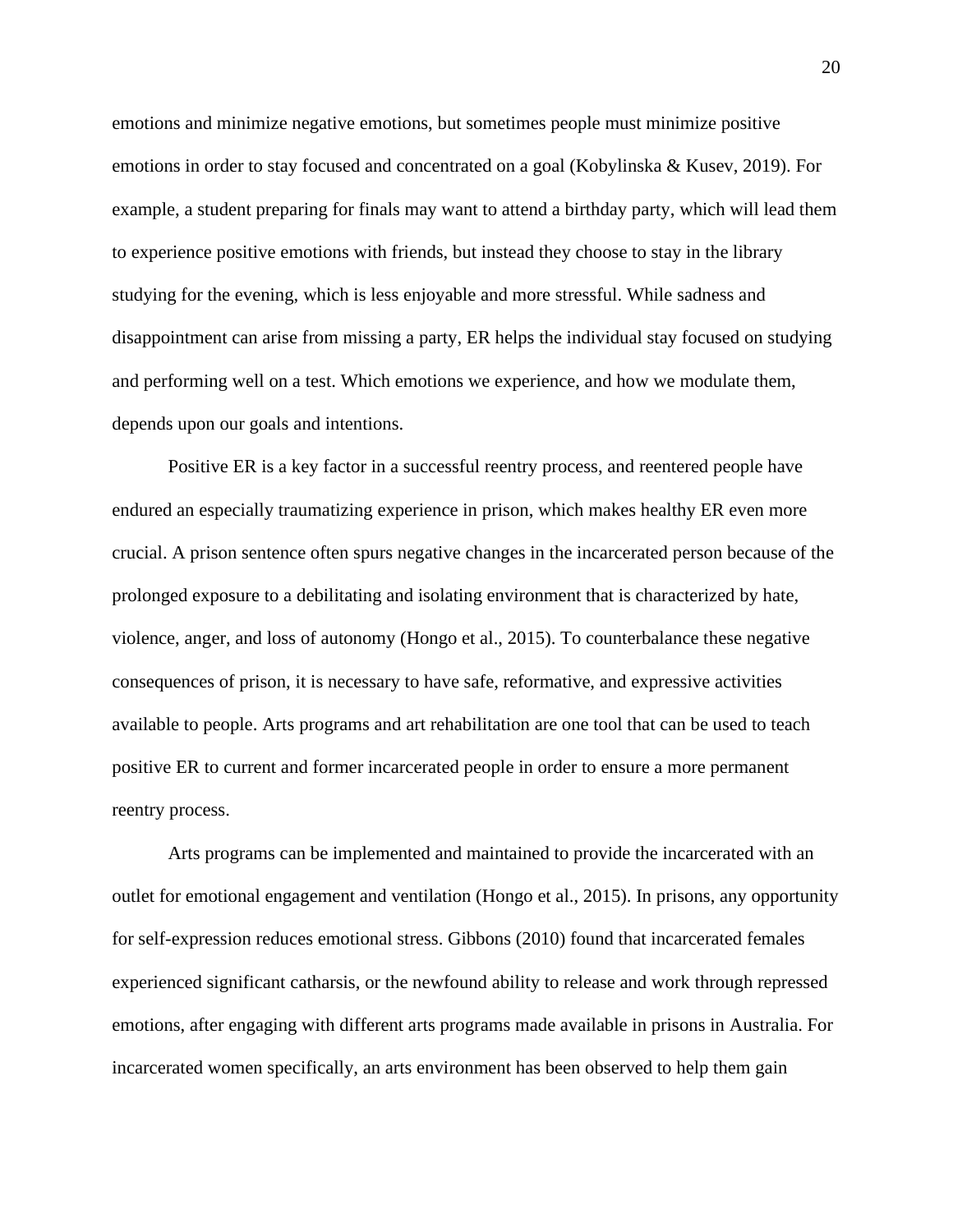insight into the feelings and experiences that cause emotional distress, as well as learn tools and strategies to self-soothe and self-regulate (Merriam, 2008). Arts programs do provide emotional benefits for both men and women. Littman and Sliva (2020) found prison arts programs to be connected to many social and emotional outcomes including enhanced self-confidence and selfesteem, greater goal accomplishing and task-completion, emotional control, well-being, and overall decreased anger and hopelessness.

It is possible that different types of arts programs lead to varying emotional outcomes for prison and reentry arts participants. Koch et al. (2015) conducted a study of movement and action-oriented programming on violence reduction and emotional processing with a group of incarcerated people in Germany, and participants reported increased body and social awareness as well as decreased anger and aggression. A study by Haney and Zimbardo (1998) also supports that movement-based programs decrease violent and aggressive tendencies. When people learn to manage and control feelings of anger, this leads to greater self-awareness and the reliance on healthier and more appropriate ER strategies.

It is likely that anyone can feel a sense of control and emotional relief when engaging in arts-related or creative activities. Arts programs in prison contribute to social and emotional development, both of which are strongly influential on how people understand and express emotions. Brewster (2014) found a significant correlation between more time involved in a prison arts program and greater emotional control, and consistent participation in the arts has been linked to reduced disciplinary reports, greater intellectual and emotional flexibility, emotional control, and self-confidence for incarcerated people. According to Brewster (2014) the development of these skills can be applicable to life after release as well, as arts participants in prison learn a greater willingness to make mistakes and experiment, apply and respond to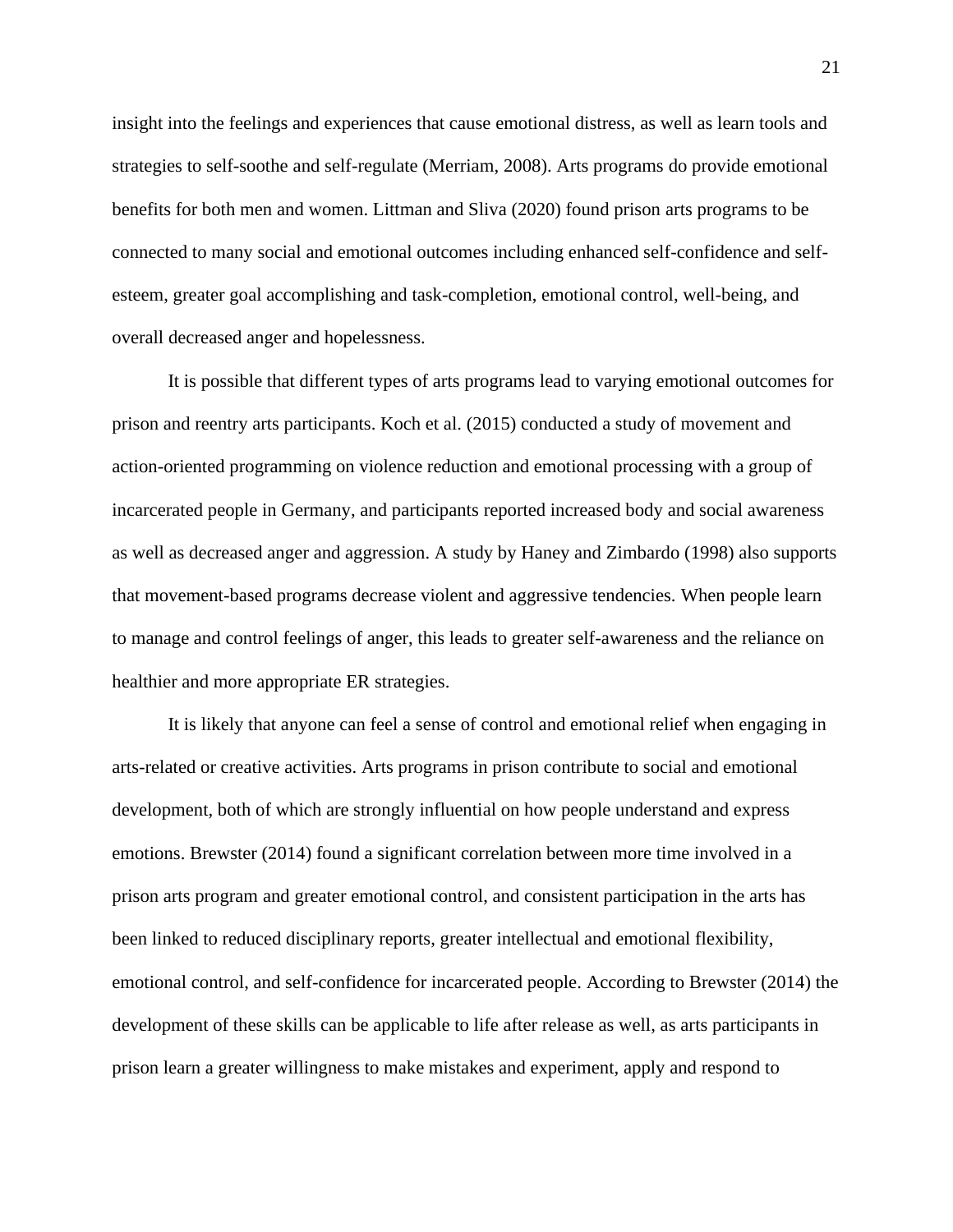constructive criticism, and self-reflect. Acquiring specific ER strategies and coping mechanisms while in prison will support the incarcerated in connecting to social support networks upon release.

# **Specific Emotion Regulation Strategies**

There are many ER strategies (ERS) and each has different implications for affect, overall well-being and quality of relationships (Gross & John, 2003). It is likely that different emotion regulation strategies are strengthened by different arts programs, and it's important to emphasize adaptive ERS for incarcerated and reentered people. Garnefski et al. (2002) identifies nine cognitive ER strategies, but he deems some to be more effective than others. Garnefski et al. (2002) identifies, self-blame, other-blame, rumination, catastrophizing, putting into perspective, positive refocusing, positive reappraisal, acceptance, and planning as distinguishable ER strategies. These ER strategies can also be separated into more and less effective means of restructuring cognitive and emotional experiences (Fancourt et al., 2019; Kobylinska & Kusev, 2019).

It is important to distinguish between healthy and unhealthy regulation strategies to decrease symptoms related to psychopathology and support people in regaining control of their emotions while in prison. Rumination, suppression, catastrophizing, other-blame and self-blame are generally considered unproductive ER strategies (Fancourt et al., 2019). Rumination is common in individuals with anxiety, and it can be characterized as intrusive, dominating, and excessive unproductive thinking (Abbing et al., 2019). Rather than moving on from a negative event or negative feelings, rumination leads people to focus too much cognitive energy on upsetting situations. Suppression is a response-focused strategy that inhibits emotional expression by minimizing duress after focusing more on an outcome rather than distressing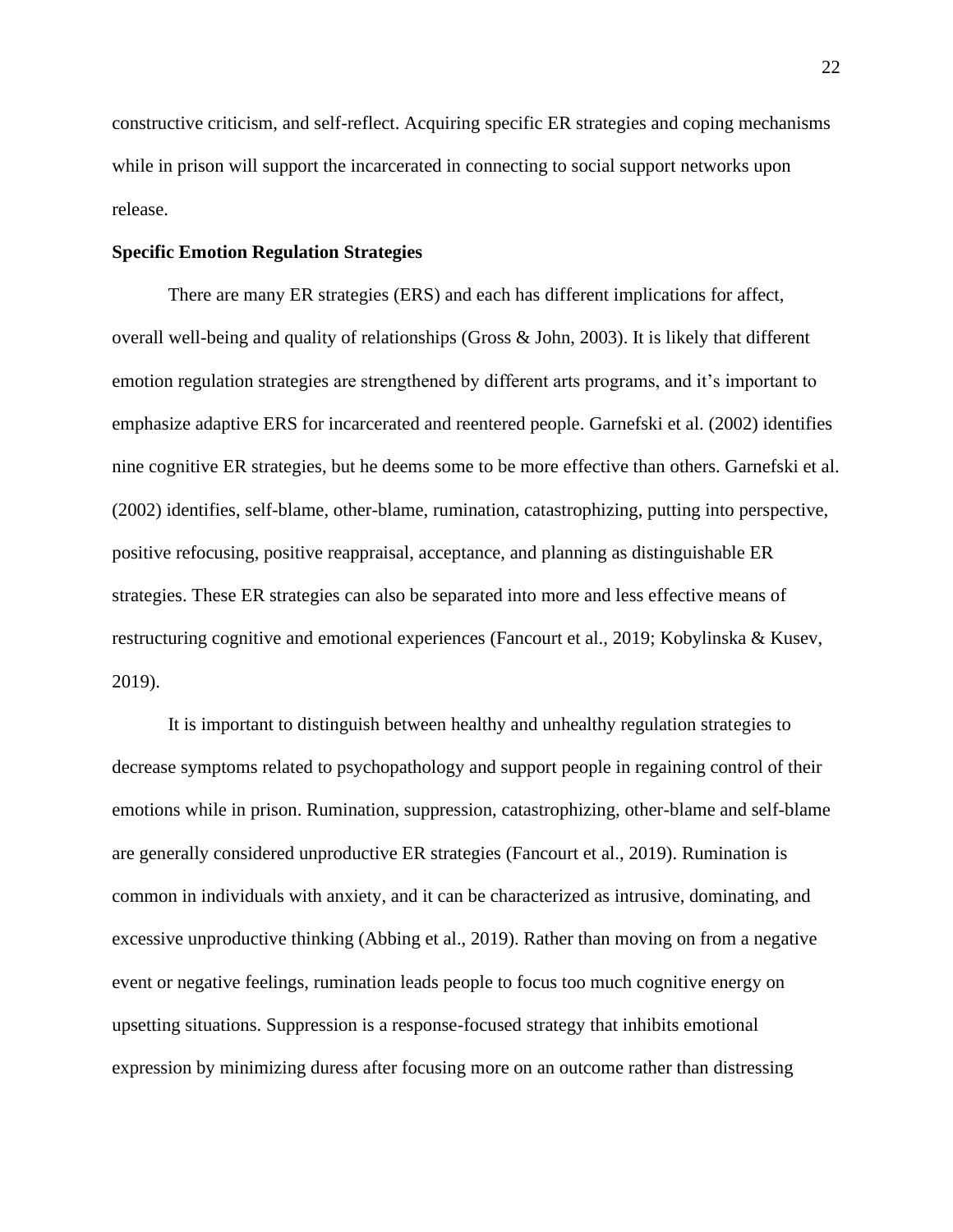feelings at the root of conflict (Kobylinska & Kusev, 2019). Catastrophizing explicitly focuses on the negatives of a situation or the worst-case outcome (Garnefski et al., 2002). Other-blame is the tendency of individuals to identify other people or events as the cause of a more personal experience, whereas self-blame occurs when individuals attribute internal causes to external problems (Garnefski et al., 2002). Both other- and self-blame skew the relationship between one's personal responsibility and the outcome of a situation. Rumination, suppression, catastrophizing, other-blame and self-blame are often associated with feelings of depression, anxiety, or other symptoms of psychopathology (Garnefski et al., 2002). While considered to be less effective in terms of long-term emotion control, these ER strategies can serve an adaptive function in certain situations.

Conversely, acceptance, positive refocusing, positive reappraisal, and putting into perspective are considered stronger and more effective ER strategies due to their emphasis on positive thoughts and productive thinking (Kobylinska & Kusev, 2019). Acceptance infers that an individual has accepted their emotions or the reality of a situation that may be out of their control and chooses to move on with a positive attitude nonetheless (Czamanski-Cohen & Weihs, 2016; Abbing et al., 2019). Positive refocusing refers to concentrating on comforting ideas rather than concentrating on a situation that causes discomfort (Garnefski et al., 2002). Positive refocusing can be thought of as distracting someone from a stressful situation with happier thoughts and activities. Positive reappraisal entails changing the meaning associated with an event in order to alter its emotional impact so that it is not as burdensome (Fancourt et al., 2020). "Putting into perspective", or putting a situation into perspective, allows people to consider new relationships to distressing situations that are not as overwhelming (Fancourt et al., 2020). Putting into perspective supports people in finding neutral ground on an issue or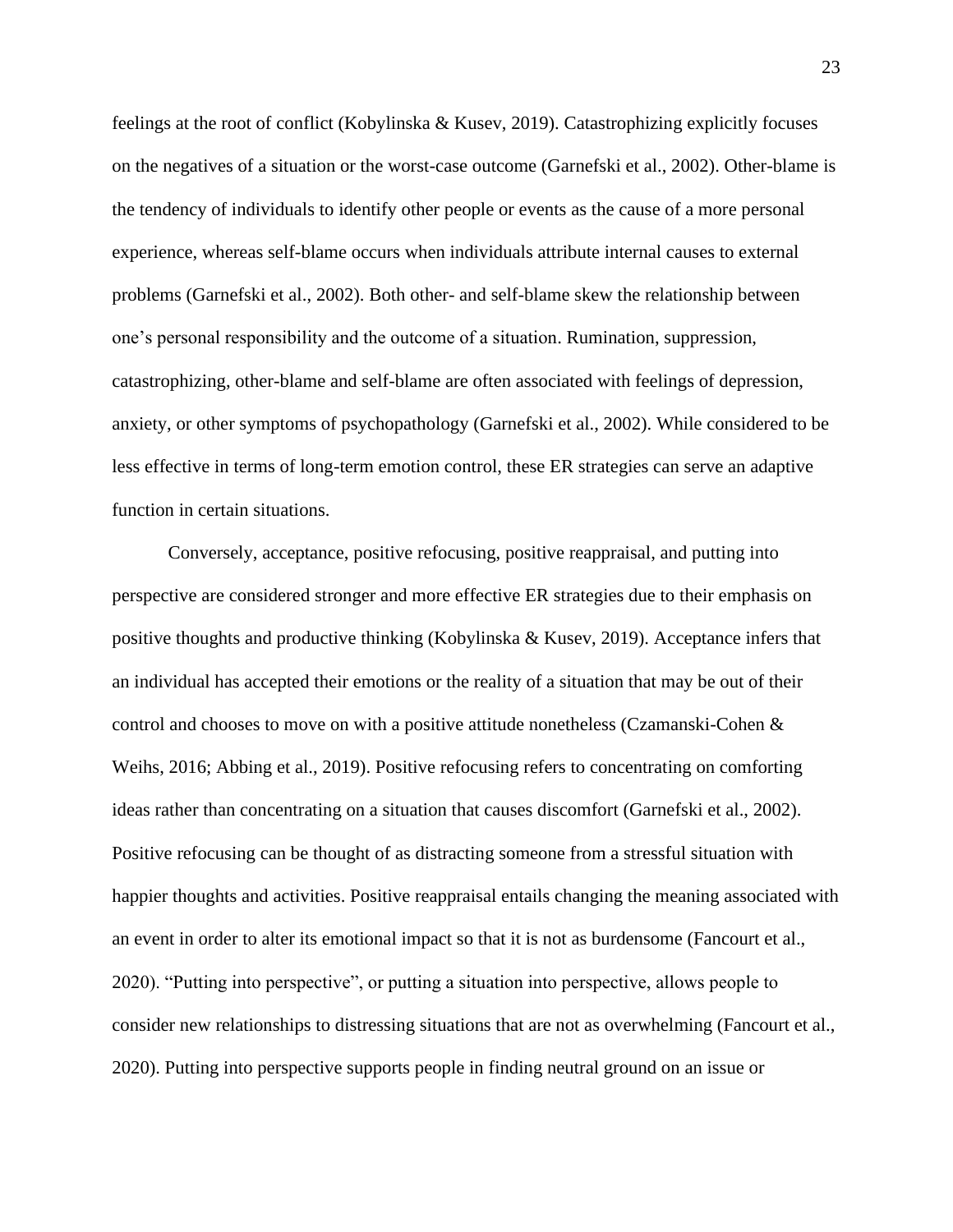experience that was once negative (Gross & Thompson, 2007). While these strategies are considered more productive ER strategies, distinct differences may exist in terms of long-term effectiveness and emotional repair.

If we think of ER strategies as tools in a toolbox, we can pick and choose between different ones depending on the situation we are confronted with. When we experience disappointment, rejection, or when things do not turn out as planned, we have to be able to dig through our toolbox to find the appropriate ER strategy to assist us to cope, self-regulate, and move on. When people have multiple, adaptive ER strategies at their disposal, they are able to control the influence that their emotions have over them. When people are not as well equipped with adaptive ER strategies, they may experience disordered thinking and psychological duress, which is due to the inability to flexibly regulate emotions (Kobylinska  $\&$  Kusev, 2019). There are many strategies available to individuals to help regulate their emotions, but some are more effective than others.

A comparison between positive refocusing and distraction is helpful to understand the difference between positive refocusing and positive reappraisal. Distraction and positive reappraisal are often compared to one another, especially in therapeutic contexts and arts programs, as the former emphasizes short-term emotional relief and the latter addresses more permanent cognitive change. For the purpose of this study, positive refocusing is treated as synonymous with distraction, as both require an individual to maintain their attention on unrelated or positive thoughts after a negative experience, although distraction can also mean that an individual has redirected their attention and cognition to more *neutral* thoughts and stimuli.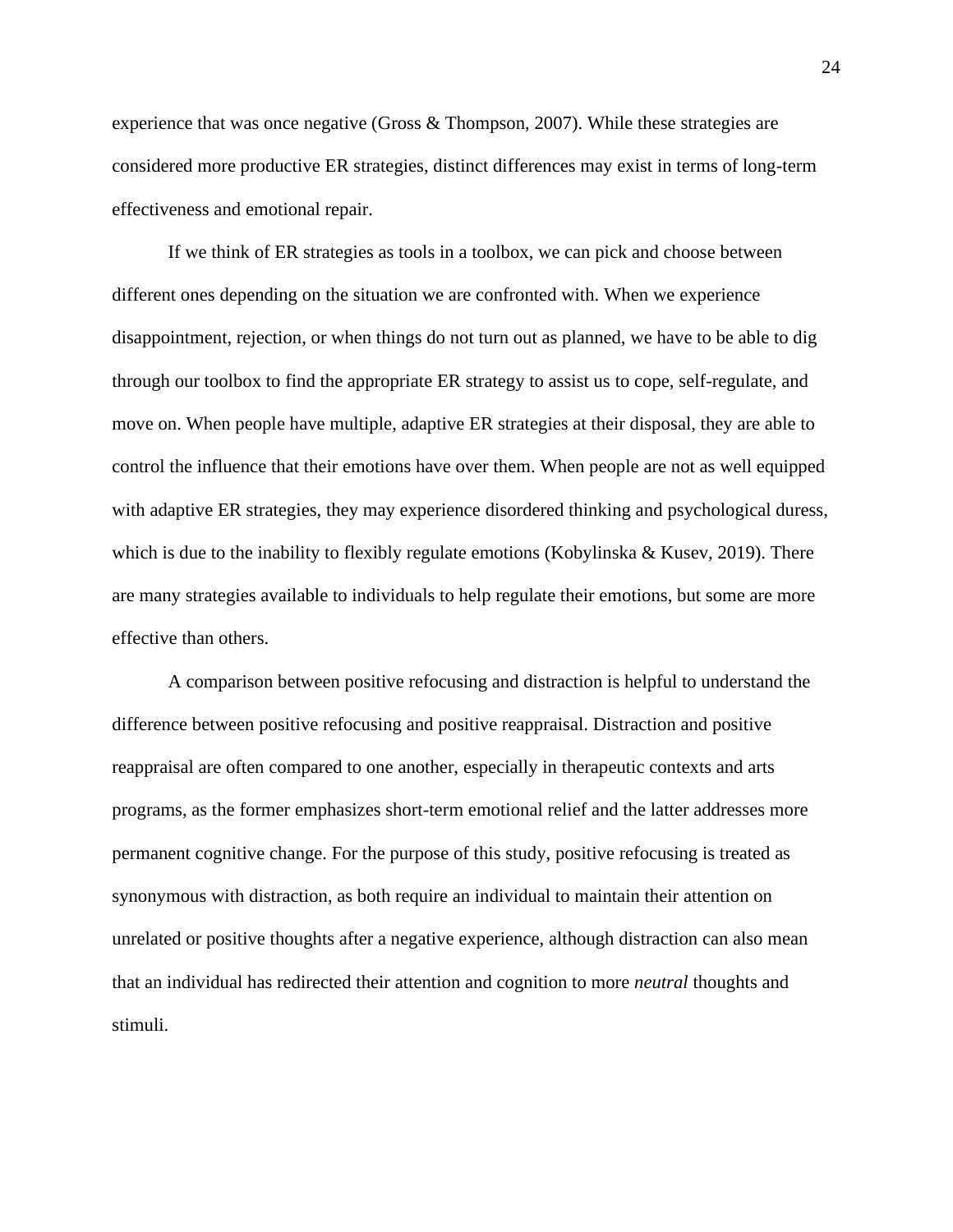Distraction and refocusing are believed to be unproductive in-regards to long-term emotional stability when the primary aim is avoidance of a situation or feeling (Garnefski et al., 2002). Wolgast and Ludh (2016) specifically identify "distractive refocusing" as a strategy that individuals utilize to think about something other than the stimulus or situation at hand (Wolgast & Ludh, 2017, p. 118). Distractive refocusing represents a hesitation or unwillingness to remain focused on the emotionally stimulating object or situation, which limits a person's ability to then alter its emotional impact and meaning (Wolgast & Ludh, 2017). Instead of working through difficult emotions and experiences while in prison, it is sometimes easier to avoid them all together.

Distraction may improve mood in the short term, but it does not necessarily support an individual in better approaching difficult emotions and experiences in the long-term (Drake et al., 2011; Shafir et al., 2015). Avoiding emotionally distressing or traumatizing events may put a Band-Aid on the situation temporarily, but it does not address the underlying, core issues that cause emotional dysregulation. If people are searching for more permanent strategies to cope with cognitive distress and work through past memories, refocusing may not be the most effective strategy to accomplish this.

To contextualize distraction and refocusing in the framework of arts programs, an individual may distract themselves with their art in order to avoid thinking about a distressing event, memory or idea. Instead of creating a piece of artwork that is symbolic of their inner emotions and experiences, a person may opt to paint or draw a picture that has nothing to do with their feelings. In the context of prison art programs, a participant may attend their arts class and, instead of writing a poem about the path that led them to prison, write a poem about nature or the ocean. Given the dehumanizing and turbulent environment of prison, spending time distracting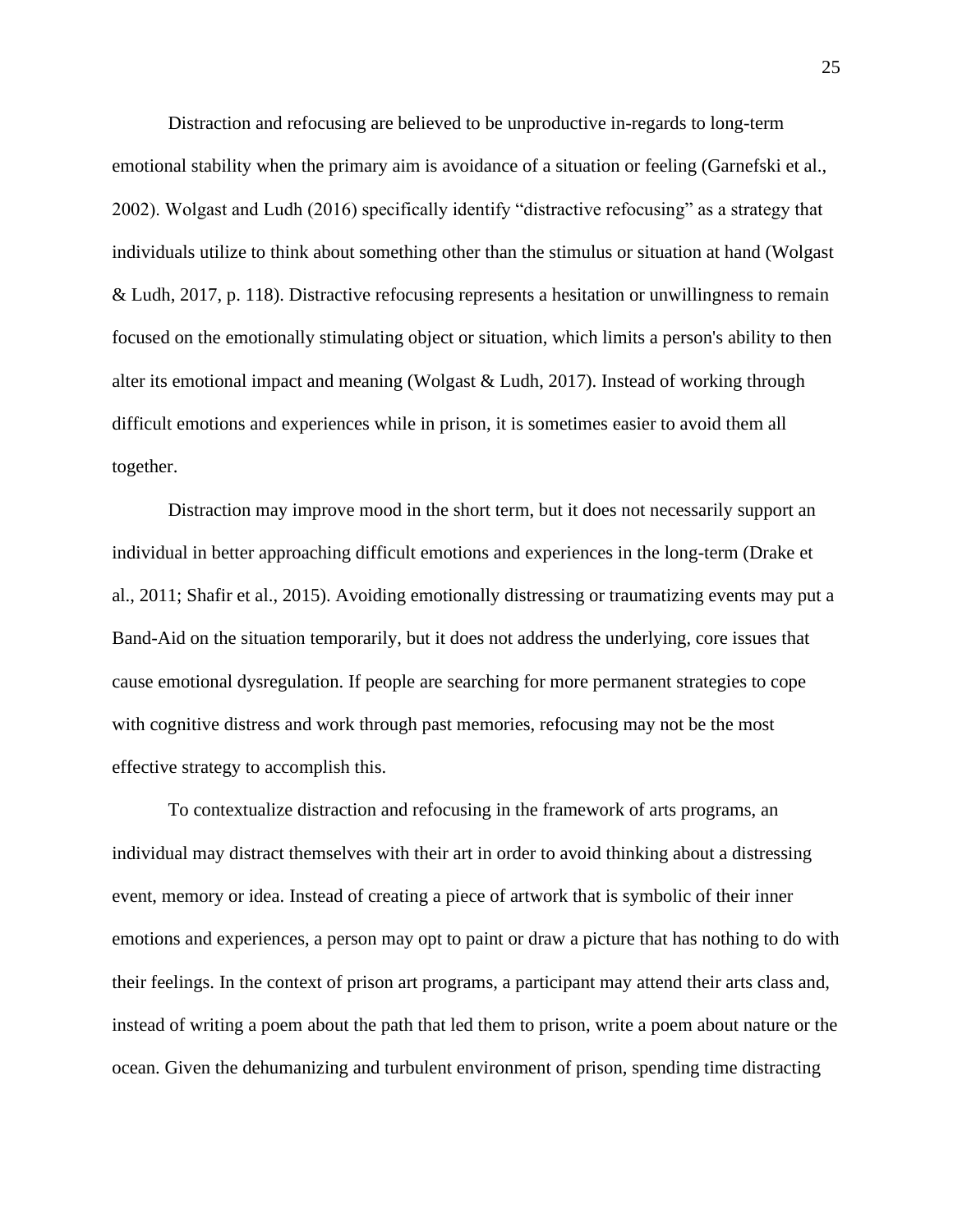oneself from their current reality may be more adaptive in that moment than working to change the trauma or emotionality associated with certain stimuli. Reappraisal on the other hand, may have more long-term, adaptive effects, but distraction may be preferred in high stress situations when a person needs to avoid a situation or feelings that send them into emotional distress (Shafir et al., 2015). When an individual can understand and implement different ER strategies that best serve them in the moment, *they* become in control of their emotions, rather than controlled by them.

Arts involvement and creative activities further affect emotions and self-expression in ways that can be described by three different strategies: self-development, approach, and avoidance (Fancout et al, 2019). Self-development and approach strategies are adaptive strategies that positively modulate the emotional and behavioral response to emotionally arousing stimuli (Fancout et al, 2019). Self-development strategies are those that enhance a sense of self, self-esteem, and self-agency, and approach strategies are considered pathways that are defined by self-acceptance, problem solving, and the reappraisal of something in a more positive and productive way (Fancout et al, 2019). Approach strategies, however, include distraction, suppression, and detachment, all of which promote maladaptive cognition (Fancout et al, 2019). Distraction is only adaptive if there is a temporary avoidance of a certain situation with the "intention of getting back in contact with that emotion or the challenging situation in the near future" (Wolgast & Ludh, 2016, p. 118). Avoiding problematic memories or emotionally challenging situations entirely does not serve to change negative ER, and may risk reinforcing it by working to escape the problem rather than facing it.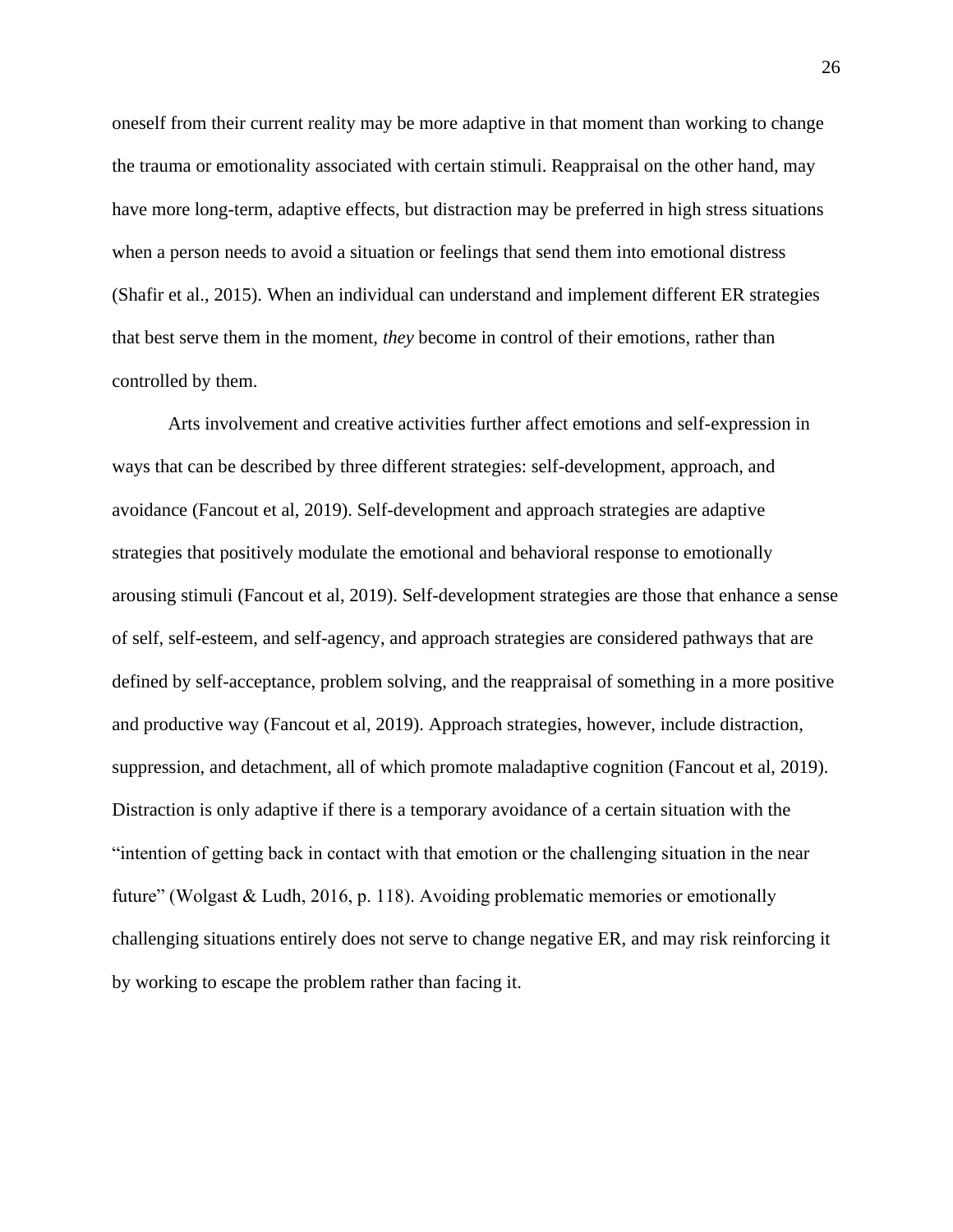#### **Purpose of Study and Research Gap**

The purpose of the current study was to better contextualize how prison arts programs have positively impacted reentered arts participants and their communities. This study investigated specific benefits from participation in arts programs, either in prison or upon reentry, in terms of reentered citizens' use of positive emotional regulatory strategies. In this study, ER was measured by three separate scales, all of which targeted a different aspect of ER that can be connected to arts involvement.

It is crucial to understand how individuals utilize ER strategies, and which specific strategies they utilize, in response to a negative or distressing event or feeling. The Cognitive Emotion Regulation Questionnaire Short-Form (CERQ-short), developed by Garnefski and Kraaij (2006), measures how individuals utilize ER more generally, not solely in response to arts involvement. By focusing on both maladaptive and adaptive ER strategies, it provides a window into how individuals perceive their actions in specific situations.

A second aspect of ER that was measured in this study directly connected to arts involvement. The Emotion Regulation Strategies for Artistic Creative Activities (ERS-ACA), developed by Fancourt et al. (2019), asks participants to reflect on how they feel when engaging in creative arts-based activities in terms of ER. Whereas the CERQ-short measures overall ER abilities, the ERS-ACA aims to compare how individuals exemplify more positive or negative ER strategies when doing art-related activities.

The final measurement of ER used in this study focused explicitly on how participants feel while engaged in their art or art therapy program. The Self-expression and Emotion Regulation in Art Therapy Scale (SERATS), developed by Haeyen et al. (2017), is one of few measures created to identify how art therapy programs help participants self-regulate. For some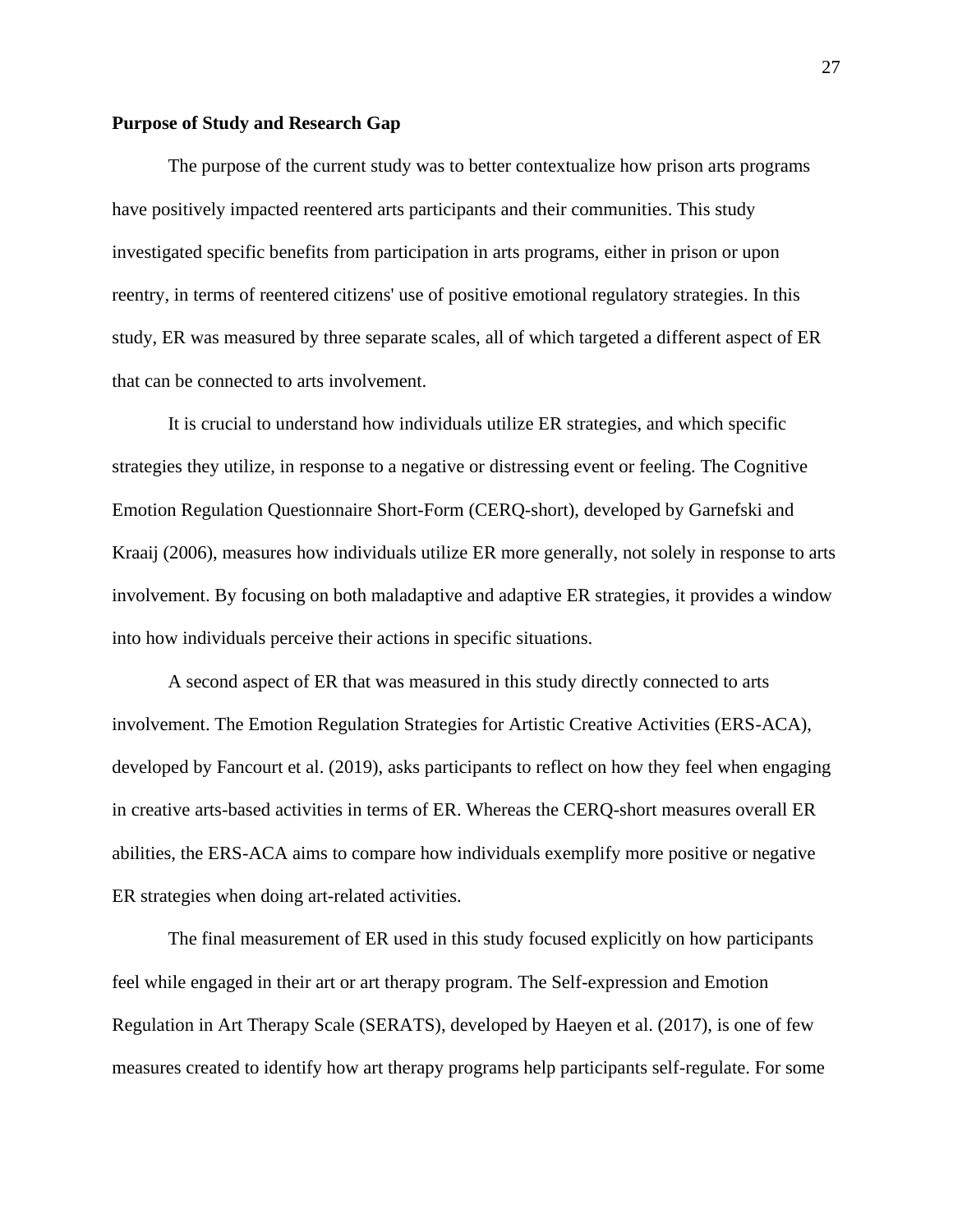arts participants, their arts program may have been the first venue available for exploring their emotions and the different expressions of their emotions. The SERATS considers how arts programs facilitate self-awareness and self-regulation, which participants may not have been granted without their arts involvement.

The CERQ-short and ERS-ACA have been used in relation to one another (Fancourt et al., 2019), and the three measures have been studied in isolation of each other, but this is the first study to investigate the three ER measures together for the same population of individuals. Each measure considers a unique aspect of ER, all of which are important for analyzing how arts programs encourage the reliance on more positive ER strategies. The CERQ-short analyzes how individuals handle negative life situations while the ERS-ACA analyzes how individuals manage their emotions when doing art. Both measures address what people experience when engaged with the arts, so high scores on the positive subscales measured by the ERS-ACA should correlate with high scores on the SERATS. The CERQ-short may not show how individuals see their arts involvement to have helped them reflect on how certain situations connect to specific emotions. If, however, participants demonstrate high levels of ER when doing art, as measured by the ERS-ACA and SERATS, it can provide evidence that positive ER strategies utilized in everyday life are related to the positive ER strategies utilized when participating in arts programs. It is important to consider how arts involvement teaches adaptive ER strategies that serve to benefit people even outside of the arts environment, which can be shown by measuring ER in different situations.

A second gap in the research that the present study addressed was the use of the three ER measures with a group of reentered people. Previous studies have examined the cognitive and emotional abilities of incarcerated people, but few studies have examined those abilities in a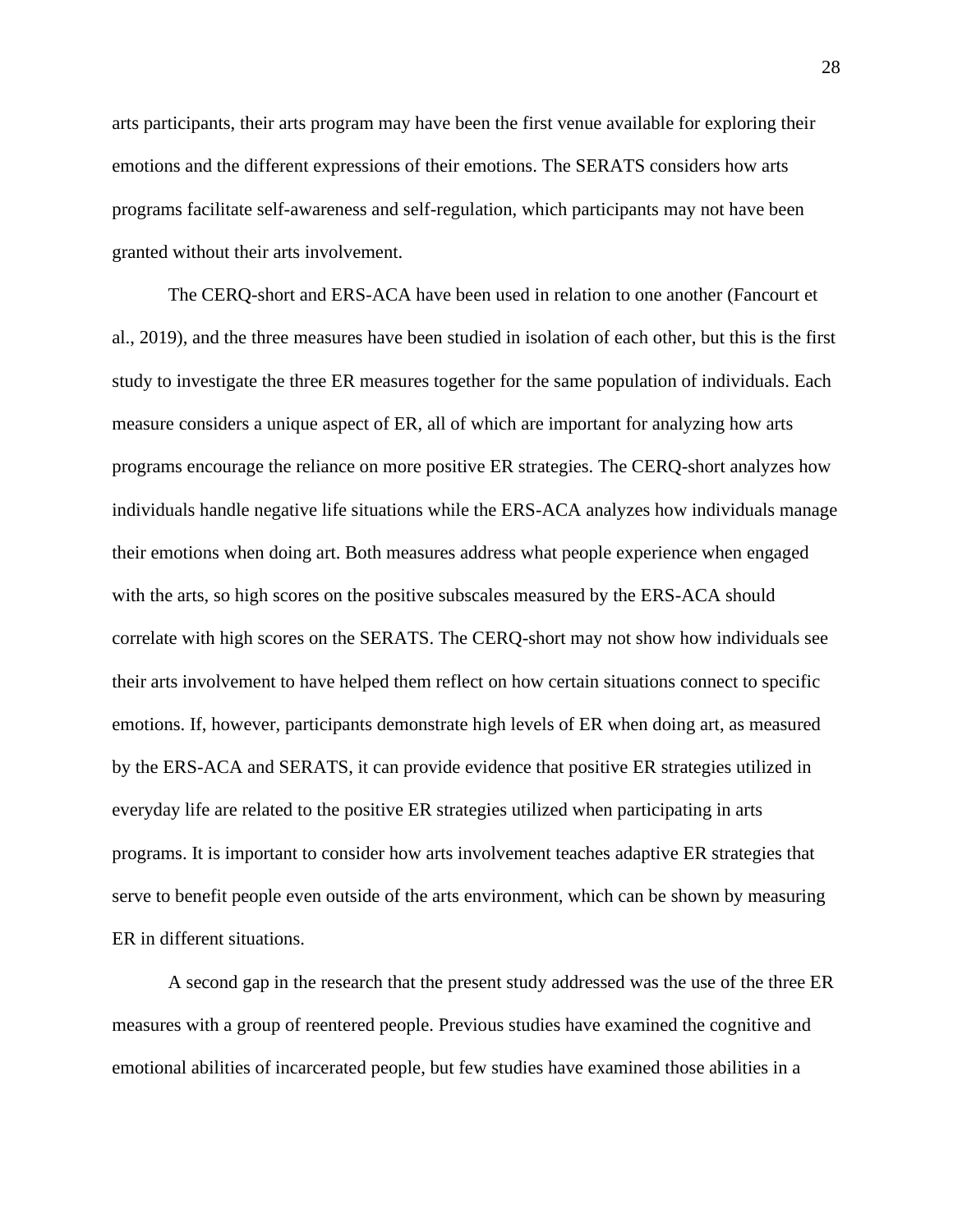group of formerly incarcerated people (Bra[zão](https://www.researchgate.net/profile/Nelio-Brazao) et al., 2017; Lofti et al., 2018). People who have been in prison are especially vulnerable to maladaptive ER, as they have endured a dehumanizing and often traumatizing experience in the prison system that may have solidified and reinforced poor ER strategies, relational tools, and self-esteem (Liem & Kunst, 2013; Gussak, 2017; Littman & Sliva, 2020). Emotion dysregulation is responsible for many of the disorders in the DSM-V, and many people are in prison as a result of a mental illness (Gussak, 2017). Emotion dysregulation can be responsible for the inability to control anger and aggression, which can lead to poor decision making and problematic behaviors (Gussak, 2006; Blacker et al., 2008; Drake et al., 2011). The cycle of incarceration is perpetuated when individuals are not presented with an opportunity for rehabilitation. Arts serve as a rehabilitative measure with the potential to counterbalance the negative consequences of a prison sentence by teaching positive ER strategies, self-confidence, and healthy relationships. Evaluating the ER abilities of formerly incarcerated people is fundamentally different from evaluating the ER abilities of those who have never been incarcerated because most people have not been subjected to a system that serves to erode self-esteem and the dignity of the person. It is important to study the ways in which arts programs teach healthy ER and alleviate emotional distress for formerly incarcerated people, as this can ease the reentry process for the individual and their community.

While specific behaviors and ER strategies are associated with prison arts programs, less is known about which ER strategies are strengthened by which types of arts programs, and how the duration of time spent in prison or with an arts program impacts overall ER. Determining which specific programs are more likely to develop positive ER strategies, such as positive reappraisal, acceptance, or putting into perspective, is an additional contribution of the present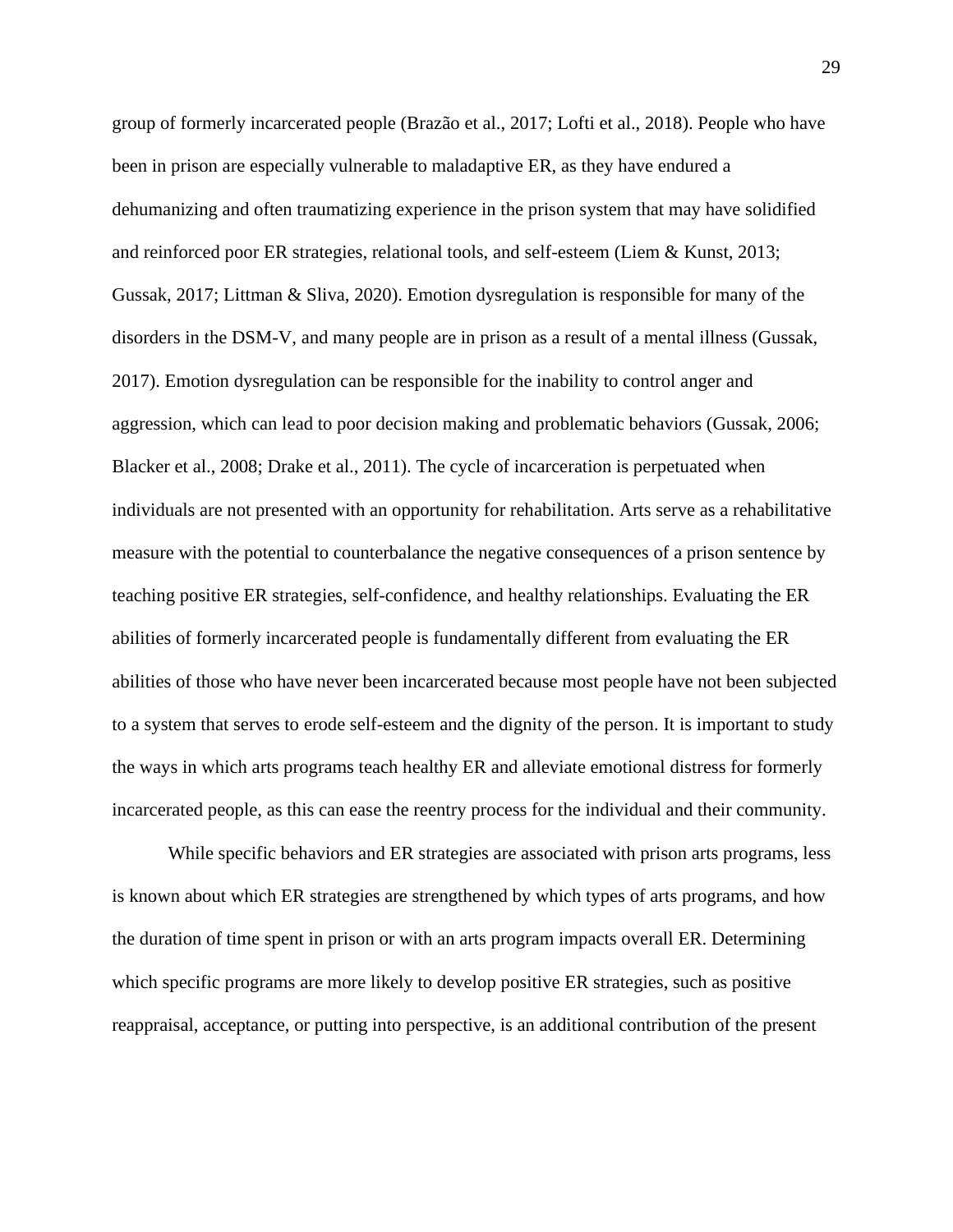study. The hope is that more information about this question can better inform arts program directors of the types of activities that will most support incarcerated and reentered citizens.

It is rare, outside of the prison arts community, for formerly incarcerated people to be given the platform to share their experiences with arts programs. Empirical evidence from research studies can demonstrate the measured effectiveness of arts programs in-regards to emotion regulation, recidivism, and overall well-being, but research studies lack the emotionality of first-hand experience. For many of the participants of this study, this was the first opportunity for them to give back to the arts programs and program directors that have worked to support them in their reentry process. Similar to viewing emotional artwork and performances, personal testimony and storytelling expose the general public to the power of arts programs and the role they play in easing the reentry process for formerly incarcerated people. Because individuals are inextricably intertwined with their families and communities, the acquisition of positive learning experiences and ER strategies can result in a cascading effect that, in turn, strengthens not just individuals, but their networks as well.

It is hoped that with the information gathered from individual arts participants who participated in the current study, the impact of prison arts and reentry programs will be validated and their mission supported. If arts programs can facilitate change and interpersonal growth for even just one person, the programs are worthy of support, according to Judy Dworin, program director and founder of the Justice Dance Performance Project, which was formerly the Judy Dworin Performance Project (JDPP) (Dworin, 2021). Arts programs around the country are underfunded, but arts programs specifically serving the vulnerable population of incarcerated and reentered citizens are highly scrutinized. To advocate for the widespread implementation of prison arts programs, it is important to understand their inherent value and far reaching impact.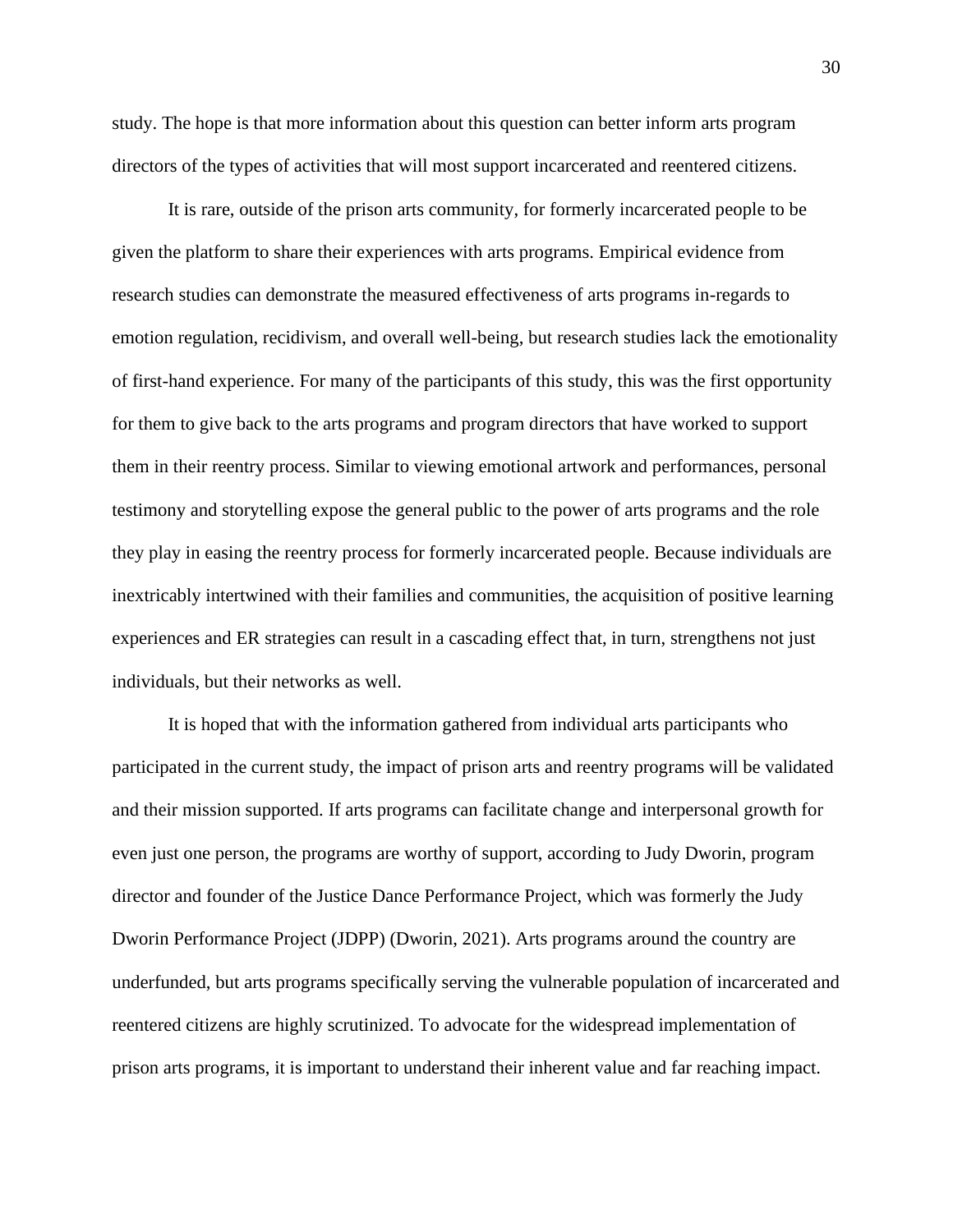# **Hypotheses**

Since three different measures of ER were used in this study, the hypotheses for each measure are presented below.

# **Cognitive Emotion Regulation Questionnaire (CERQ-Short Form)**

Five hypotheses were related to the CERQ-short, which measures ER abilities in response to a negative or stressful stimuli or event.

# *Gender*

Hypothesis 1 predicted that women would score higher on the positive ER strategies measured by the CERQ-short than males, and Hypothesis 2 predicted that women would be more likely than men to score higher on positive reappraisal.

# *Specific Arts Programs*

Hypothesis 3 predicted that writing programs, as opposed to other arts programs (ie., dance and movement; visual arts; theatre and dance), would strengthen positive reappraisal as opposed to distraction, or positive refocusing. Following this, the scores on the positive reappraisal subscale of participants of writing programs and participants who had no involvement with writing programs would be compared to investigate a significant interaction.

# *Time Spent in Prison and Prison Arts Programs*

Hypothesis 4 stated that the more time spent in prison arts programs would lead participants to score higher on the subscale of positive reappraisal to regulate their emotions. Hypothesis 5 predicted that the less time spent in prison arts programs would lead participants to score higher on the CERQ-short subscales of "rumination", "catastrophizing", "other-blame" and "self-blame," all of which are negative ER strategies.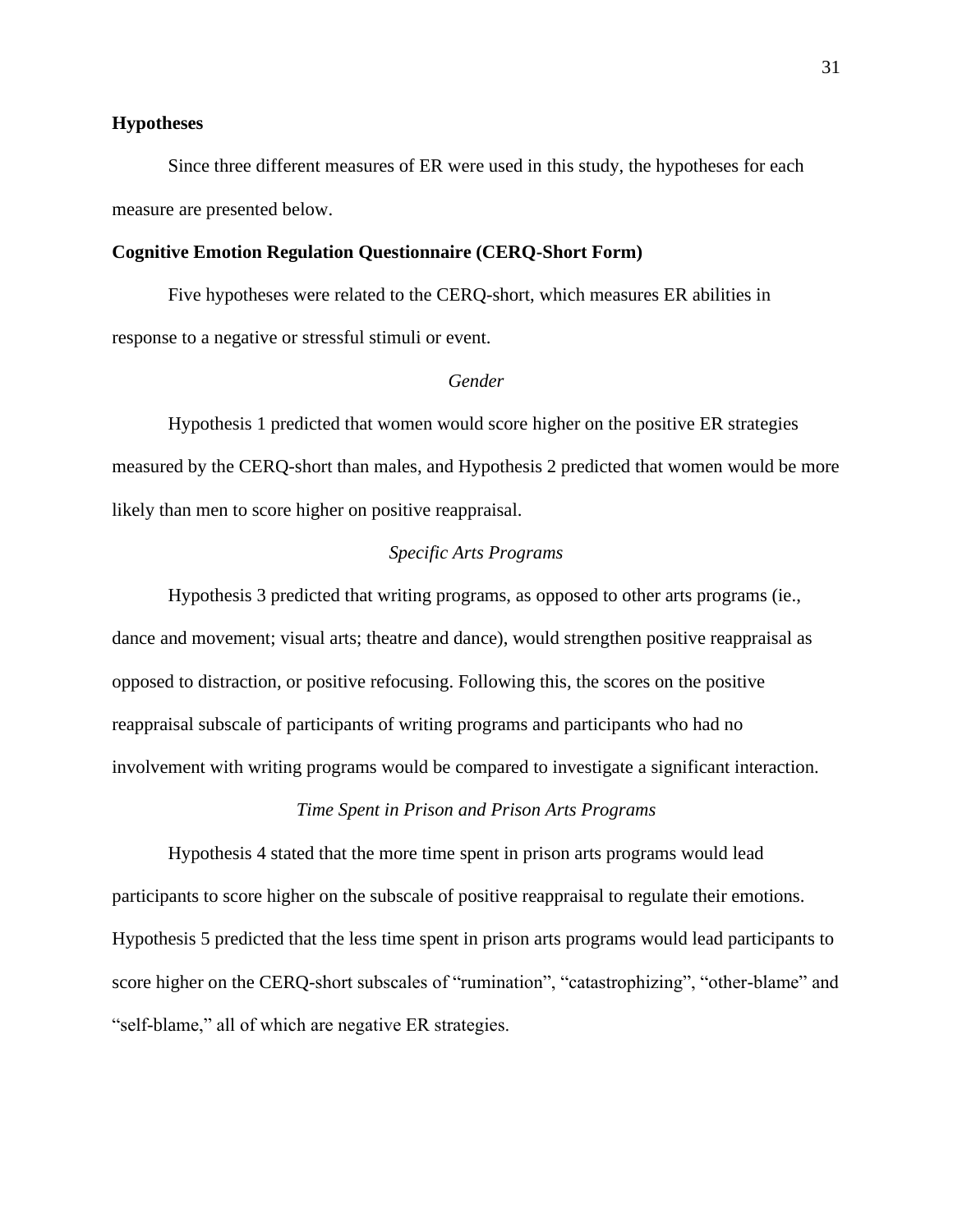# **Emotion Regulation Strategies for Artistic Creative Activities (ERS-ACA)**

Four hypotheses related to the ERS-ACA, which measures ER abilities when reflecting on engagement with artistic and creative activities.

# *Gender*

Hypothesis 6 predicted that there would be no significant difference between females and males on the ERS-ACA measure.

#### *Specific Arts Programs*

Hypothesis 7 predicted that participation in dance and movement programs in prison, as compared to other arts programs, will yield higher scores on the ERS-ACA.

## *Time Spent in Prison and Prison Arts Program*

There were two hypotheses related to time spent in prison and in prison arts programs and scores on the ERS-ACA. Hypothesis 8 predicted that there would be no significant difference between years spent in prison in scoring high on the ERS-ACA, and Hypothesis 9 predicted that the more years spent in prison arts programs would lead to higher scores on the ERS-ACA.

#### **Self-expression and Emotion Regulation in Art Therapy Scale (SERATS)**

Two hypotheses related to the SERATS, which measures self-expression and ER abilities pertaining explicitly to art therapy and arts involvement.

#### *Gender*

Hypothesis 10 assumed that there would be no significant difference between females and males in scoring high on the SERATS measure.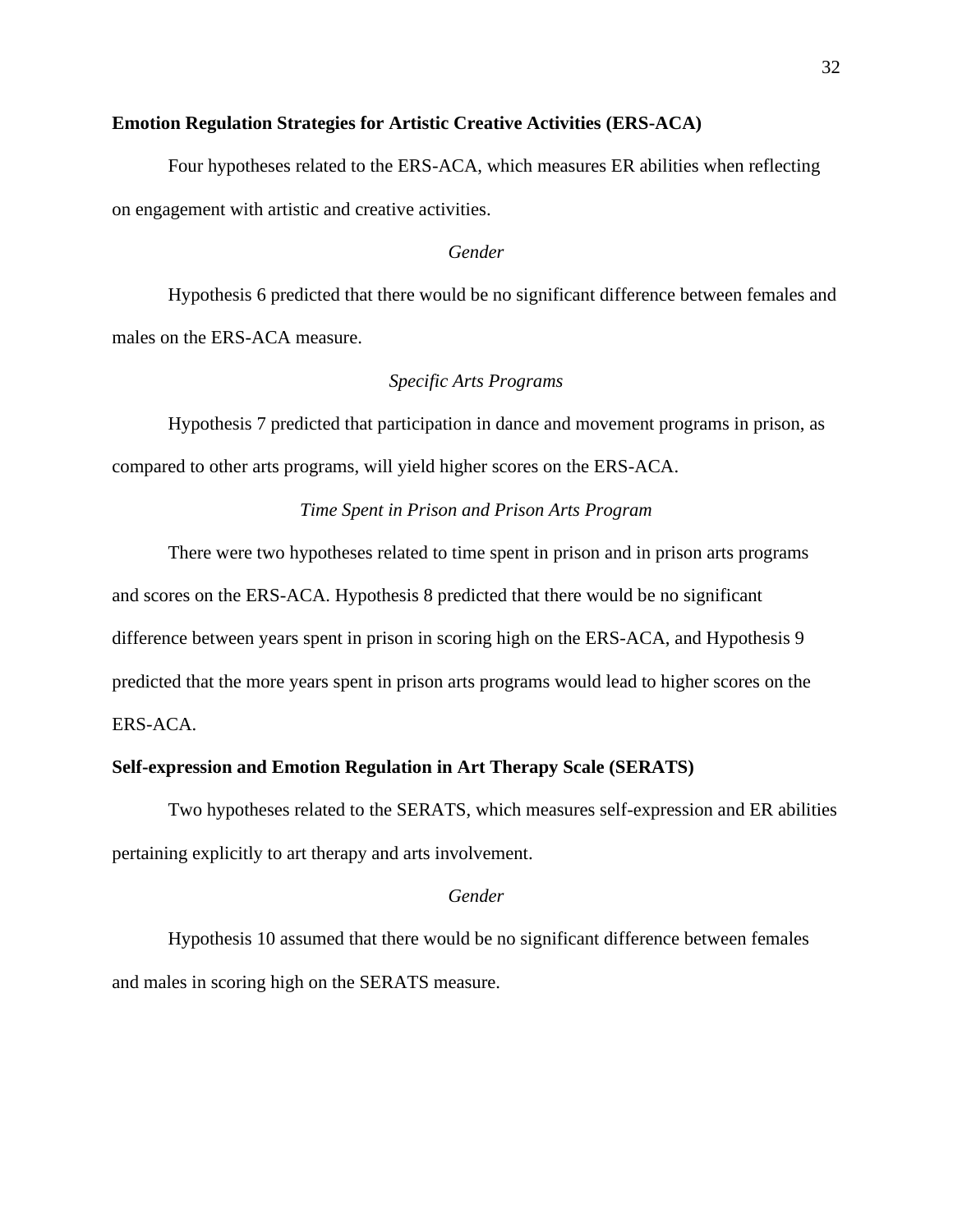#### *Time Spent in Prison Arts Programs*

Hypothesis 11 predicted that the more years spent in prison arts programs would cause participants to score higher on the SERATS measure.

#### **Relationship Among Emotion Regulation Measures**

Six hypotheses were formulated about the relationship among the different measures of ER, relating both to adaptive and maladaptive ER strategies.

#### *Adaptive Emotion Regulation Strategies*

Hypothesis 12 predicted that there would be a relationship between higher scores on the positive ER strategies (ie., acceptance, positive refocusing, refocus on planning, positive reappraisal, putting into perspective) measured by the CERQ-short, and higher scores on the "self-development strategies" measured by the ERS-ACA.

#### *Maladaptive Emotion Regulation Strategies*

Hypothesis 13 predicted the converse of hypothesis 12, that higher scores on the negative ER strategies (ie., self-blame, rumination, catastrophizing, other-blame) measured by the CERQshort will lead to lower scores on the "self-development" strategies in the ERS-ACA. The last four hypotheses predicted relationships between specific strategies from the CERQ-short measure and the SERATS measure. Hypothesis 14 suggested that higher scores on "rumination" from the CERQ-short would lead to lower scores on the SERATS measure; Hypothesis 15 suggested that higher scores on "catastrophizing" from the CERQ-short would lead to lower scores on the SERATS measure; Hypothesis 16 suggested that higher scores for "self-blame" on the CERQ-short would lead to lower scores on the SERATS measure; Hypothesis 17 claimed that higher scores for "other-blame" on the CERQ-short would lead to lower scores on the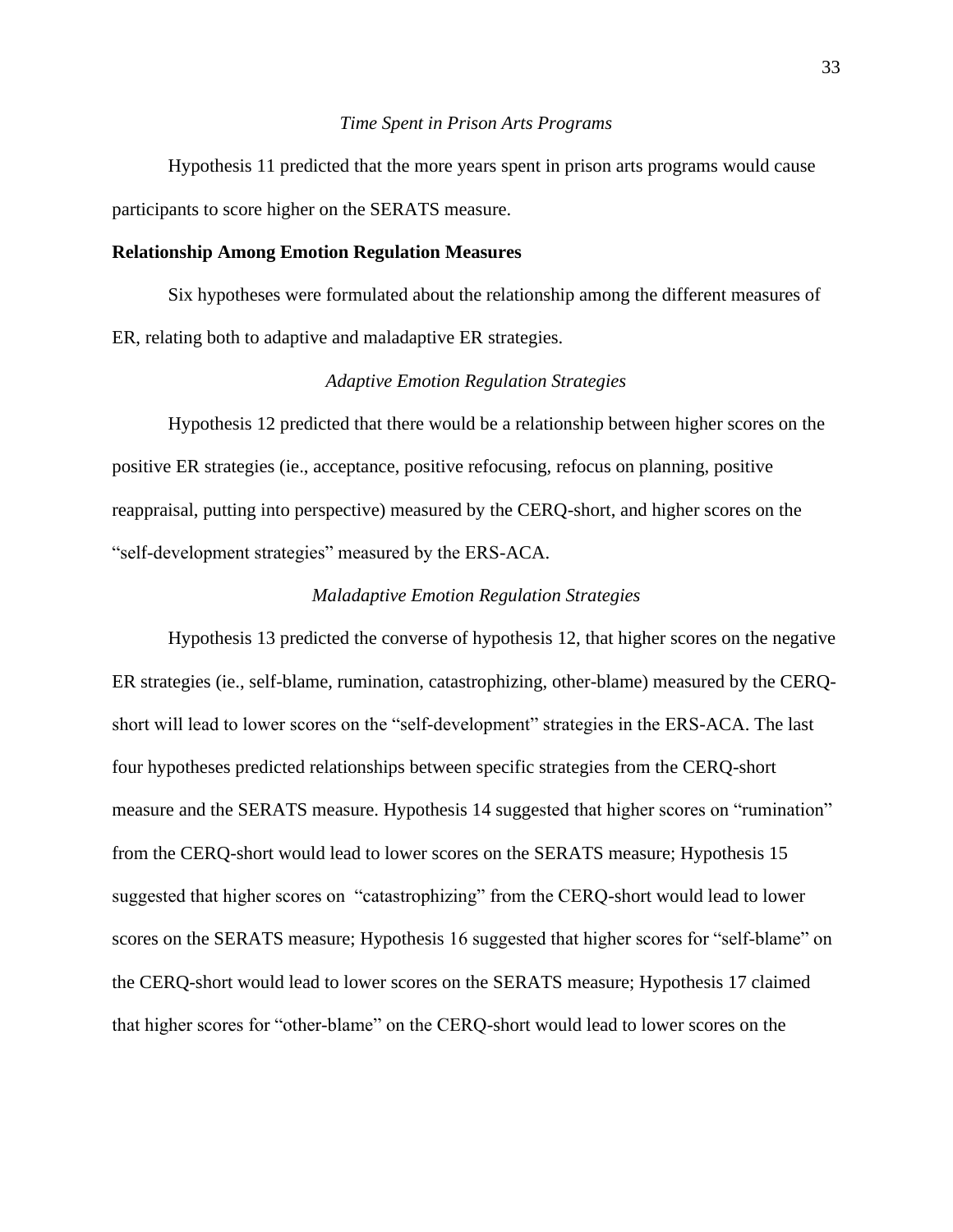SERATS measure. Catastrophizing, self-blame, other-blame, and rumination are all considered negative and unhealthy ER strategies.

# **Method**

# **Participants**

The twenty-nine participants of this study were all formerly incarcerated and currently reentered people in the United States. The inclusion criterion for participation required that all individuals had been formerly incarcerated and had participated in an arts program either while in prison, or upon release. Twenty-four participants participated in an arts program while in prison, while five participants only participated in an arts program upon reentry, not while incarcerated. Of the 29 participants, 17 identified as male (59%), 11 identified as female (38%), and 1 identified as nonbinary (3%). Four participants participated in the interview portion.

Participants were recruited from the networks of reentry and prison arts programs, including primarily The Justice Arts Coalition (JAC), The Justice Dance Performance Project (JDPP), Art for Redemption, The Arts Commission, The Returning Artists Guild, among others. My participation in different arts communities was entirely virtual, either attending meetings on Zoom or talking one-on-one with people on the phone or over email. It was crucial that study volunteers did not feel treated as test subjects, as the incarcerated and reentered population are a vulnerable subset of people whose autonomy and rights have been previously infringed upon. It was important that participants and coordinating directors were able to better get to know me and my project prior to distributing any study materials. See Table 1 for a full description of who participated in the study.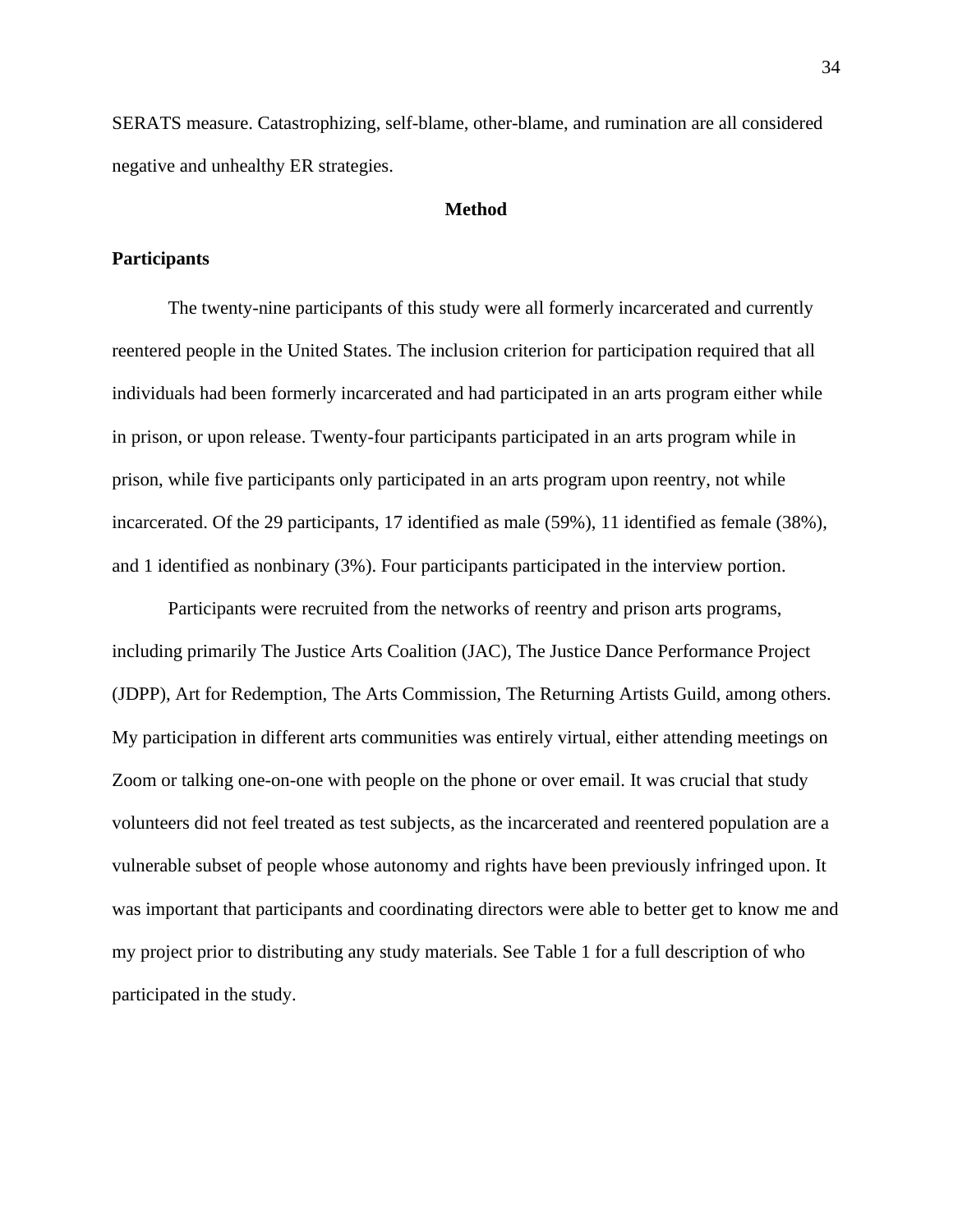#### **Procedures**

This study was approved by the Institutional Review Board (IRB) at Trinity College. The questionnaire was sent to participants over email. There were two ways that this email was received. Some individuals received the email containing the questionnaire directly from me based on their interest in participating in the study. An email containing the questionnaire was also sent to arts-based organizations who work with formerly incarcerated people, which was then forwarded to their network chain. Participation was done remotely and online, so as to ensure the anonymity and privacy of individuals, as well as reduce the potential spread of COVID-19.

#### **Measures**

**Study Questionnaire.** The questionnaire consisted of 54 questions, including context questions and questions from three ER measures. Upon clicking the link to the questionnaire, participants received an informed consent form (See Appendix A). Participants had to indicate either "I want to participate" or "I do not want to participate". If participants clicked the former, they continued on with the questionnaire. If participants clicked the latter, the study concluded.

There was also an optional interview component for this study (See Appendix B). Upon completing the questionnaire, participants were redirected to a second survey form to collect their emails for the \$10 Amazon gift card, as well as emails for anyone interested in participating in an interview. Participants were not required to input their email for the \$10 gift card nor the follow up interview. Email addresses were not connected to responses recorded on the primary questionnaire.

If participants indicated their interest in a follow up interview, they were contacted with the email collected from the questionnaire. Not all participants who were willing to participate in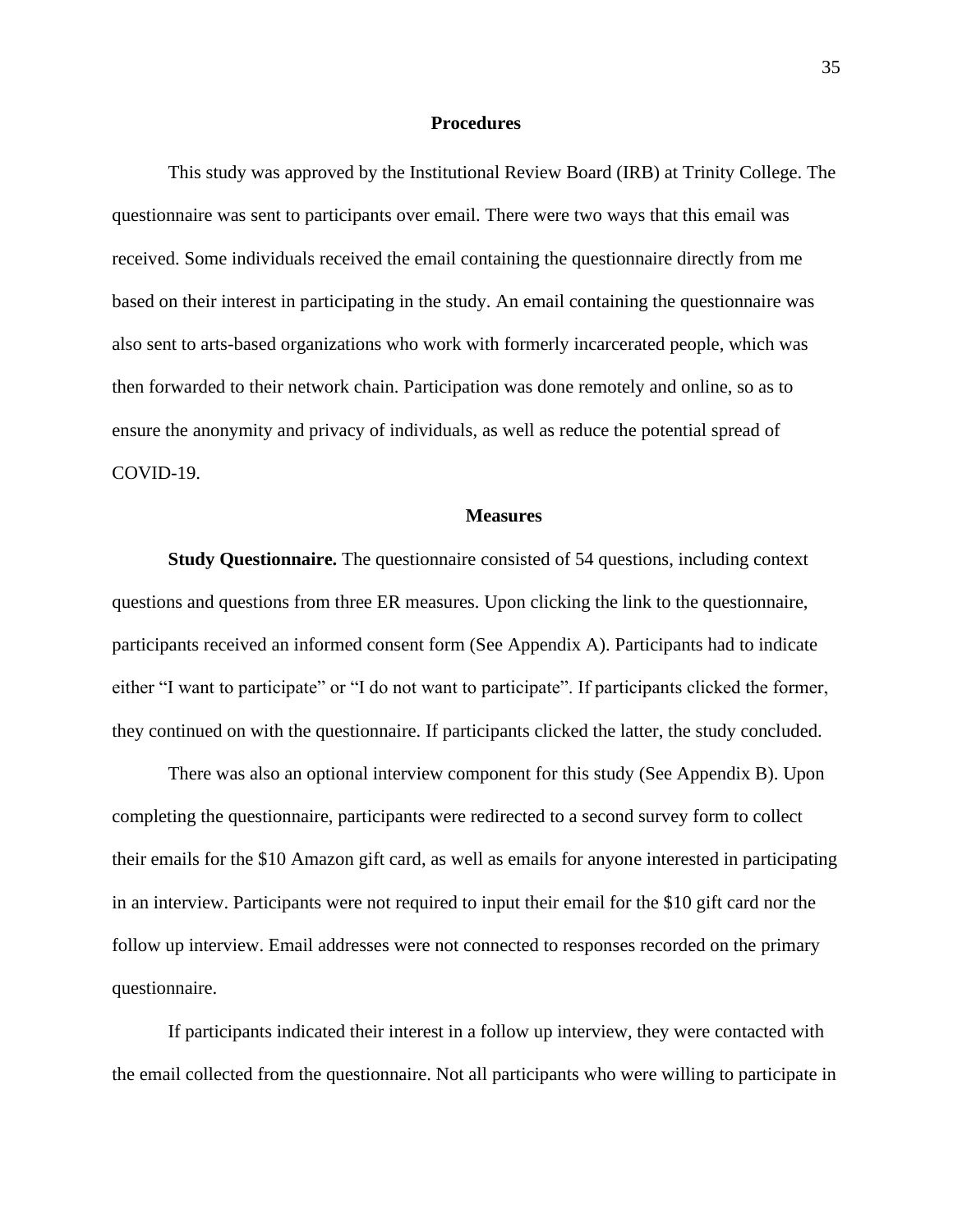a follow up interview were contacted. Participants had the choice of completing an interview either on Zoom or over the phone. Interviews lasted for approximately one hour. Upon starting the interview, participants guided the conversation based on what they were willing and wanted to share as well as what they believed was important for me to understand.

**Context Questions.** I created nine context questions for participants to answer based on their own personal experiences and information (See Appendix C). In order to ensure anonymity for participants who wanted to participate in the follow up interview, each participant was asked to create a Unique Identifier, which was a four-letter code created by the first letter of their mother's first name, the first initial of their father's first name, and their birth month. Participants were also asked: gender, the total number of months/years spent in prison, whether or not they participated in an arts program while in prison and if so then what type of program, the total number of months/years they participated in a prison arts program if they did participate, the total number of months/years since last released from prison, and finally whether or not they currently participate in an arts program and if so then what type of program.

#### **Cognitive Emotion Regulation Questionnaire - Short Form (CERQ Short Form).**

Specific ER strategies were measured using the CERQ-short, developed by Garnefski and Kraaij (2006). The CERQ-short consists of 18-items that measure nine different ER strategies, and two items measure each of the nine ER strategies. The nine ER strategies are self-blame ( $\alpha = .68$ ), acceptance ( $\alpha = .73$ ), focus on thought / rumination ( $\alpha = .79$ ), positive refocusing ( $\alpha = .80$ ), refocus on planning ( $α = .79$ ), positive reappraisal ( $α = .81$ ), putting into perspective ( $α = .79$ ), catastrophizing ( $\alpha$  = .81), and other-blame ( $\alpha$  = .77). For the purpose of data analysis and comparison across measures, total scores for the positive ER and negative ER subscales were scored separately. The five subscales measuring positive ER strategies were acceptance, positive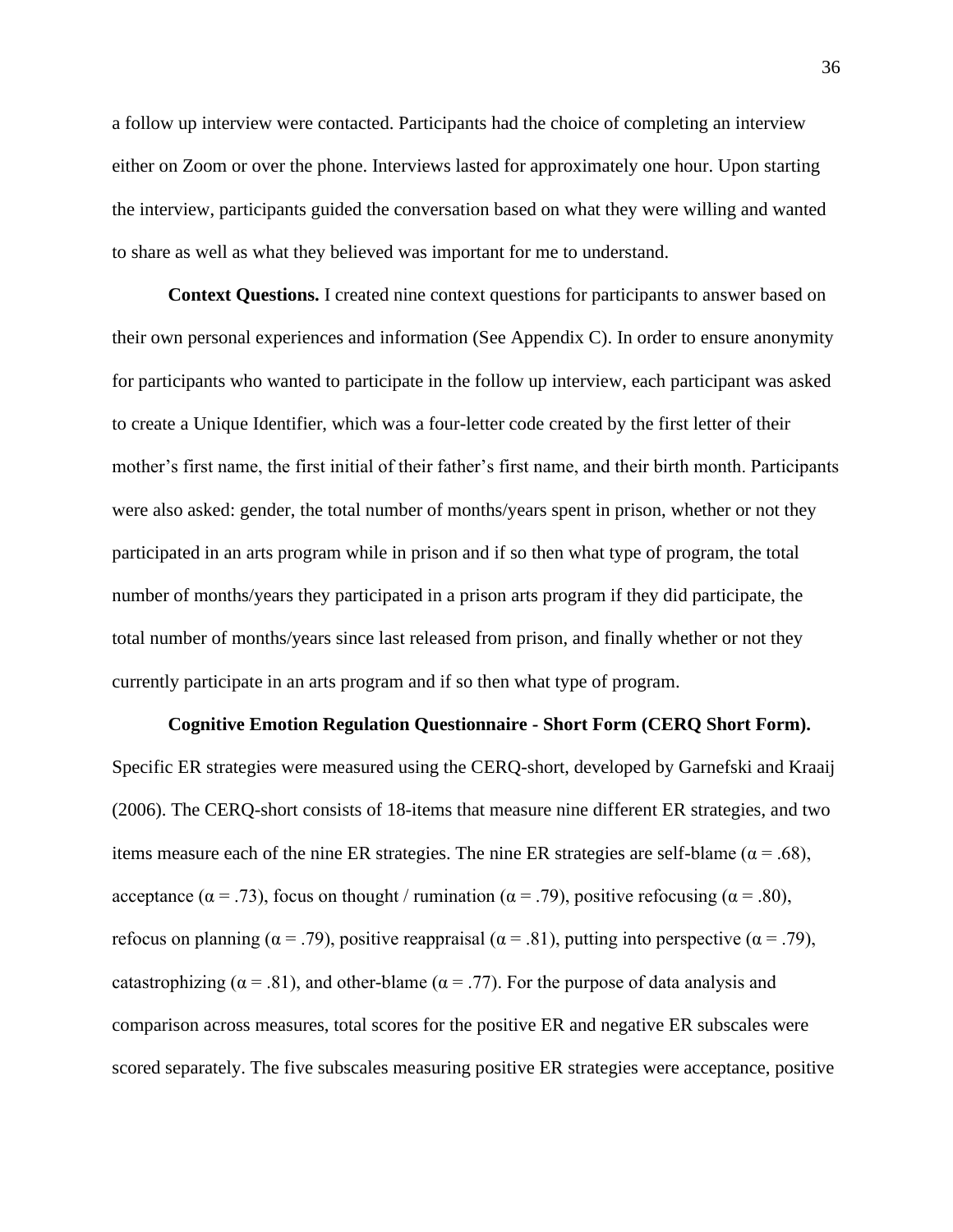refocusing, refocus on planning, positive reappraisal, and putting into perspective. The four subscales measuring negative ER strategies were self-blame, rumination, catastrophizing, and other-blame.

Some questions from the CERQ-short were modified to better fit the population being tested. Participants indicated their likelihood to employ the different ER strategies using a 5 point Likert scale, where 1=*Almost never* and 5=*Almost always.* (See Appendix D).

# **Emotion Regulation Strategies for Artistic Creative Activities (ERS-ACA).** To measure the specific ER strategies employed when engaging in arts related and creative activities, the ERS-ACA ( $\alpha$  = 0.93) was adapted for the population under consideration (Fancourt et al., 2019). The 18 questions from the ERS-ACA measure emotional discharge in three subscales: avoidance ( $\alpha$  = 0.9), approach ( $\alpha$  = 0.88), and self-development ( $\alpha$  = 0.88) ER strategies (Fancourt et al. 2019). Participants responded using a 5-point Likert scale where 1=*Strongly disagree* and 5=*Strongly agree.* (See Appendix E).

**Self-expression and Emotion Regulation in Art Therapy Scale (SERATS).** To measure emotional outcomes resulting from participation in arts programs, the SERATS ( $\alpha$  = measure was adapted for the population under consideration (Haeyen & Noorthoorn, 2021). Participants responded to nine questions using a 5-point Likert scale, where 1=*Never true* and 5=*(Almost) always true*. Instead of 2=*Seldom true* I adapted the scale to read 2=*Rarely* true. The measure was designed to measure specific clinical outcomes resulting from art therapy (Haeyen & Noorthoorn, 2021). Because not all prison and reentry arts programs are considered art therapy programs, nor are all teaching artists considered art therapists, I removed the words "art therapy" from questions two, eight and nine and replaced it with art (questions two and nine) and arts class (question eight). (See Appendix F).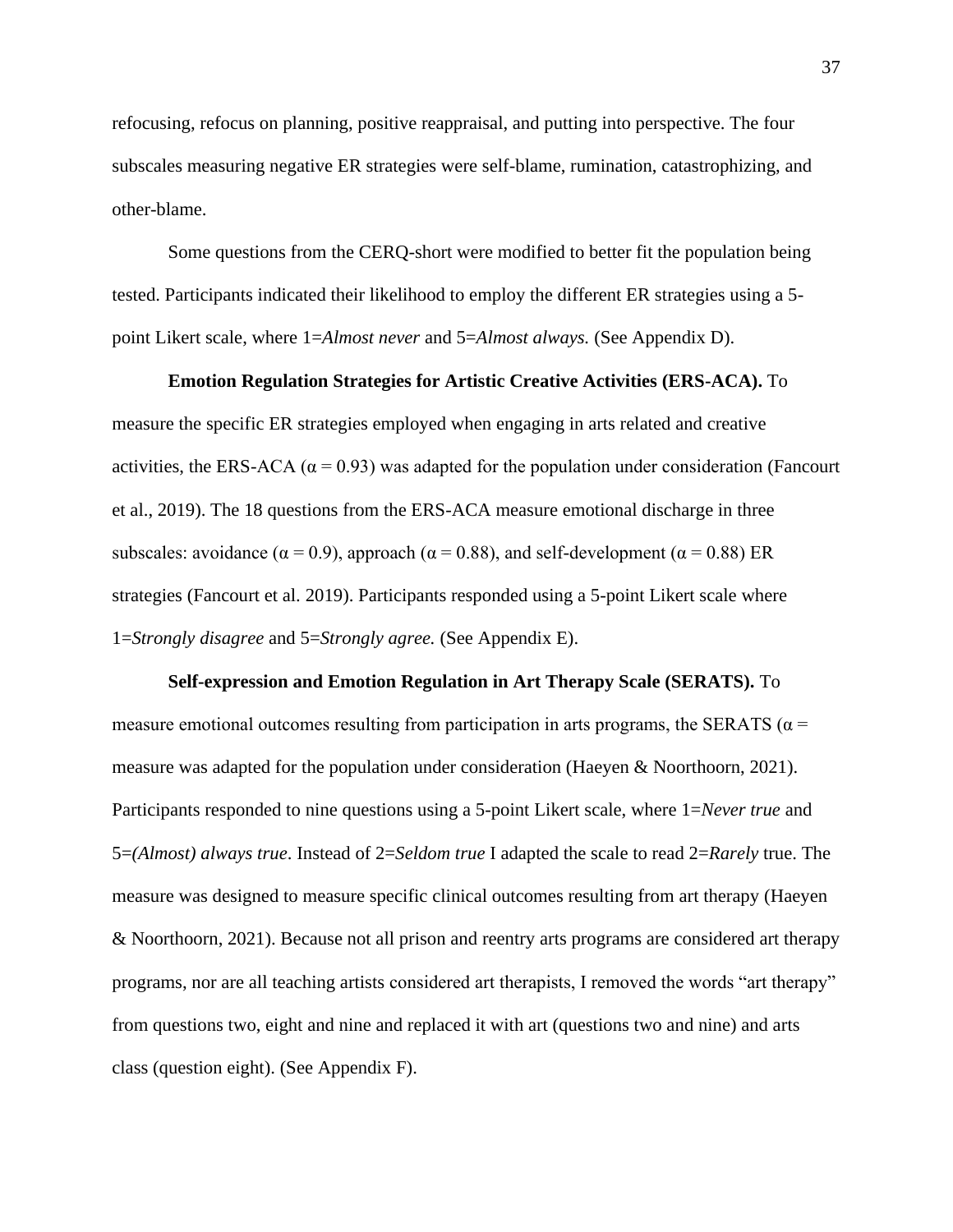#### **Results**

#### **Cognitive Emotion Regulation Questionnaire (CERQ-Short Form)**

For all analyses measuring any of the nine emotion regulation strategies identified by Garnefski and Kraaij (2006), the 18-item CERQ-Short was used.

**Gender.** To test the two hypotheses relating to gender and scores on the CERQ-short, independent samples t-tests were conducted to test one, the effect of gender on positive emotion regulation strategies measured by the CERQ-short and, two, the effect of gender on positive reappraisal scores. There was no significant difference between male  $(M = 47.14, SD = 10.53)$ and female  $(M = 47.82, SD = 7.51)$  scores on the positive emotion regulation strategies (ie. acceptance, positive reappraisal, refocus on planning, positive refocusing, and putting into perspective) measured by the CERQ-short,  $t(23) = -.180$ ,  $p = .859$ . Likewise, there was also no significant difference between males ( $M = 12.25$ ,  $SD = 2.86$ ) and females ( $M = 12.27$ ,  $SD =$ 3.26) on positive reappraisal scores,  $t(25) = -0.019$ ,  $p = 0.492$ .

**Specific Arts Programs.** A 2 x 2 mixed model ANOVA was conducted to explore whether writing programs, compared to other arts programs, would be more likely to strengthen positive reappraisal as opposed to distraction. The main effect for type of emotion regulation of both distraction and positive reappraisal was statistically significant,  $F(1, 26) = 70.80$ , p <.001. Participants across all arts programs scored significantly higher on positive reappraisal ( $M =$ 12.14,  $SE = 0.56$ ) than on distraction (M = 7.20,  $SE = 0.50$ ). However there was no significant difference between participants of writing programs ( $M = 10.16$ ,  $SE = 0.58$ ) and participants of other arts programs ( $M = 9.17$ ,  $SE = 0.67$ ) and their scores on positive reappraisal versus distraction,  $F(1, 26) = 1.26$ ,  $p = .272$ . Contrary to my hypotheses there was also no significant interaction between type of arts program and positive reappraisal versus distraction scores, F (1,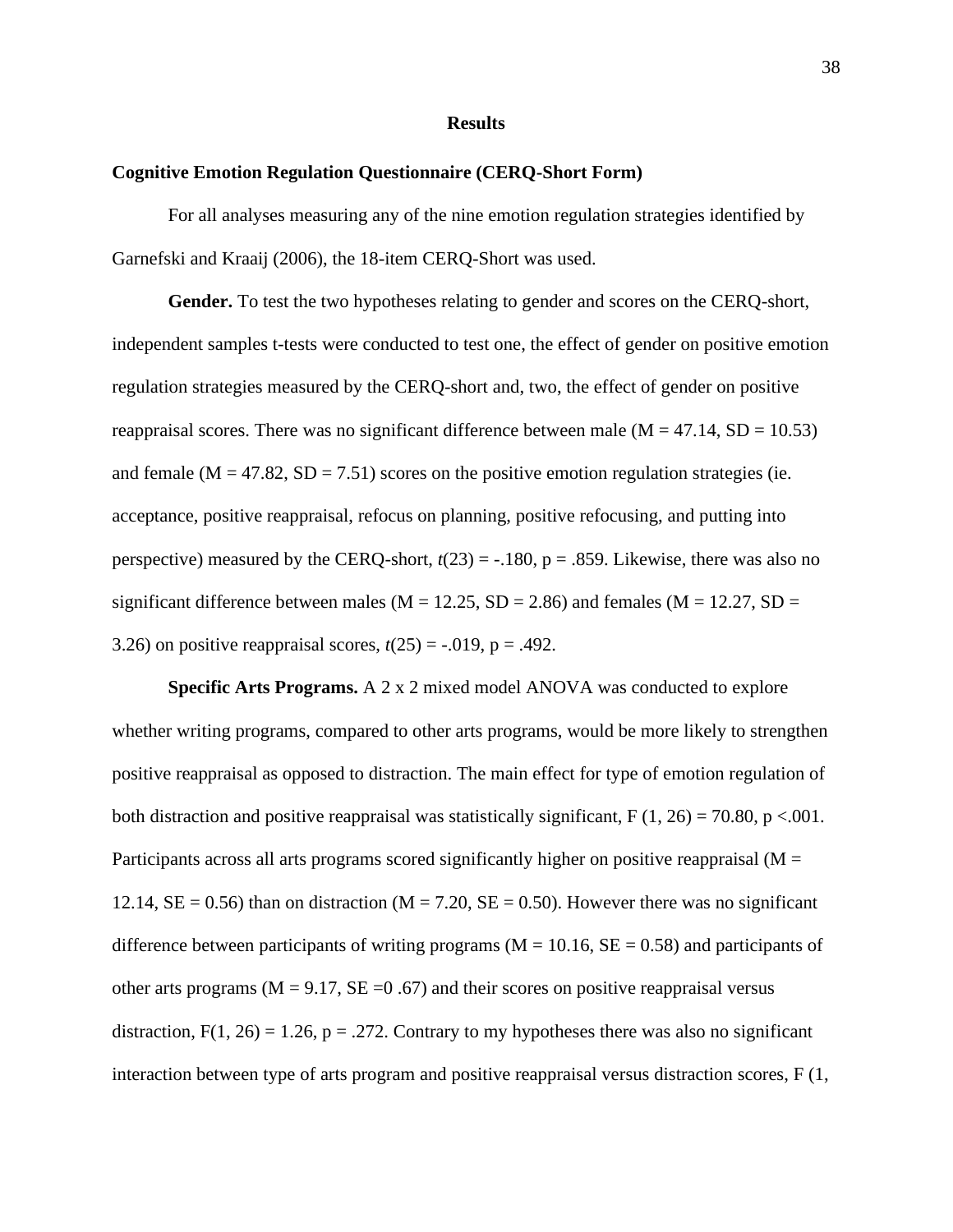$26$  = .038, p = .847. Respondents who participated in writing programs in prison did not score differently on the subscale of positive reappraisal ( $M = 12.688$ ,  $SE = 0.73$ ) compared to respondents who did not participate in writing programs in prison  $(M = 11.58, SE = 0.85)$ . Similarly, respondents who participated in writing programs in prison did not score differently on the subscale of distraction ( $M = 7.63$ ,  $SE = 0.65$ ) from respondents who did not participate in writing programs in prison ( $M = 6.75$ ,  $SE = 0.76$ ).

**Time Spent in Prison Arts Programs.** In order to examine the effect of the amount of time spent in prison and prison arts programs, correlation tests were conducted using specific ER strategies as the variables. A correlational analysis was conducted to test the effect of the longer time spent in prison arts programs and higher scores on positive reappraisal. No correlation was found between the longer time spent in prison and higher scores on the positive reappraisal subscale of the CERQ-short,  $r(28) = .118$ ,  $p = .275$ . A correlational analysis was also conducted to test the effect of the less time spent in prison arts programs and higher scores on the CERQshort subscales of rumination, catastrophizing, other-blame, and self-blame. No correlation was found between the less time spent in prison arts programs and higher scores on the CERQ-short subscales of rumination  $r(24) = -0.004$ ,  $p = 0.492$ , catastrophizing  $r(24) = -0.009$  p = 0.484, otherblame  $r(24) = -.237$   $p = .133$ , and self-blame  $r(24) = -.237$   $p = .132$ .

#### **Emotion Regulation Strategies for Artistic Creative Activities (ERS-ACA)**

The next portion of my hypotheses focused on the second dependent measure, the ERS-ACA, another 18-item measure.

**Gender.** To test the effect of gender on the ER strategies measured by the ERS-ACA, an independent samples t-tests was conducted. There was a significant difference between the scores of males ( $M = 72.50$ ,  $SD = 14.08$ ) and females ( $M = 83.00$ ,  $SD = 6.63$ ) on the ERS-ACA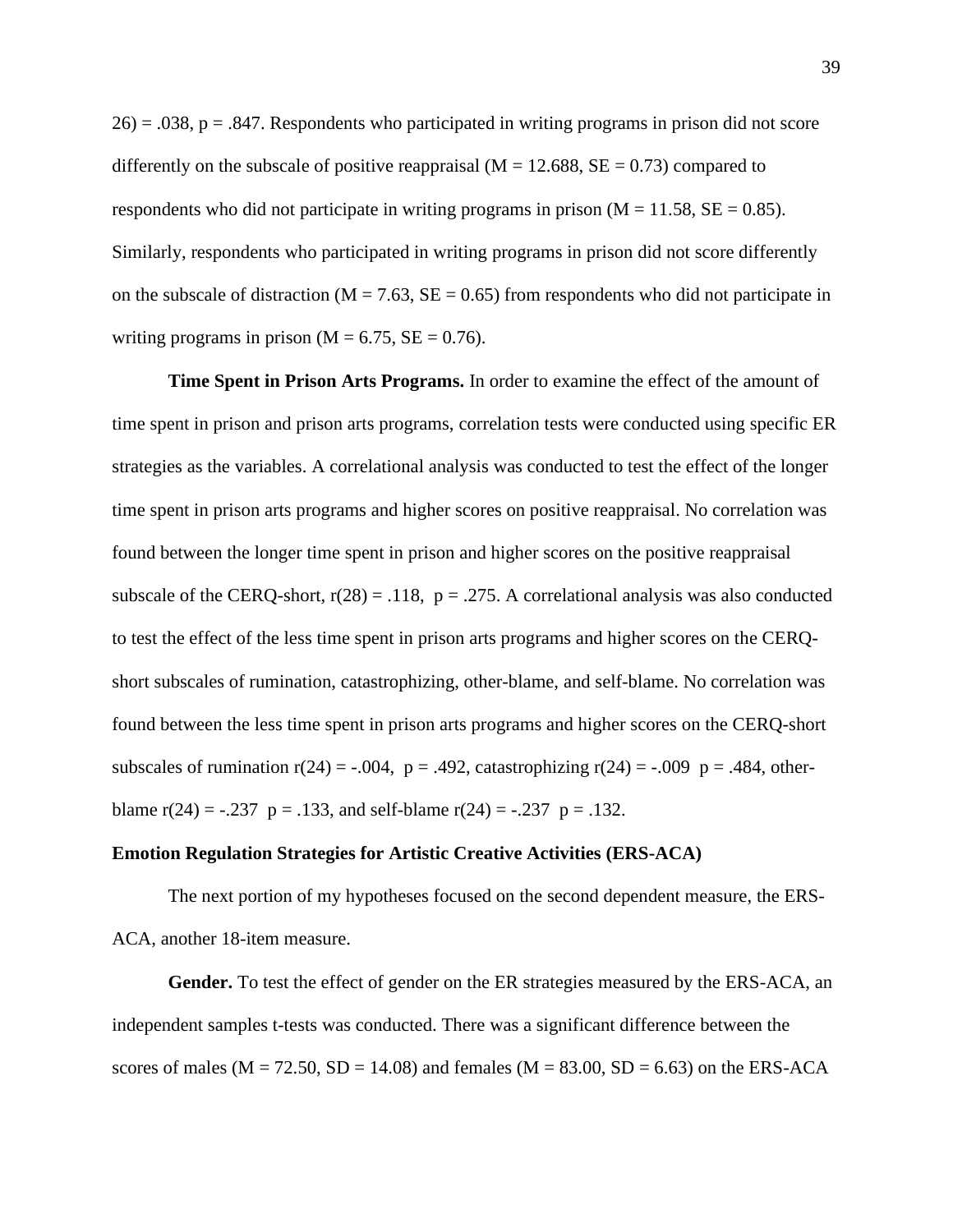measure,  $t(23) = -2.10$ ,  $p = .047$ . Contrary to my hypothesis, females (M=83.0, SD=6.6) showed stronger ER abilities when participating in artistic and creative activities than males (M=72.5,  $SD=14.1$ ).

To further explore where the significant difference was found in terms of the different subscales of the ERS-ACA, three independent samples t-tests were conducted for the approach, avoidance, and self-development strategies subscales. There was no significant difference found between males ( $M=3.88$ , SD=0.86) and females ( $M=4.48$ , SD=0.45) and their scores on avoidance strategies,  $t(23) = -1.92$ , p = .067. There was however a significant difference found between the scores of males (M=4.10, SD=0.88) and females (M=4.73, SD=0.37) on the selfdevelopment strategies,  $t(25) = -2.22$ ,  $p = .019$ . There was also a significant difference between the scores of males  $(M=4.14, SD=0.86)$  and females  $(M=4.73, SD=0.37)$  on Approach strategies,  $t(24) = -2.08$ ,  $p = .049$ .

**Specific Arts Programs.** I also tested the effect of specific arts programs on ERS-ACA scores. An independent samples t-test showed no significant difference between participation in dance and movement programs ( $M = 80.86$ ,  $SD = 6.41$ ) compared to other arts programs ( $M =$ 74.42, SD = 13.97) and higher scores on the ERS-ACA measure, *t*(24) = 1.16 , p = .128.

**Time Spent in Prison and Prison Arts Programs.** To measure the effect of the time spent in prison and scores on the ERS-ACA measure, a correlational analysis was conducted that found no significant difference,  $r(26) = .047$ ,  $p = .411$ . A correlational analysis was also conducted to measure the effect of time spent in prison arts programs and higher scores on the ERS-ACA and no significant difference was discovered,  $r(22) = -0.018$ ,  $p = 0.469$ .

# **Self-expression and Emotion Regulation in Art Therapy Scale (SERATS)**

The third set of hypotheses were concentrated on the SERATS, a 9-item measure.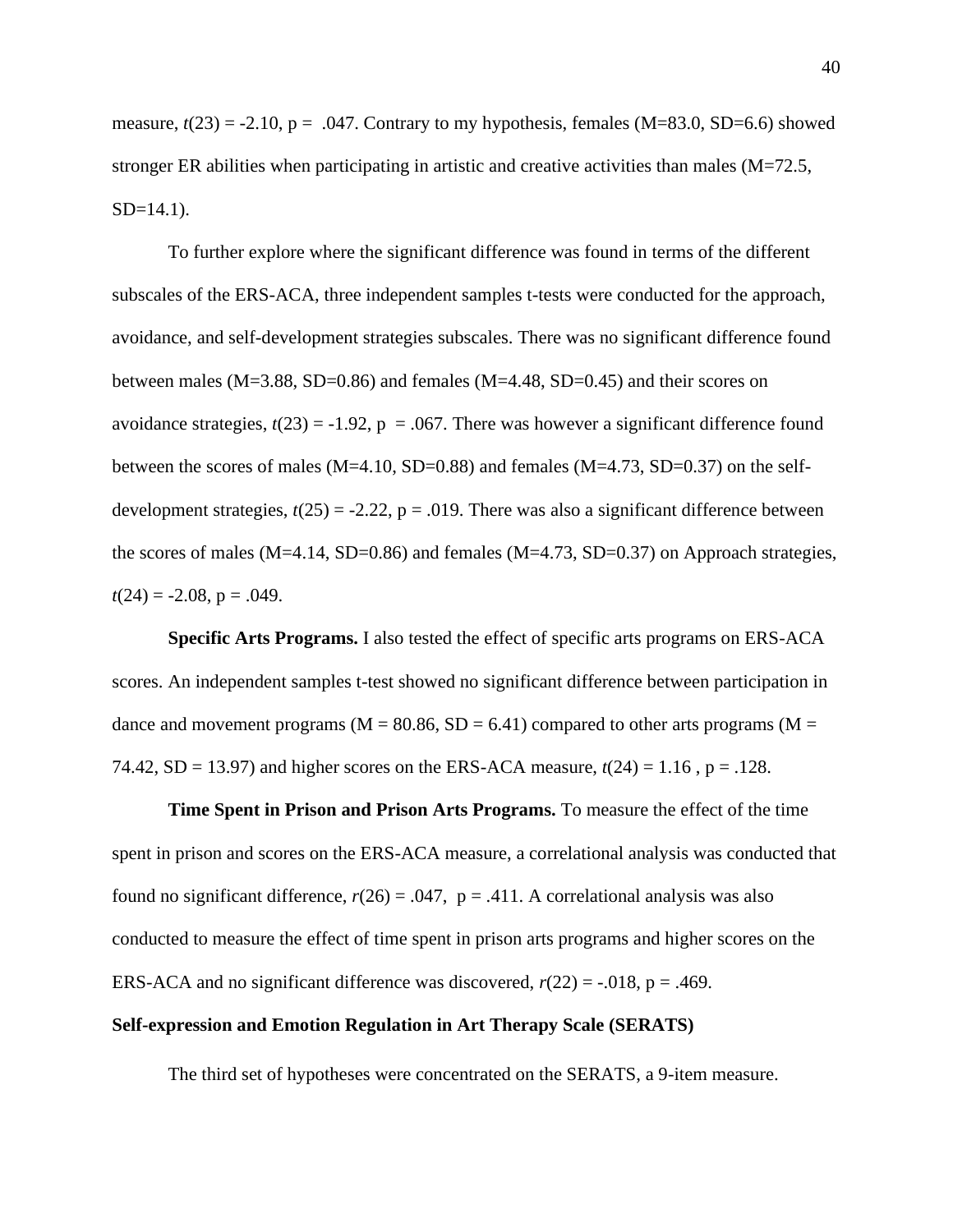**Gender.** To test the effect of gender on overall SERATS scores, an independent samples t-test was conducted. Contrary to my hypotheses that males and females would not differ on the SERATS measure, females (M=41.09, SD=3.30) reported a greater tendency of engaging in selfexpression and ER in response to doing art than males (M=37.88, SD=4.56),  $t(25) = -2.002$ , p = .056.

**Time Spent in Prison Arts Programs.** To test my hypotheses that the more years spent in prison arts programs would lead to higher scores on the SERATS measure, a correlation was conducted. Contrary to the hypotheses, there was no correlation revealed between the more years spent in prison arts programs and higher scores on the SERATS measure,  $r(23) = .084$ ,  $p = .351$ .

# **Relationship Between Among Regulation Measures**

The final subset of my hypotheses analyzed the relationships between scores on the CERQ-short, ERS-ACA, and SERATS measures.

**Adaptive Emotion Regulation Strategies.** A correlational analysis was conducted to determine the relationship between scores on the positive subscales of the CERQ-short and scores on the self-development strategy subscale of the ERS-ACA. In support of my hypothesis, there was a positive correlation between higher scores on the CERQ-short positive subscale scores and scores on the ERS-ACA subscale of self-development,  $r(25) = .75$ , p <.001.

**Maladaptive Emotion Regulation Strategies.** Similar to the previous hypothesis, to determine the relationship between overall scores on the negative subscales of the CERQ-short and scores on the self-development subscale of the ERS-ACA, a correlational analysis was conducted. A negative correlation was found between higher scores on the CERQ-short negative subscale scores and lower scores on the ERS-ACA subscale of self-development,  $r(28) = -.38$ , p = .022. To test the relationship between higher scores on the CERQ-short's subscales of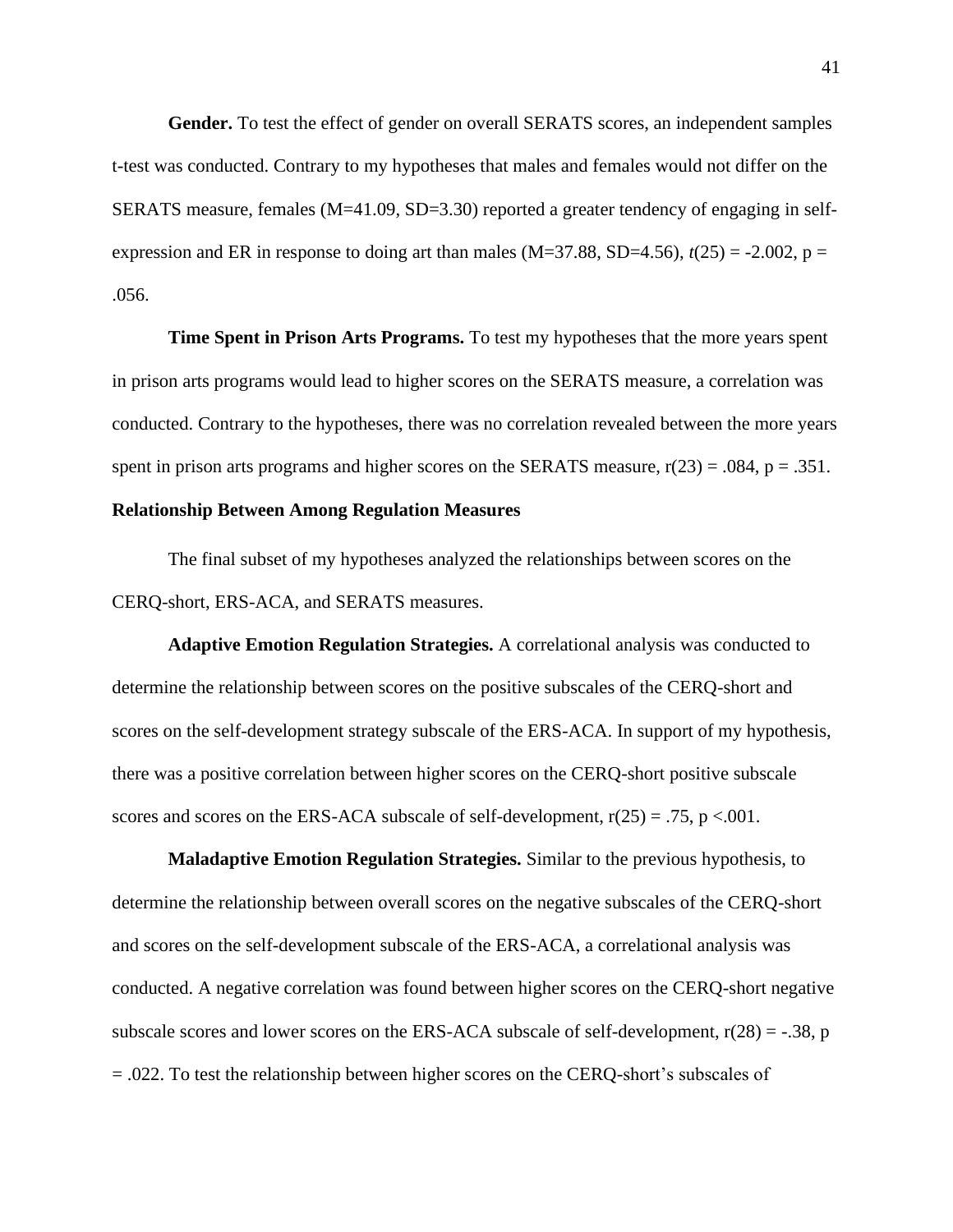rumination, catastrophizing, self-blame, and other-blame and lower scores on the SERATS measure, correlations were used. The correlational analyses found no significant differences between scores of rumination  $r(28) = -.040$ ,  $p = .420$ , catastrophizing  $r(28) = .297$ ,  $p = .062$ , and self-blame  $r(28) = -262$ ,  $p = 0.89$ , and overall scores on the SERATS measure. However a negative correlation was found between higher scores of other-blame on the CERQ-short and lower scores on the SERATS measure,  $r(28) = -.483$ ,  $p = .005$ .

#### **Discussion**

The present study elaborated on previous efforts to identify the specific emotional benefits that emerge from arts programs in the prison and reentry settings. This study specifically aimed to explore the gender differences of ER, the ER strategies utilized by participants of different arts programs, and how the amount of time spent in prison and in prison arts programs affected ER. An online study was conducted to assess individual participant history regarding experiences being incarcerated and involved with arts programs, cognitive ER strategies, and ER strategies employed while doing art and other creative activities. There is little research on how arts programs might help reduce negative ERS and instead enhance positive ERS. Moreover, it is important to further investigate not just the positive emotional outcomes that stem from arts participation, but which arts programs are more likely to teach and enhance more adaptive and long-term ER strategies to aid the incarcerated and formerly incarcerated in the reentry process. This study also provided an opportunity for formerly incarcerated people to share their experiences with the arts with those who may not otherwise be in touch with their unique voices and stories. Participants of this study were given the chance to elaborate on their experiences with prison and reentry arts programs which validated the impact of organizations that worked to improve their lives and livelihood.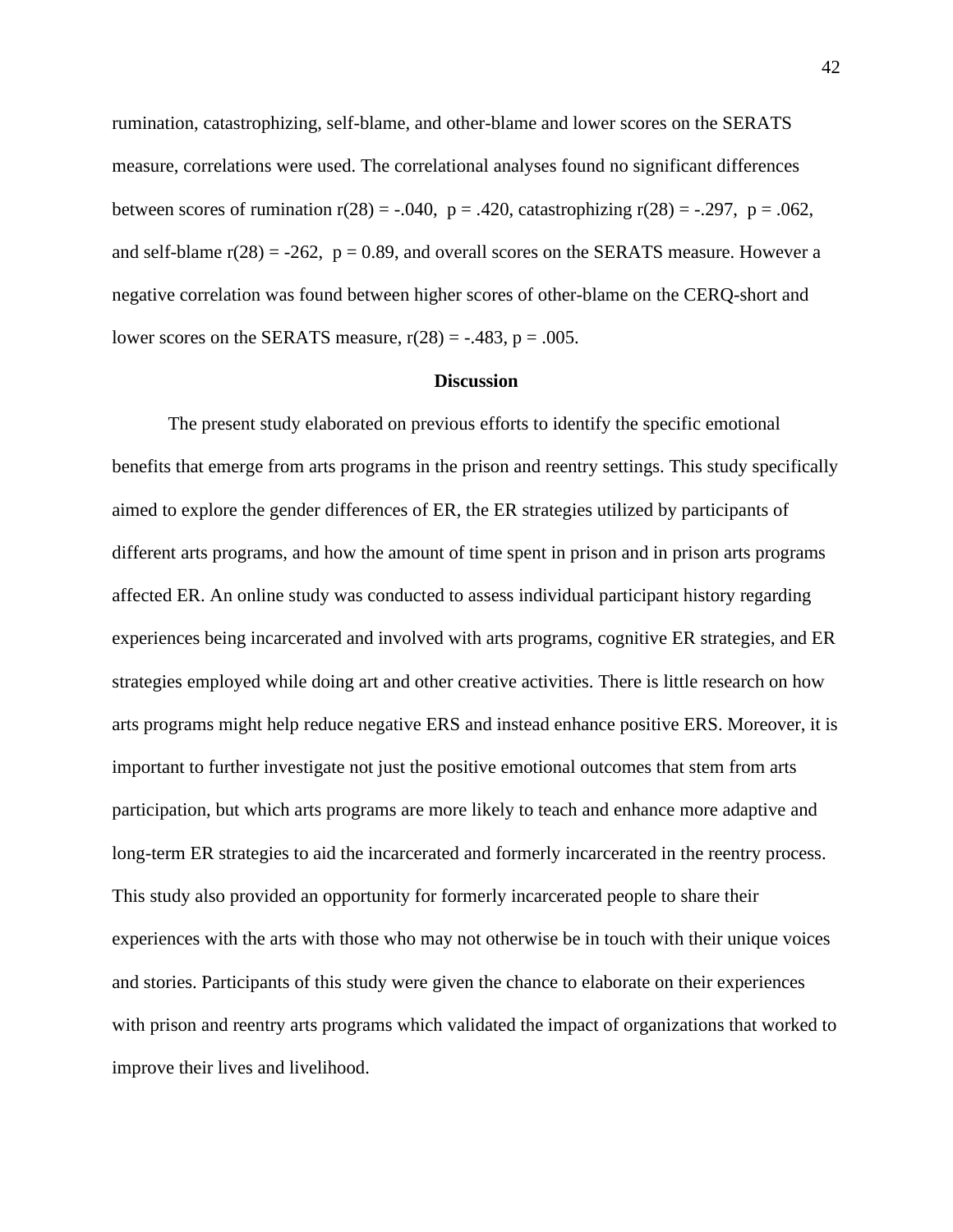In total, seventeen hypotheses were analyzed to see the various effects of arts programs on different aspects of ER. Regarding gender, it was hypothesized that females would score higher on the positive ER strategies measured by the CERQ-short and, more specifically, the subscale of positive reappraisal. However, it was assumed that there would be no significant difference between males and female scores on the SERATS and ERS-ACA measures. Pertaining to the amount of time spent in prison and in prison arts programs, it was hypothesized that the more time spent in prison arts programs would lead participants to score higher on measures of ER considered to be adaptive, specifically positive reappraisal. Similarly, it was hypothesized that the more years spent in prison arts programs would lead to higher scores on both the SERATS and ERS-ACA. It was also predicted that there would be a negative correlation between the less time spent in prison arts programs and higher scores on the ER subscales that were considered maladaptive, which included catastrophizing, self-blame, otherblame, and rumination. Along with this, it was predicted that higher scores on those maladaptive ER strategies would lead to lower scores on the SERATS measure. In terms of specific arts programs evaluated, it was predicted that participation in writing programs would lead to higher scores on the CERQ-short subscale of positive reappraisal in comparison to other arts programs. Finally, it was predicted that the higher scores on the CERQ-short will lead to higher scores on the self-development strategies, as measured by the ERS-ACA.

#### **The Effect of Gender on Scores of Emotion Regulation**

Despite the prediction that females would score higher on the positive ER strategies (ie., positive reappraisal, refocus on planning, positive refocusing, acceptance, and putting into perspective) measured by the CERQ-short, there was no difference in scores between males and females. However, females did score higher on the ERS-ACA compared to males, despite the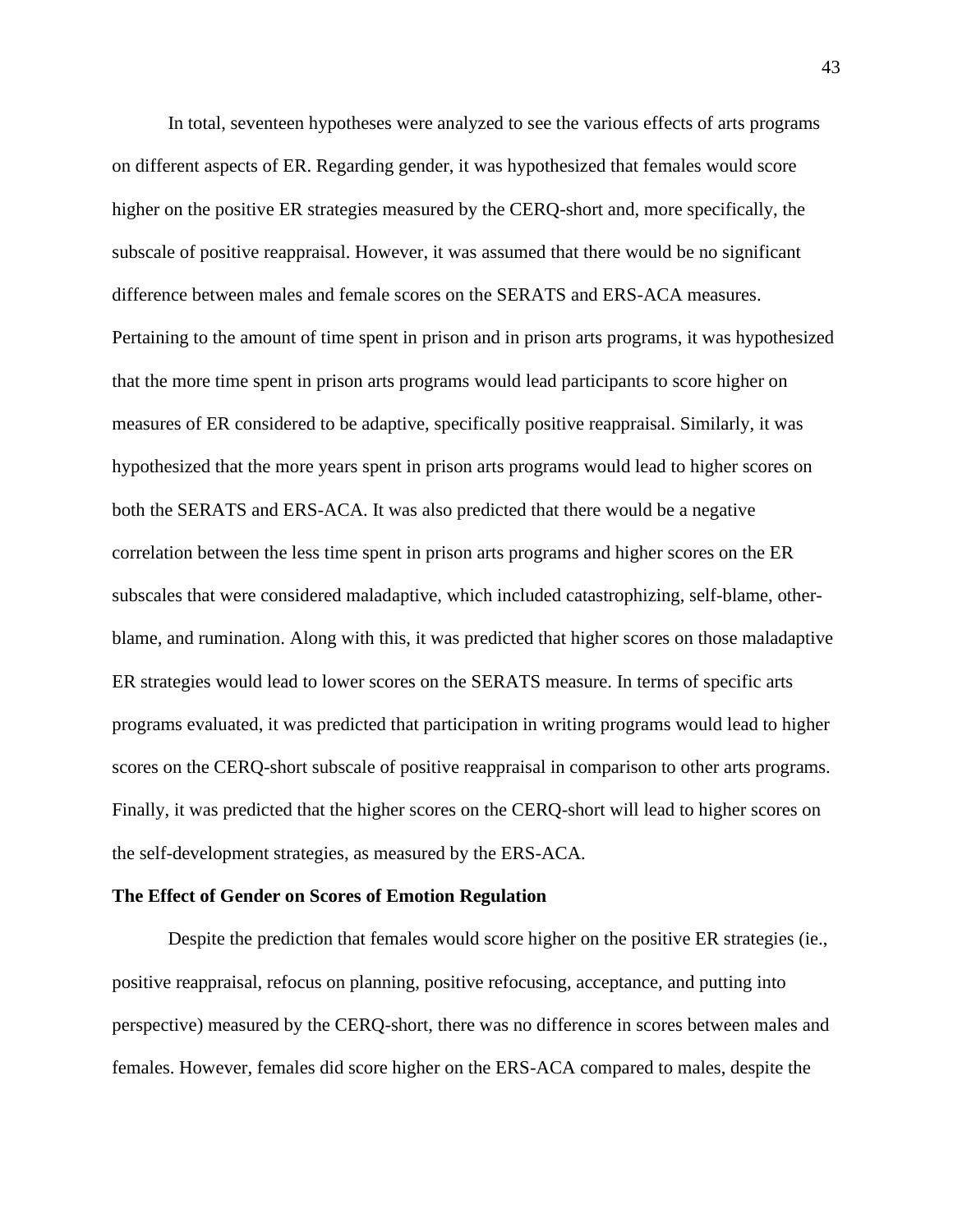prediction that there would be no significant difference between genders. While there were no specific hypotheses about gender and responses on the three subscales of the ERS-ACA, analyses uncovered several significant differences. Females scored higher on the selfdevelopment and approach subscales, both of which are considered to be adaptive ER strategies. Moreover, females also scored higher on the SERATS measure, reporting a greater likelihood of engaging in self-expression and positive ER techniques when participating in artistic and creative activities. It was assumed that both male and female arts participants would report stronger ER abilities when reflecting directly on arts and creative involvements. Previous research has suggested that not only are women more likely to engage in creative projects, but they take greater advantage of artistic activities to aid in emotion-regulation compared to men (Fancourt et al., 2020). Additionally, Gussak (2009) reported that after participating in an art therapy program in prison, females exhibited greater improvements in mood and internal locus of control than males. The implementation of healthier coping and ER strategies leads to greater well-being and life satisfaction, as well as lower levels of mental illness (Fancourt et al., 2020). It is possible that female arts participants make greater use of their arts involvement in terms of self-regulation and emotional control, which is indicated by higher scores on the more adaptive subscales measured by the ERS-ACA.

It is also important to consider the unique concerns and burdens that disproportionately affect women in prison. Women are more likely to be the primary caregiver, and a prison sentence means a greater responsibility to arrange alternative child-care arrangements and child welfare support (Gibbons, 2010). This ongoing struggle to maintain family bonds even while being physically separated from loved ones may predispose incarcerated females to higher levels of anxiety and depression than are observed in males (Gussak, 2006). While every individual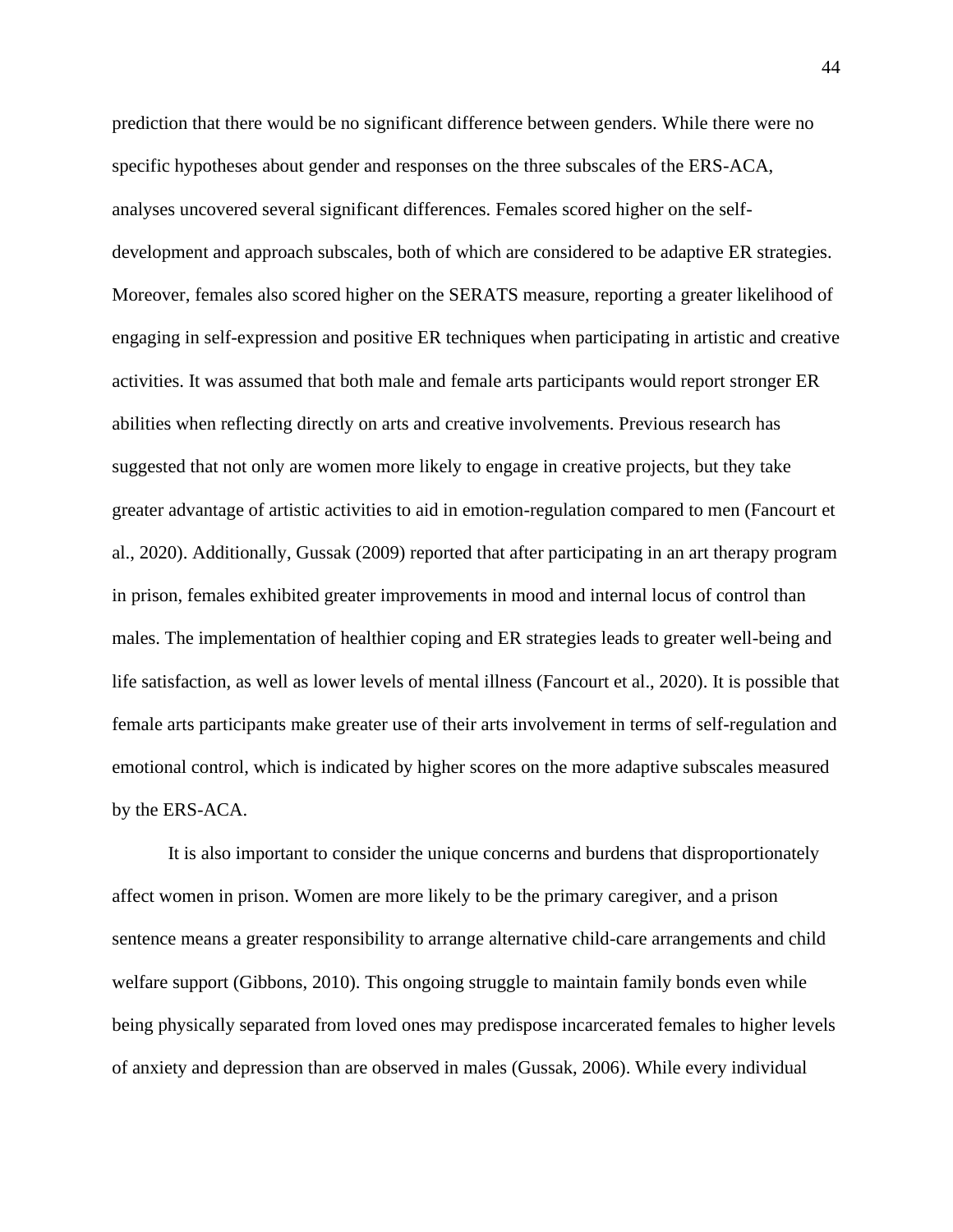arrives in prison with unique experiences, there are commonalities that incarcerated females may be more likely to form bonds over. Much of the incarcerated population is affected by low selfesteem and a poor self-image, but incarcerated females in particular are more likely to suffer from lower levels of self-confidence as a result of traumas, domestic violence, and sexual abuse (Gibbons, 2010). One study found that, of 102 women surveyed, 82% reported a history with trauma and abuse (Merriam, 2008). These shared experiences, while distressing, could lead female arts participants to seek out a community that shares their anxieties about motherhood and histories of abuse. It is possible that female arts participants experience greater catharsis from their artistic activities, as art allows for self-expression and emotional release that can be shared with a greater community (Gibbons, 2010).

David Gussak (2006, 2009), a prison psychologist and art therapist, found that women are typically more responsive to the group-setting that prison and reentry arts programs are often centered around (Gussak, 2006, 2009; Djurichkovic, 2011). Whereas men are more likely to concentrate on the final production or product of their artistic efforts, perhaps due to their more aggressive and competitive compulsions, women are more engaged with the group dynamics and processes that emphasize community, collaboration, and relationship building (Gussak, 2006, 2009; Djurichkovic, 2011). Community and relationship building are crucial components of arts work, especially for incarcerated and reentered populations. Female arts participants in prison have been observed to establish more meaningful relationships with peers than their male counterparts, and these relationships could serve as a protective factor against the dehumanizing prison experience (Gussak, 2009). These differences in engagement levels could support the findings that women are more likely to utilize and strengthen positive emotion-regulation strategies when engaging in artistic activities than males. Group behaviors and relationship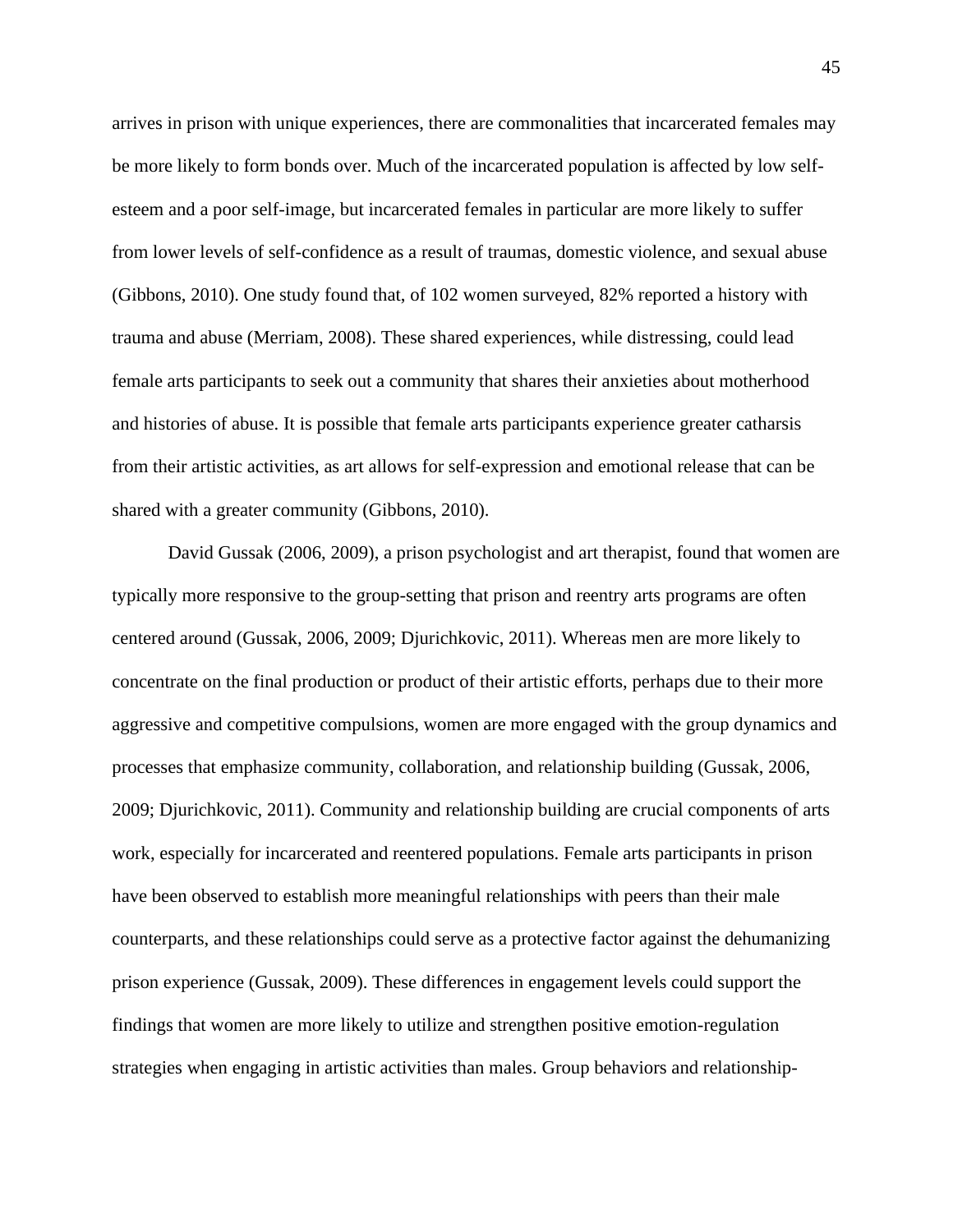building tendencies for both males and females should be studied to better understand how to organize arts-based and therapeutic groups in order to best support the different needs of prison arts participants.

#### **Time Spent in Prison and in Prison Arts Programs and Scores on Emotion Regulation**

In accordance with my hypothesis, no relationship was found between the amount of time spent in prison and scores on the ERS-ACA measure. Because the ERS-ACA asks participants to think specifically about their engagement with artistic and creative activities, it was believed that any participation in the arts would lead participants to experience greater ER abilities regardless of the amount of time they'd spent in prison. Prison is an inherently dehumanizing and deteriorating experience, and the longer time spent in the prison system could serve to reinforce and teach maladaptive coping and cognitive thought patterns. However, if someone is immersed in the safe and secure arts environment, the negative experiences of prison life could be outweighed by the positive impacts of arts programs in or outside of prison.

A longer time spent in prison arts programs did not predict higher scores on the positive reappraisal strategy measured by the CERQ-short, which was contrary to my hypotheses. There was no difference found between participants who'd spent less time in prison arts programs and higher scores on the CERQ-short subscales of rumination, catastrophizing, other-blame, and selfblame, which are considered maladaptive. It is likely that any participation in arts programs leads to stronger and healthier emotion-regulation strategies, whereas not participating in arts programs may lead individuals to ruminate, catastrophize, blame others, and blame themselves. A study that had included a control group of participants who had never engaged with arts programs in prison might have shown a greater reliance on more unproductive ERS, whereas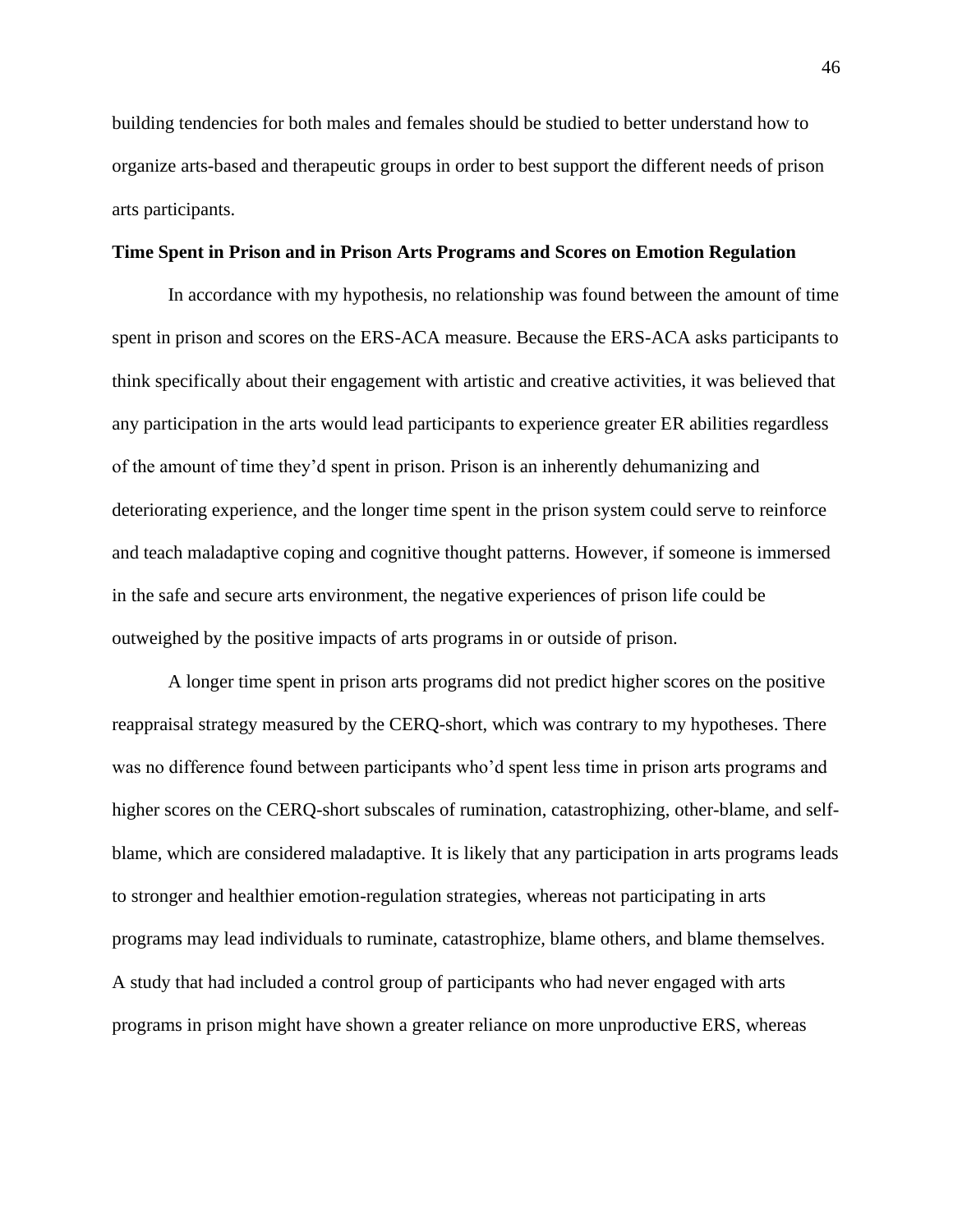experience with arts programs for any duration appears to serve as a protective factor against poor ER.

No significant difference was found between the more time spent in prison arts programs and higher scores on the ERS-ACA. It is possible that the amount of time spent in arts programs is not as significant as participating in an actual program alone. Any amount of time spent with an arts group may provide participants with a foundation for building adaptive ERS that serve them outside of the arts-based activity. Similar to the way that therapy is not intended to only serve the client in the therapy session, any exposure to arts and creative activities appears to extend its influence into other areas of participants' lives.

In their interview, Participant EJ01 shared that because of their involvement with art in prison, they became able to recognize and define emotions that previously they could not "put a name to"; prior to their participation in prison arts Participant EJ01 stated that they would often numb their emotions with self-harm or substance abuse, whereas now they can "pick up on threatening emotions when they come up and use the right tools to deal with them". For participant EJ01, art in prison served as a tool for healing, as they were able to utilize the skills learned in the prison arts program to self-soothe when they were upset, and express feelings without the need for words (EJ01, 2022). They stated that "Instead of cutting, [they] could paint with expressive colors", a safer and more positive way to deal with the emotions that were associated with their trauma experienced before imprisonment, and the trauma associated with the incident that led to imprisonment (EJ01, 2022). Furthermore, participant EJ01 shared that "in prison you become known for your crime, not who you are. But in the arts-class you were seen as just another person" (EJ01, 2022). The insights shared by EJO1 show that any involvement with the arts in prison or upon reentry can equip participants with the tools needed to utilize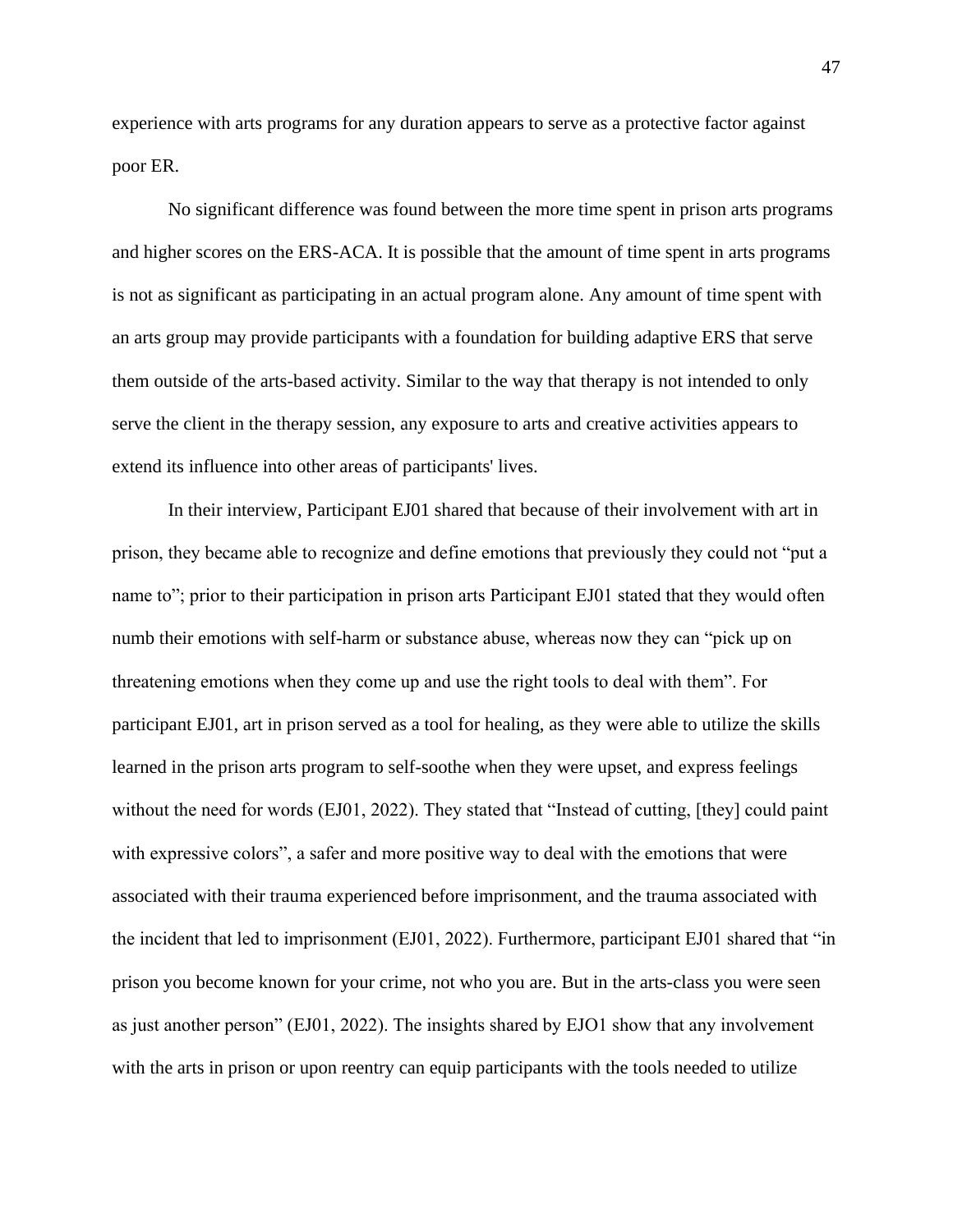healthier ER strategies in everyday life, regardless of the amount of time spent with the arts group.

There was no correlation found between the more years spent in prison arts programs and the higher scores on the SERATS measure, which was not in accordance with my hypothesis. The SERATS measure asks questions explicit to the self-expression and ER that occurs during art making, and it appears that there is no difference between less and more experienced arts participants and their tendencies to attribute their well-being and self-regulation to their arts involvement.

#### **Specific Arts Programs and Emotion Regulation Strategies**

For participants who were involved in writing programs while in prison, their responses did indicate a higher reliance on positive reappraisal than on positive refocusing. However, contrary to my hypothesis, when comparing the scores of participants of prison writing programs and participants who did not partake in prison writing programs, there was no significant difference for positive reappraisal versus positive refocusing. One explanation for this result may be that participants were able to indicate their involvement with more than one arts program, so many respondents participated in both writing programs and at least one other arts program. Because of this, it is unclear whether involvement in writing programs alone was responsible for higher scores on the CERQ-short subscale of positive reappraisal, or whether involvement with many arts programs led to more adaptive ER overall. Research supports the tendency of participants of writing programs to more often deploy positive reappraisal than positive refocusing, likely due to the fact that people use writing to express and vent their emotions, rather than to avoid them (Drake et al., 2011; Drake & Hodge, 2015). Writing can serve to improve mood repair in the long-term, whereas distraction may serve as a more adaptable and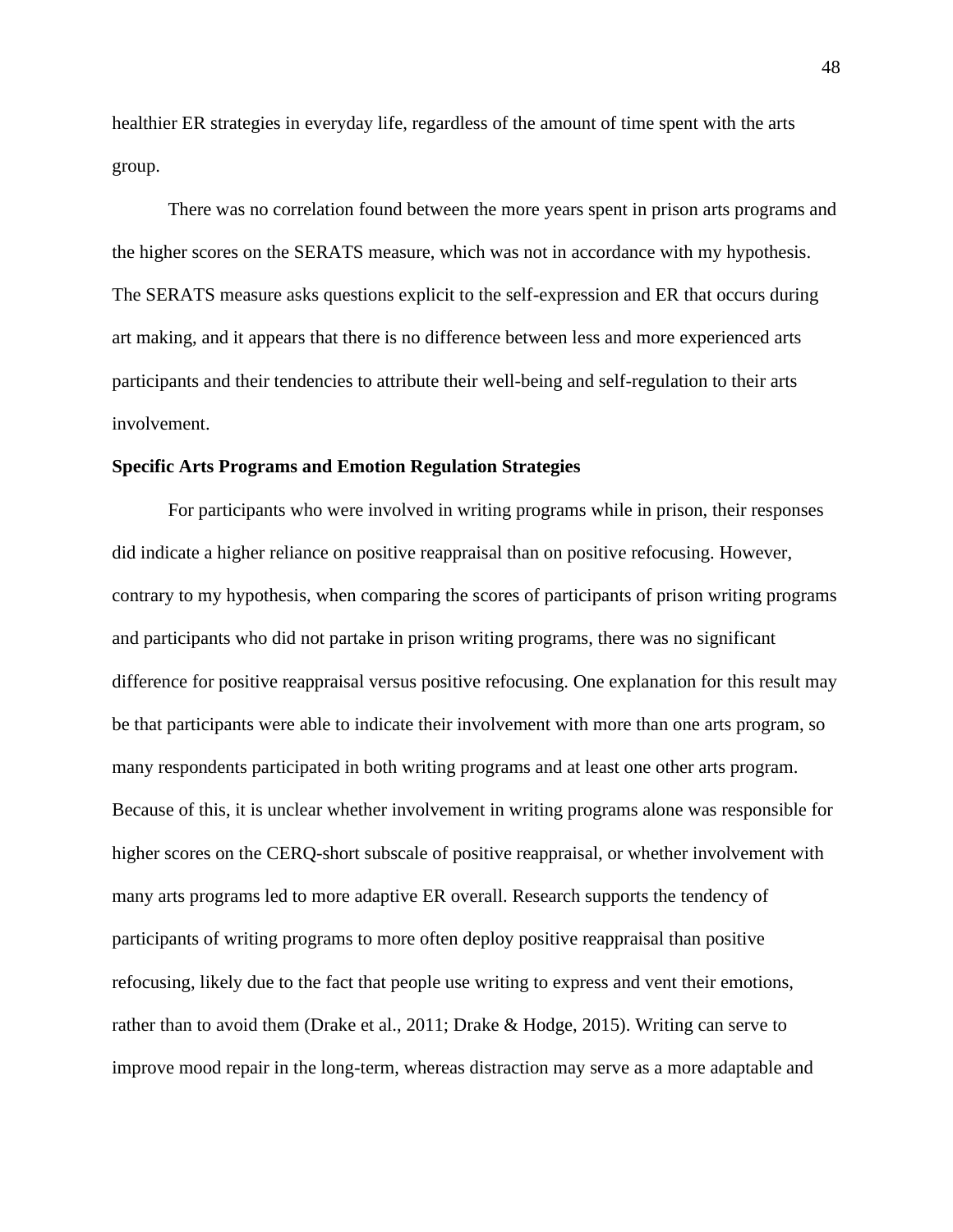short-term emotion-regulation strategy in prison when there are fewer avenues available to concentrate on and work through difficult emotions and past experiences. Future studies should explicitly study the ER strategies associated with writing-based prison and reentry programs.

A similar hypothesis assumed that participation in dance and movement programs, as compared to other programs, would lead participants to score higher on the ERS-ACA measure. However no significant difference was found. There are some possible explanations for why dance and movement participants did not score higher on the ERS-ACA measure, as this is not in accordance with previous research on movement-oriented programs. First, there was a methodological problem with the questionnaire where individuals were able to indicate their involvement with more than one arts program, which made it impossible to isolate the effects of dance and movement programs on specific ER strategies. Second, only 24.1% of the sample participated in a dance and movement program while in prison, so it is plausible that the sample size was not large enough to capture the effects of dance and movement on positive ERS. Movement is an important part of emotional and cognitive well-being. Movement through dance engages with more implicit processing, which is achieved through body-based interventions that allow participants to engage with their unconscious by engaging in moment-to-moment mind and body awareness (Homann, 2010). As participants gradually become attuned to their own internal states, they also begin to attend to the relationships with other group members. Action-oriented interventions, such as dance and movement programs, support participants in handling feelings of anger and rage by increasing body awareness, social competence, and control over anger and aggression (Koch et al., 2015). Dance and movement programs, which typically operate in a group setting, foster empathy, perspective building, and relationship building through a safe and collaborative environment (Koch et al., 2015). Participant SR12, whose arts involvement while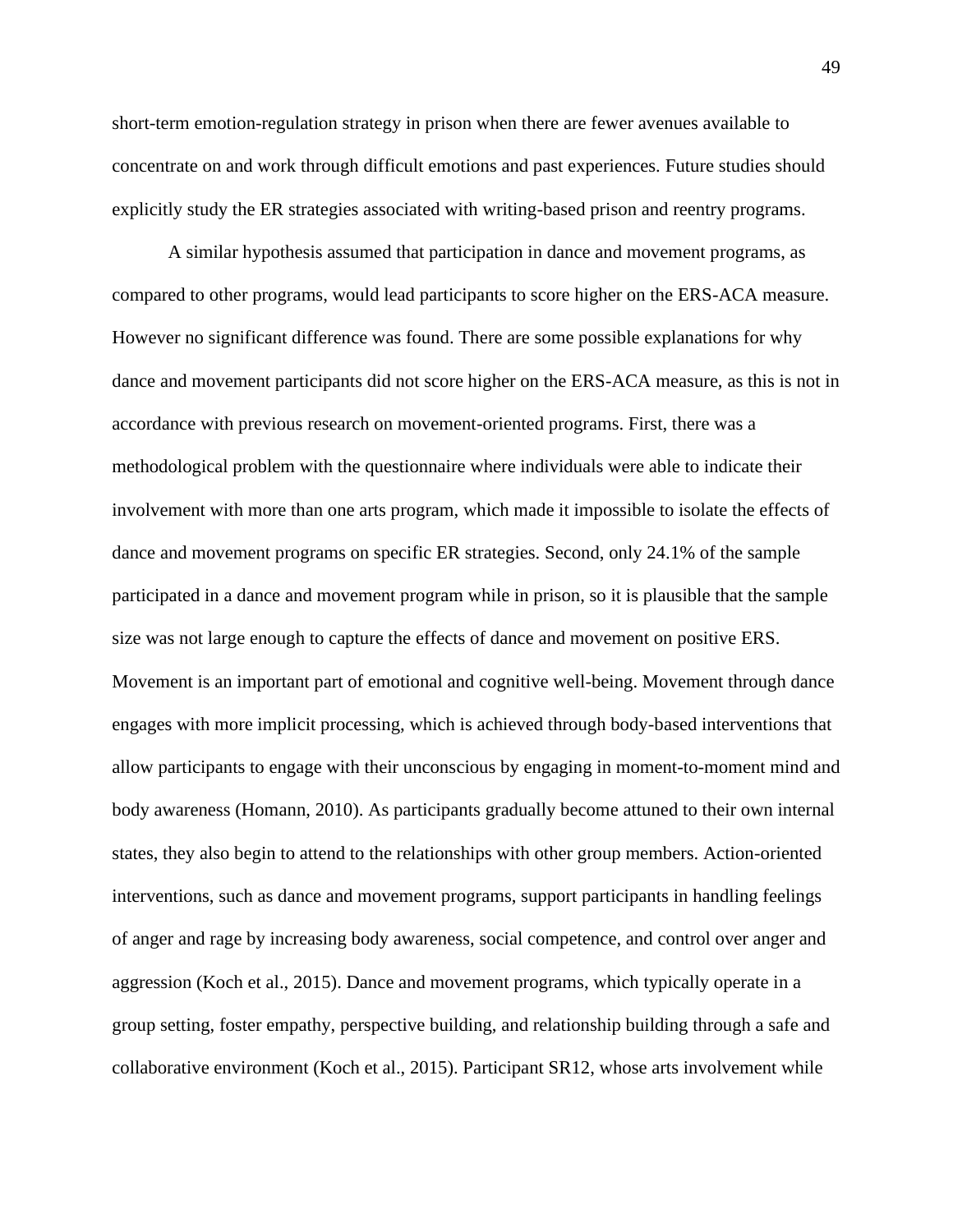in prison emphasized the importance of community and teamwork, reported in their interview that if they were to advocate for any arts program in prison, it would be one centered around performance, as the performance piece requires participants to interact with one another to develop prosocial skills. With arts programs like dance and theatre groups or musical ensembles, participants can return time and time again to the arts community even when the involvement is stressful, because the feeling of responsibility towards the arts group teaches skills that participants need to rehearse in preparation for release (SR12, 2022). An effective arts program, SR12 argues, is one that is centered around building community, as "everyone has a role to play, a part in the greater machine that is the final arts piece".

#### **The Relationship Among the Measures of Emotion Regulation**

In support of my hypothesis, the results showed that higher scores on the positive ER subscales of the CERQ-short also led to higher scores on the self-development subscale of the ERS-ACA, another adaptive ER strategy. This would suggest that participants who reported the ability to engage in healthier ER strategies (ie. positive refocusing, positive reappraisal, acceptance, refocus on planning, and putting into perspective) after experiencing a negative or distressing event, were also able to utilize healthier ER strategies when participating in artistic and creative activities. It can be assumed that the emotional and cognitive benefits experienced in response to arts participation carry over into other aspects of daily life that are separate from arts involvement.

In addition to the positive correlation found between higher scores on the positive ER strategies measured by the CERQ-short and the self-development subscale measured by the ERS-ACA, a negative correlation was also found that revealed the opposite. Higher scores on the negative ER strategies measured by the CERQ-short (ie. rumination, catastrophizing, other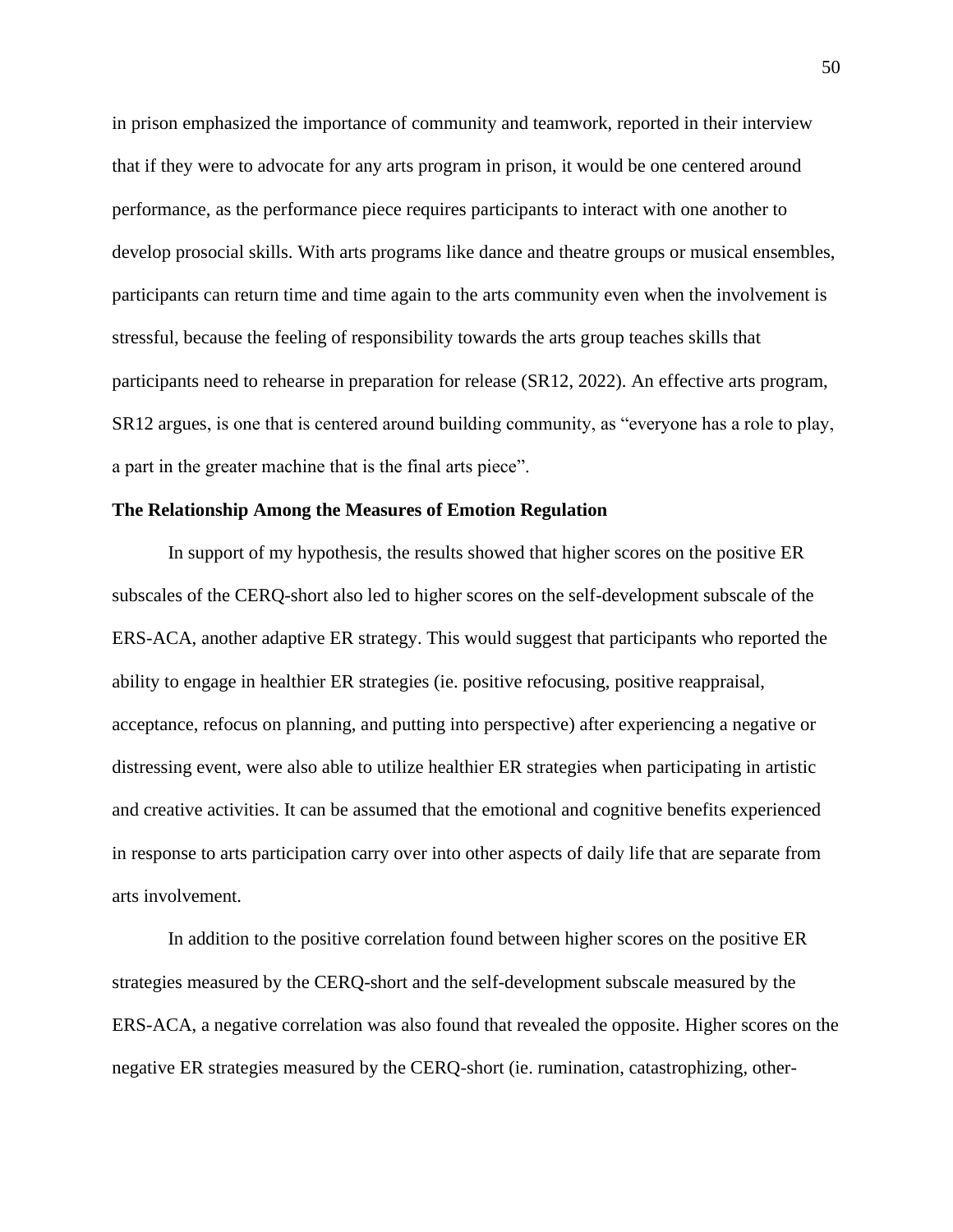blame, and self-blame), led to lower scores on the self-development subscale measured by the ERS-ACA. This would suggest that participants who demonstrate the reliance on maladaptive ER strategies after experiencing a negative event are less likely to report the utilization of selfdevelopment strategies when engaging in artistic and creative activities. This is not to say that some participants simply do not reap the emotional benefits of arts participation, but it is possible that those whose self-development strategies are not as developed in relation to arts engagement also have weaker cognitive and ER abilities in response to stressful and negative life events. Whether the strengthening of self-development strategies in response to arts participation leads to the reliance on healthier ER strategies outside of the artistic setting cannot be determined from this study. Future research should investigate the ways in which ER can be enhanced by arts involvement that then yields positive effects on the individual's mental and emotional state separate from the arts program.

In terms of additional maladaptive ER strategies that were measured, while there was no correlation between the total scores on the maladaptive ERS measured by the CERQ-short, there was one ER subscale that was negatively correlated. A negative correlation existed between higher scores on the CERQ-short subscale of other-blame, a negative ER strategy, and lower scores on the SERATS. It is possible that some formerly incarcerated individuals struggle to take responsibility for their involvement with the incident that led them be incarcerated, or some people believe that they were wrongly convicted or involved with their crime. Regardless, this finding suggests that the tendency to blame others for negative events or unfortunate situations is also related to weaker self-expression and ER when participating in an arts group.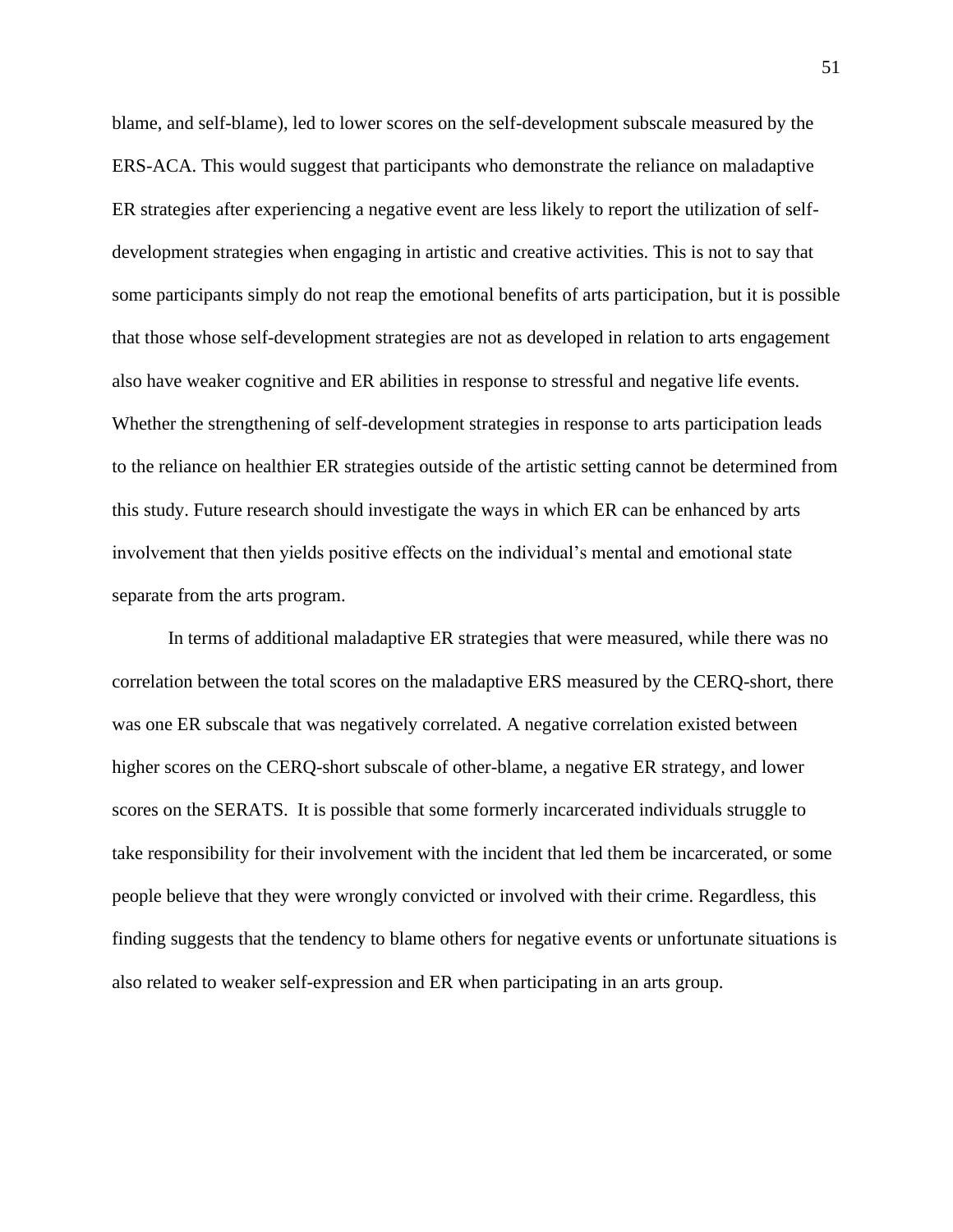# **Limitations of the Current Study**

While the study demonstrated several significant findings that provide insight to potential important gender differences of ER, as well as, the impact of more and less time spent in prison arts programs, further studies are needed to enhance the preliminary findings from this study. Participants were asked to self-report their experiences with arts programs and their ability to regulate emotions. There is a risk with any self-report measure, especially one focused on emotions for formerly incarcerated people, that participants will not be transparent with their responses. A limitation of this study is that by only using scaled responses important aspects of ER for formerly incarcerated people were not discovered. While researchers have used these measures of ER in previous research, given the population of this study, these measures may be less than adequate. Individuals who have been incarcerated might be somewhat suspicious of participating in studies relating to prison experiences. While this study worked to ensure anonymity, it is possible that not all participants felt comfortable being forthcoming in their responses. Even if individuals were trying to be open to the different ER scales used, it may be difficult for the individuals of this study to fully express their feelings about the regulation of emotions because of the fact that the prison experience in and of itself revolved around the suppression of emotions.

This study was also limited in that it was difficult to determine which arts programs were most effective in encouraging positive ERS for reentered people. Because many of the individuals in this study participated in more than one arts program, it was difficult to discriminate the effects of specific arts programs on different ERS. A further limitation is that we did not ask participants to report the amount of time spent in each program, nor which program they believed to be most impactful in terms of teaching positive ERS. To avoid this limitation,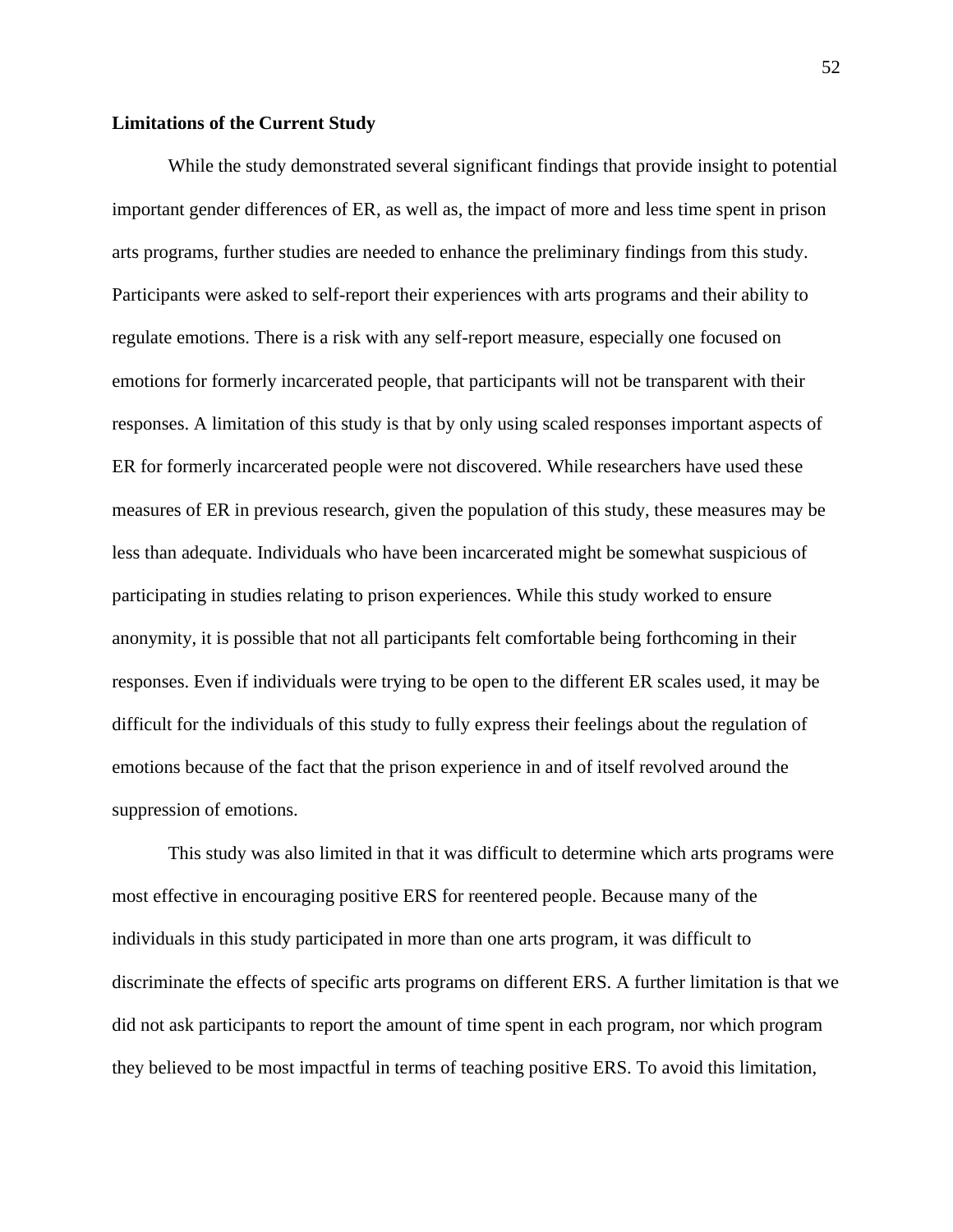future studies can conduct extensive interviews dedicated to finding out the inherent benefits of arts programs experienced by each individual.

Had there been more participants in the study, more experiences with arts programs could have been studied, which would expand the findings. There exists a range of experiences with different arts programs; a writing class with one organization may look very different from a writing class with another organization. Unless participants were interviewed or more in-depth questions are were, there was no opportunity for participants to elaborate on or explain the organization of the arts programs they were involved with.

A final limitation was that there was no control group of participants who had been incarcerated but had never participated in an arts program in prison or upon reentry. A comparison group would have allowed for more explicit conclusions to be drawn about the benefits of arts participation, versus no participation, for reentered people.

#### **Future Research**

To the best of my knowledge, this was the first study of its kind to analyze three separate ER measures in relationship to one another, as well as the first study to utilize the three measures with a group of reentered citizens. This study supported the convergent validity between measures of ER that pertain explicitly to art and creative activities. Capturing the ER abilities of reentered citizens can inform arts programs of the best and most effective ways to strengthen positive ERS for a vulnerable population.

This research supported previous studies that suggested that there are gender differences in ER abilities. Given that females in this study appeared to more often utilize adaptive emotion regulation strategies in general and when engaged in an arts program, it is important to address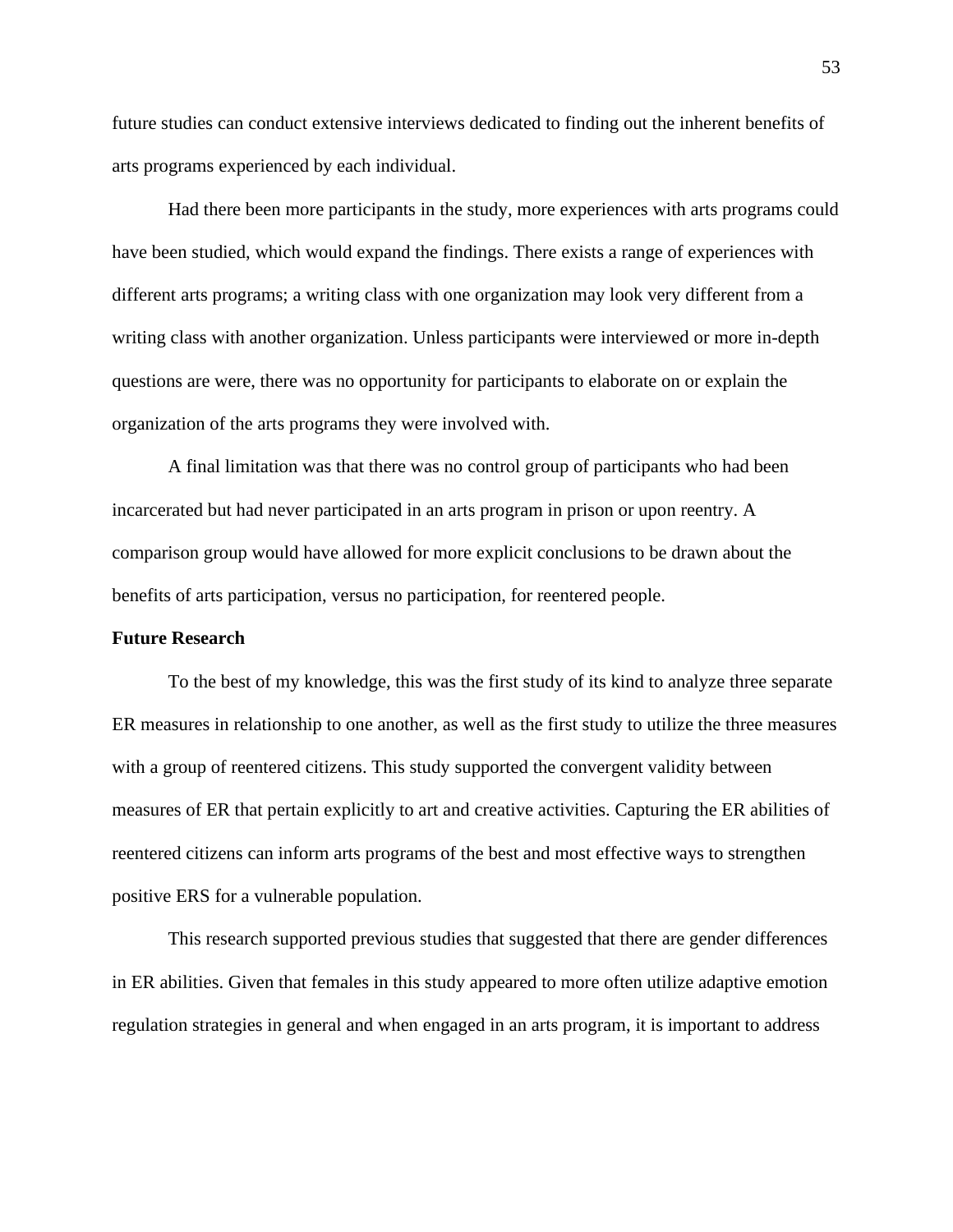these gender differences and make programs available that best-fit different individuals, whether gender or culturally based.

Studies should also investigate which positive emotion regulation strategies are associated with specific arts programs in order to advocate for the implementation of programs that most successfully strengthen positive emotion regulation strategies for the incarcerated and reentered people. The programs that are identified to be most effective can then be reengineered to fit the demands and constraints of the prison environment.

While this study only focused on reentered people, further longitudinal research can follow individuals from their prison arts program and through the reentry experience, making it possible to study whether people are still utilizing the positive ERS learned in the prison arts environment. It is possible that prison arts programs are sufficient in teaching positive ERS in preparation for release, but a further study could investigate whether the continuation of an arts program upon release contributes to stronger ERS than those who did not continue with the arts after prison.

Finally, it is important for future research to allow for the voices of arts participants to be highlighted. Interviews are one way to ensure the personal testimonies of those who have been incarcerated are at the forefront of arts work. By allowing people to more expressively share their experience with the arts, these humanizing stories can convince others of their far-reaching impact and effectiveness. Studies on prison and reentry arts programs should focus on validating the mission and impact of organizations who work to make such rehabilitative programs more accessible and mainstream. Research addressing the efficacy of arts-based interventions with prison and reentered populations could encourage funding of, and support for, programs that are not always considered a necessary part of the rehabilitation process.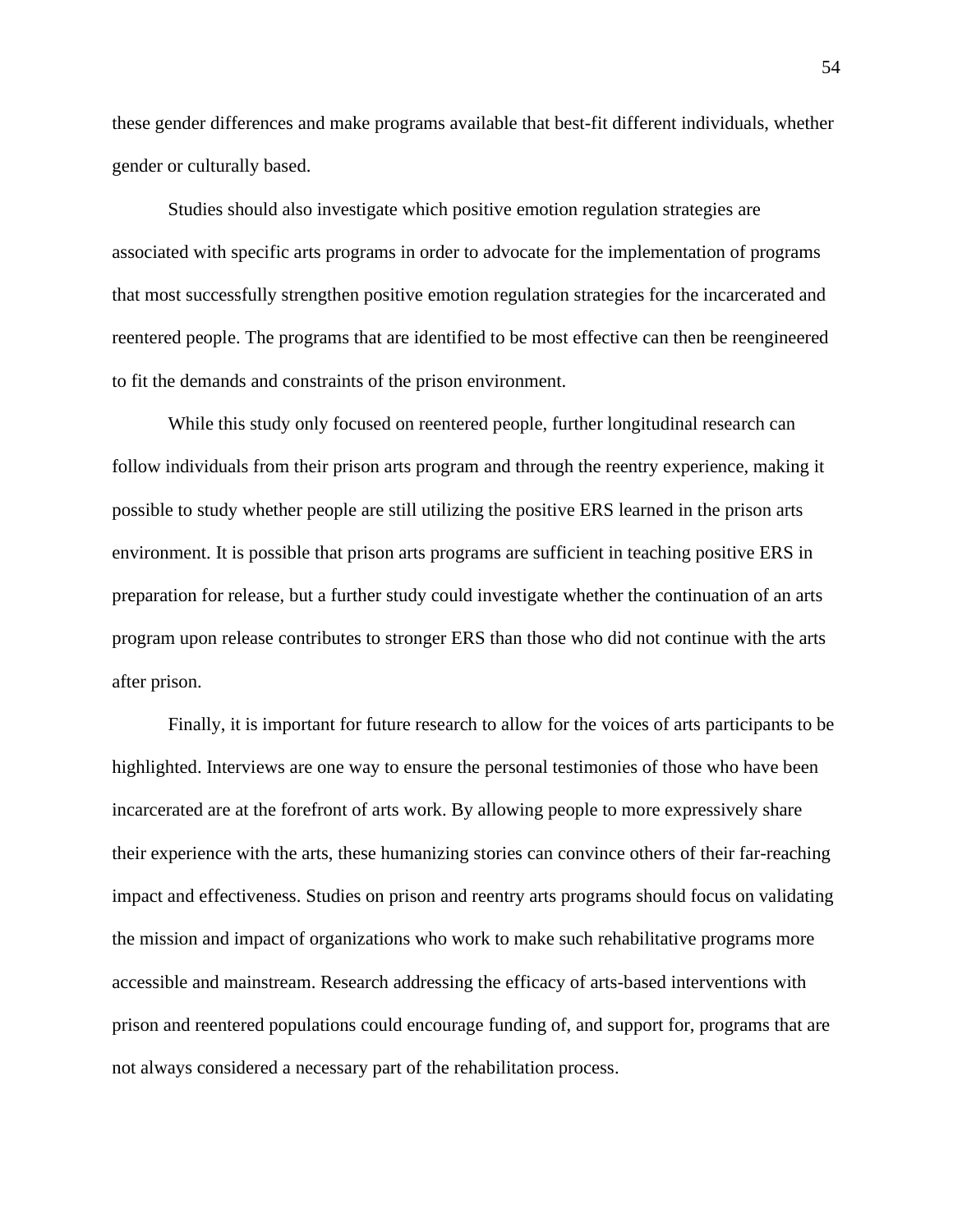#### References

Abbing, A. C., Baars, E. W., Van Haastrecht, O., & Ponstein, A. S. 2019. Acceptance of anxiety through Art Therapy: A case report exploring how anthroposophic art therapy addresses emotion regulation and executive functioning. *Case Reports in Psychiatry,* 1-13. [doi.org/10.1155/2019/4875381.](https://doi.org/10.1155/2019/4875381)

American Art Therapy Association. [https://arttherapy.org/about/.](https://arttherapy.org/about/)

- Bergseth, K. J. & Bouffard, J. A. (2012). Examining the effectiveness of a restorative justice program for various types of juvenile offenders. *The International Journal of Offender Therapy and Comparative Criminology,* 57 (9): 1054-1075. DOI: [10.1177/0306624X12453551.](https://doi.org/10.1177/0306624x12453551)
- Blacker, J., Watson, A., & Beech, A. R. (2008). A combined drama-based and CBT approach to working with self-reported anger and aggression. *Criminal Behavior and Mental Health 18(2):* 129-137. DOI: [10.1002/cbm.686.](https://doi.org/10.1002/cbm.686)
- Bra[zão,](https://www.researchgate.net/profile/Nelio-Brazao) N., de Céu Teixeira Salvador, M., Pinto-Gouveia, J., Rijo, D. (2017). Promoting emotion and behavior regulation in male prison inmates: A secondary data analysis from a randomized controlled trial testing the efficacy of the growing pro-social program. *Law and Human Behavior, 42 (1)*: 1-56. [doi.org/10.1037/lhb0000267.](https://doi.apa.org/doi/10.1037/lhb0000267)
- Brewster, L. (2014). The impact of prison arts programs on inmate attitudes and behavior: A quantitative evaluation. *Justice Policy Journal, 11 (2)*: 1-28.

Children of Promise, NYC. (2021). [https://www.cpnyc.org/.](https://www.cpnyc.org/)

- Cullen, J. (2018). *The History of Mass Incarceration.* Brennan Center for Justice. [https://www.brennancenter.org/our-work/analysis-opinion/history-mass](https://www.brennancenter.org/our-work/analysis-opinion/history-mass-%09%09%09%09incarceration)[incarceration.](https://www.brennancenter.org/our-work/analysis-opinion/history-mass-%09%09%09%09incarceration)
- Czamanski-Cohen, J., & Weihs, K. L. (2016). The bodymind model: A platform for studying the mechanisms of change induced by art therapy. *The Arts in Psychotherapy, 51*: 63- 71. [doi.org/10.1016/j.aip.2016.08.006.](https://doi.org/10.1016/j.aip.2016.08.006)
- Drake, J. E., Coleman, K., & Winner, E. (2011). Short-term mood repair through art: Effects of medium and strategy. *Journal of the American Art Therapy Association, 28 (1)*: 26-30. [doi.org/10.1080/07421656.2011.557032.](https://doi.org/10.1080/07421656.2011.557032)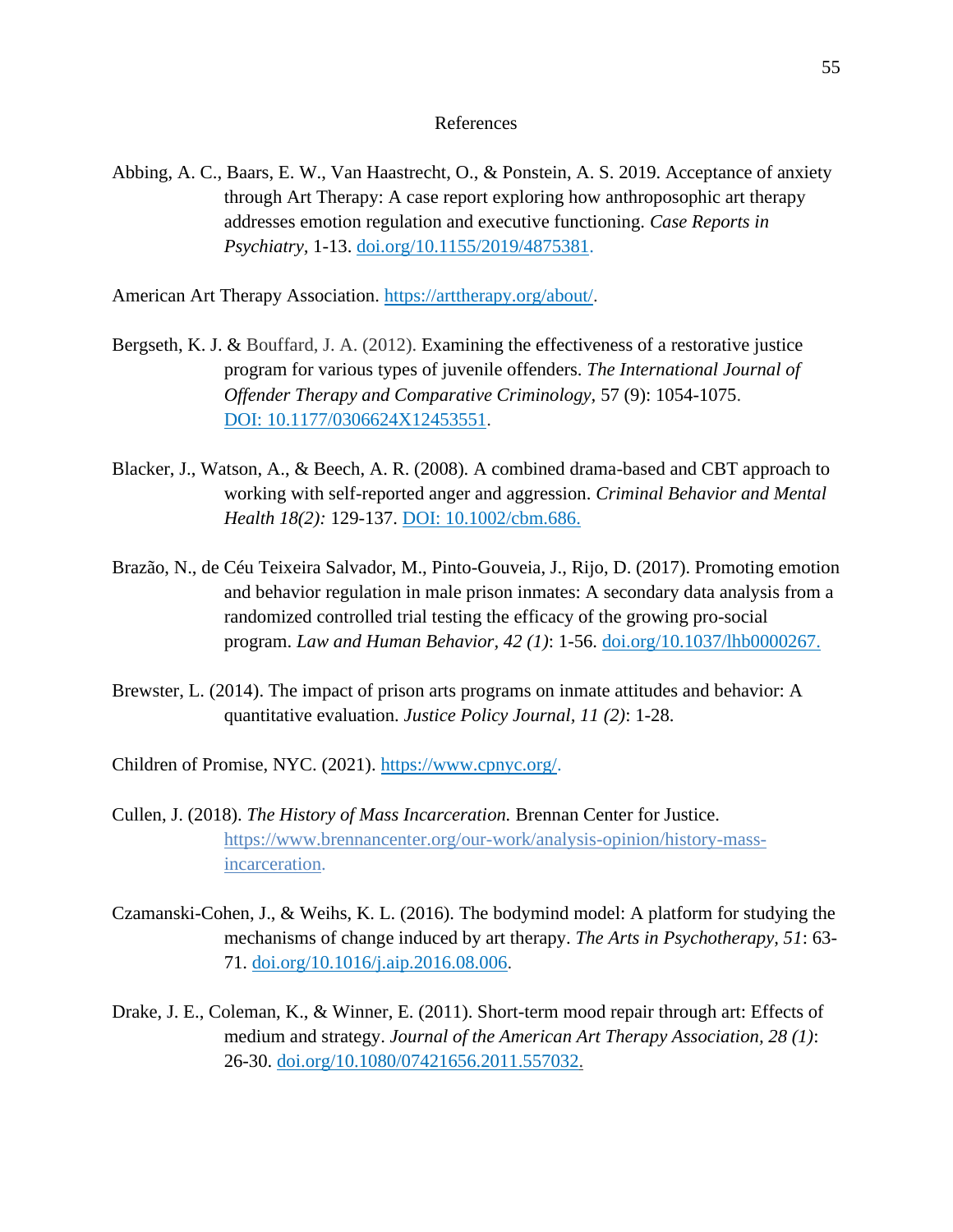- Drake, J. E., & Hodge, A. 2015. Drawing versus writing: The role of preference in regulating short-term mood affect. *Art Therapy, 32 (1)*: 27-33. [doi.org/10.1080/07421656.2015.995032.](https://doi.org/10.1080/07421656.2015.995032)
- Djurichkovic, A. 2011. Art in prisons: A literature review of the philosophies and impacts of visual art programs for correctional populations. *Report for Arts Access Australia, 3*: 1-46. [http://hdl.handle.net/10453/19836.](http://hdl.handle.net/10453/19836)
- Dworin, J. (2021, October 12). Personal communication [Phone interview].
- EJ01. (2022, March 11). Personal communication [Phone interview].
- Fancourt, D., Garnett, C., & [Müllensiefen,](https://psycnet.apa.org/search/results?latSearchType=a&term=M%C3%BCllensiefen%2C%20Daniel) D. (2020). The relationship between demographics, behavioral and experiential engagement factors, and the use of artistic creative activities to regulate emotions. *Psychology of Aesthetics, Creativity, and the Arts,*  1-12. [dx.doi.org/10.1037/aca0000296.](http://dx.doi.org/10.1037/aca0000296)
- Fancourt, D., Garnett, C., Spiro, N., West, R., & Müllensiefen, D. (2019). How do artistic creative activities regulate our emotions? Validation of the emotion regulation strategies for artistic creativities scale (ERS-ACA). *PLoS ONE, 14 (2).* [doi.org/10.1371/journal.pone.0211362.](https://doi.org/10.1371/journal.pone.0211362)
- Garnefski, N., and Kraaij, V. (2006). Cognitive emotion regulation questionnaire development of a short 18-item version (CERQ-short). *Personality and Individual Differences, 41*: 1045-1053. doi=10.1.1.528.5183&rep=rep1&type=pdf.
- Garnefski, N., Van Den Kommer, T., Kraaij, V., Jeerds, J., Legerstee, J., & Onstein, E. (2002). The relationship between cognitive emotion regulation strategies and emotional problems: Comparison between a clinical and a non-clinical sample. *European Journal of Personality, 16,* 403-420. DOI: 10.1002/per.458.
- Gibbons, J. A. 2010. Struggle and catharsis: Art in women's prisons. *The Journal of Arts Management, Law, and Society, 27 (1)*: 72-80. [doi.org/10.1080/10632929709597268.](https://doi.org/10.1080/10632929709597268)
- Gross, J. J. (1998). The emerging field of emotion regulation: An integrative review. *Review of General Psychology, 2 (3):* 271-199. [doi.org/10.1037/1089-2680.2.3.271.](https://doi.org/10.1037%2F1089-2680.2.3.271)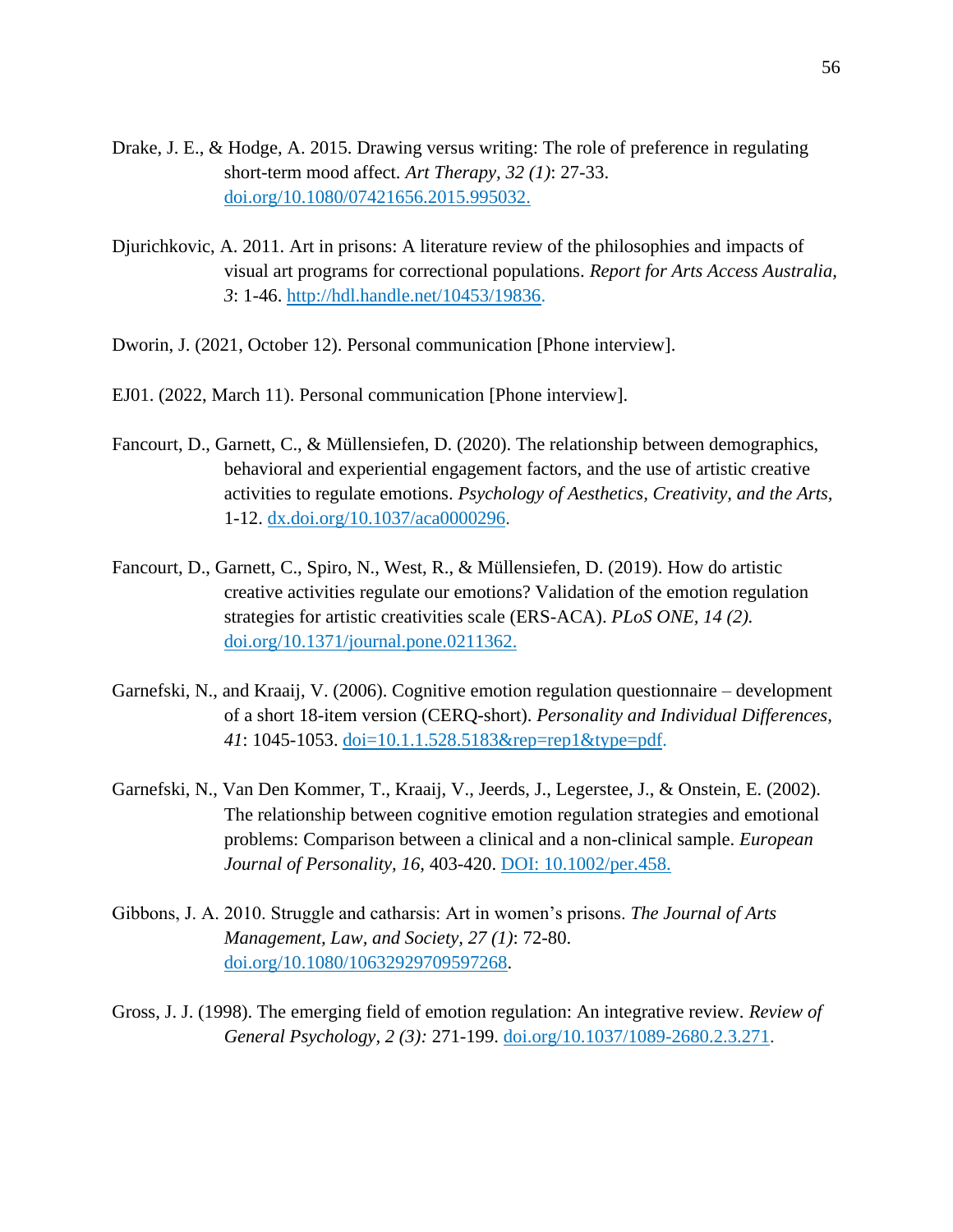- Gross, J. J. & John, O. P. (2003). Individual differences in two emotion regulation processes: Implications for affect, relationships, and well-being. *Journal of Personality and Social Psychology, 85(2)*: 348-362. doi: [10.1037/0022-3514.85.2.348.](https://doi.org/10.1037/0022-3514.85.2.348)
- Gross, J. J., & Thompson, R. A. (2007). Emotion regulation: Conceptual Foundations. In J. J. Gross (Ed.), *Handbook of Emotion Regulation,* 3-24. The Guilford Press New York.
- Gussak, D. 2006. Effects of art therapy with prison inmates: A follow-up study. *The Arts in Psychotherapy, 33 (3)*: 188-198. [doi.org/10.1016/j.aip.2005.11.003.](https://doi.org/10.1016/j.aip.2005.11.003)
- Gussak, D. (2009). Comparing the effectiveness of art therapy on depression and locus of control of male and female inmates. *The Arts in Psychotherapy, 36 (4)*: 202-207. [doi.org/10.1016/j.aip.2009.02.004.](https://doi.org/10.1016/j.aip.2009.02.004)
- Gussak, D. (2017). The continuing emergence of art therapy in prisons. *Emerging Issues in Prison Health*: 67-84. doi[:10.1007/978-94-017-7558-8\\_5.](http://dx.doi.org/10.1007/978-94-017-7558-8_5)
- Gussak, D., & Virshup, E. (1997). *Drawing Time: Art Therapy in Prisons and other Correctional Settings.* Chicago, Illinois: Magnolia Street Publishers.
- Haeyen, S., Hutschemaekers, G., van der Veld, W. M., & van Hooren, S. (2017). Measuring the contribution of art therapy in multidisciplinary treatment of personality disorders: The construction of the Self-expression and Emotion Regulation in Art Therapy Scale (SERATS). *Personality and Mental Health, 12(1)*: 3-14. doi[:10.1002/pmh.1379.](https://doi.org/10.1002/pmh.1379)
- Haeyen, S., & Noorthoorn, E. (2021). Validity of the self-expression and emotion regulation in art therapy scale (SERATS). *PLoS ONE 16 (3)*. [doi.org/10.1371/journal.pone.0248315.](https://doi.org/10.1371/journal.pone.0248315)
- Haney, C. & Zimbardo, P. (1998). The past and future of U.S. prison policy: Twenty-five years after the Stanford Prison Experiment. *American Psychologist, 53 (7)*: 709-727. [doi.org/10.1037/0003-066X.53.7.709.](https://psycnet.apa.org/doi/10.1037/0003-066X.53.7.709)
- Homann, K. B. (2010). Embodied concepts of neurobiology in dance/movement therapy practice. *American Journal of Dance Therapy, 32*: 80-99. [doi.org/10.1007/s10465-010-9099-6.](https://doi.org/10.1007/s10465-010-9099-6)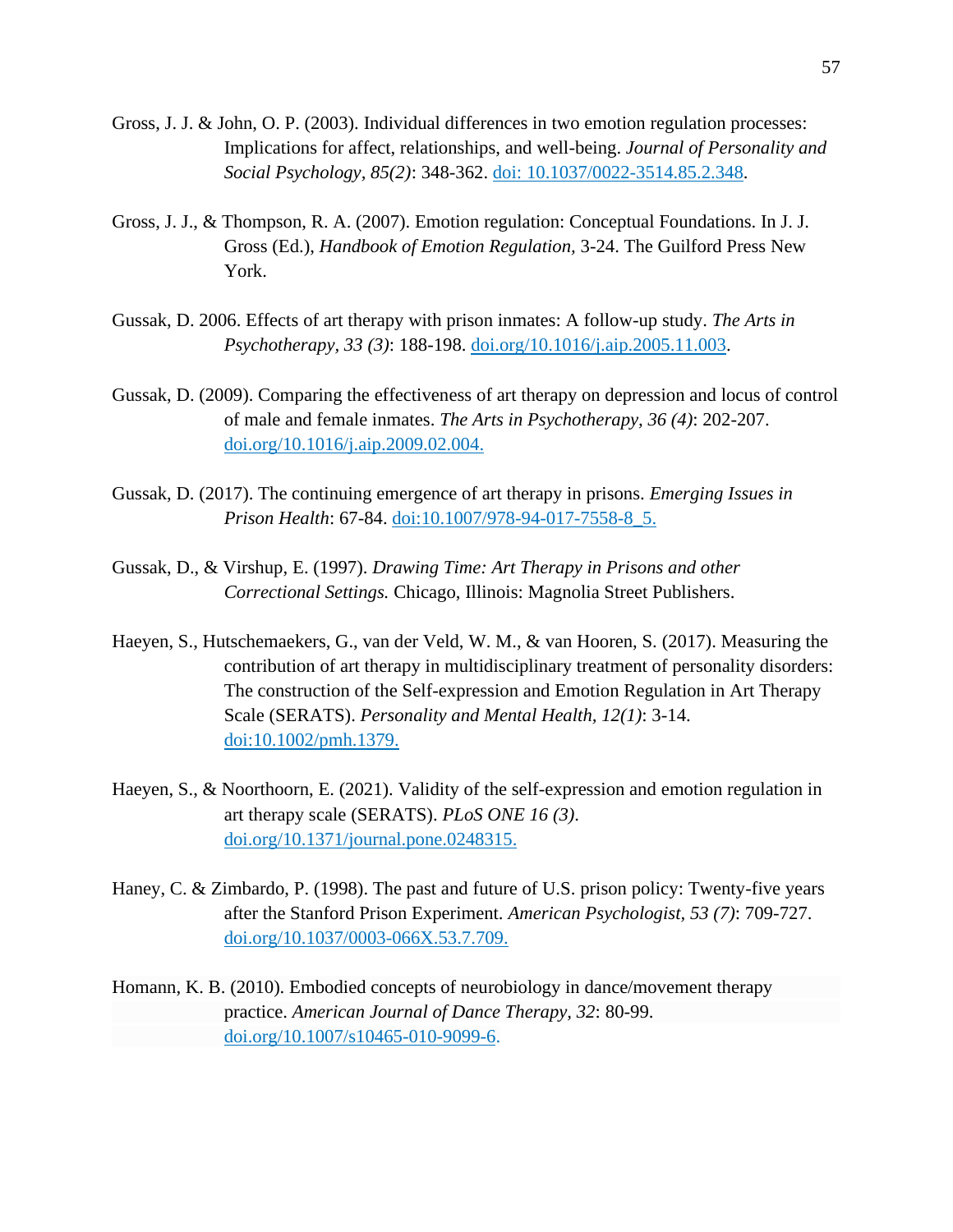- Hongo, A., Katz, A., Valenti, K. (2015). Art: Truma to Therapy for Aging Female Prisoners. *American Psychological Association, 21(3):* 201-207. [doi.org/10.1037/trm0000042.](https://doi.apa.org/doi/10.1037/trm0000042)
- Hughes, T. & Wilson, D. J. (2003). *Reentry Trends in the United States.* U.S. Department of Justice, Bureau of Justice Statistics*.*  [https://bjs.ojp.gov/content/pub/pdf/reentry.pdf.](https://bjs.ojp.gov/content/pub/pdf/reentry.pdf)
- Kang-Brown, J., Montagnet, C., & Heiss, J. (2021). People in jail and prison in spring 2021. *Vera Institute of Justice.*
- Kobylinska, D., & Kusev, P. (2019). Flexible emotion regulation: How situational demands and individual differences influence the effectiveness of regulatory strategies. *Personality and Social Psychology, 10 (72)*: 1-9. [doi.org/10.3389/fpsyg.2019.00072.](https://doi.org/10.3389/fpsyg.2019.00072)
- Koch, S. C., Ostermann, T., Steinhage, A., Kende, P., Haller, K., & Chyle, F. 2015. Breaking barriers: evaluating an arts-based emotion regulation training in prison. *The Arts in Psychotherapy, 42*: 41-49. [doi.org/10.1016/j.aip.2014.10.008.](https://doi.org/10.1016/j.aip.2014.10.008)
- Liem, M., & Kunst, M. (2013). Is there a recognizable post-incarceration syndrome among released "lifers"? *International Journal of Law Psychiatry, 36 (3-4)*: 333-337. doi[:10.1016/j.ijlp.2013.04.012.](https://doi.org/10.1016/j.ijlp.2013.04.012)
- Littman, D. M. & Sliva, S. M. (2020). Prison arts program outcomes: A scoping review. *Journal of Correctional Education, 71(3)*, 54-82[.](https://www.jstor.org/stable/27042216) [https://www.jstor.org/stable/27042216.](https://www.jstor.org/stable/27042216)
- Lofti, M., Amini, M., Fathi, A., Karami, A., Ghiasi, S., Sadeghi, S. (2018). Cognitive emotion regulation strategies in prisoners with borderline personality disorder. *Practice in Clinical Psychology, 6 (3)*: 153-158.
- Makarios, M., Steiner, B., & Travis, L. F. III. (2010). Examining the predictors of recidivism among men and women released from prison in ohio. *Criminal Justice and Behavior, 37 (12)*: 1377-1391. [doi.org/10.1177/0093854810382876.](https://doi.org/10.1177%2F0093854810382876)
- Matthews, M., Webb, T. L., Shafir, R., Snow, M., & Sheppes, G. (2021). Identifying the determinants of emotion regulation choice: A systematic review with metaanalysis, *35 (6):* 1056-1084. doi: 10.1080/02699931.2021.1945538.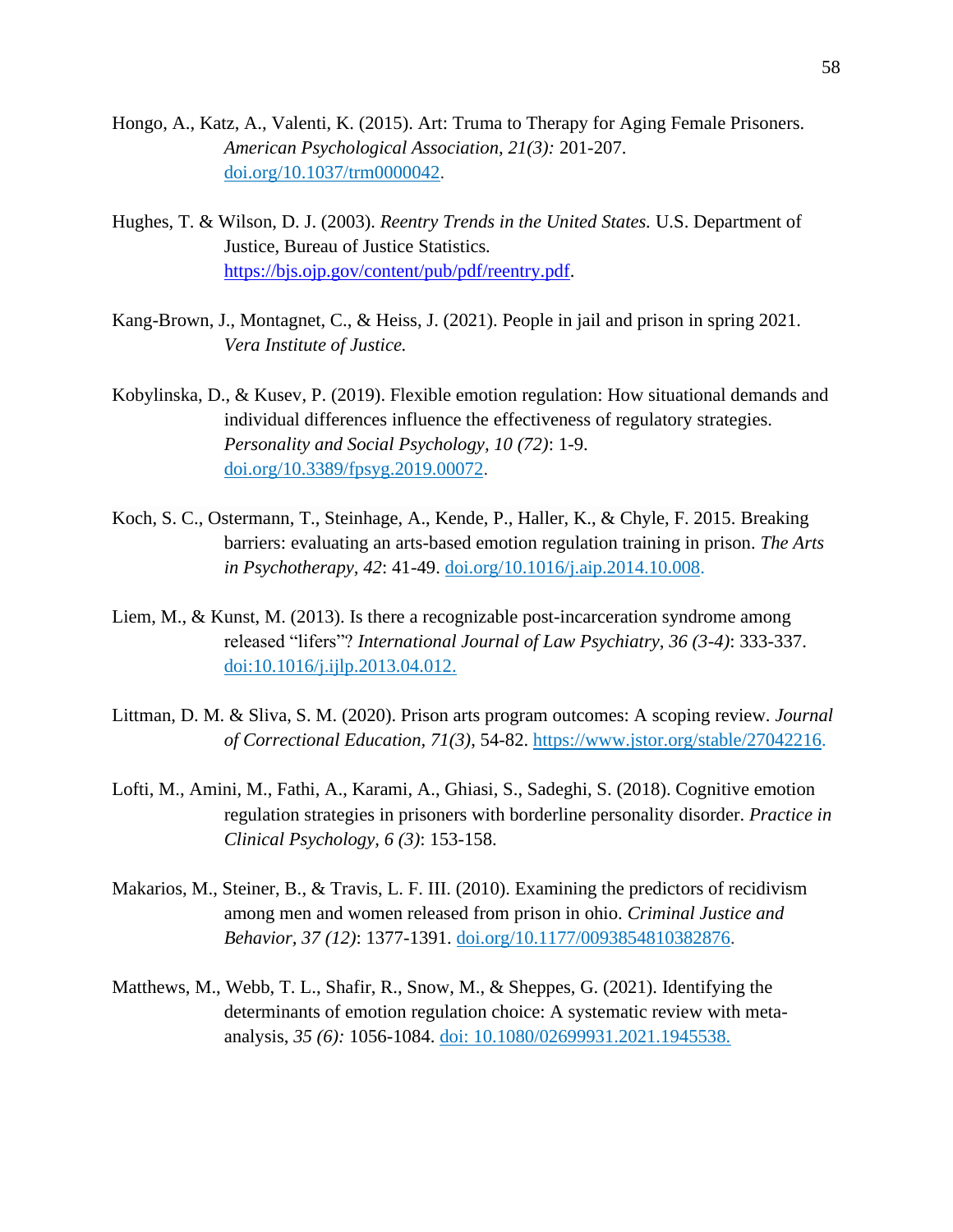Merriam, B. 2008. To find a voice: Art therapy in a women's prison. *Women & Therapy, 21 (1)*: 151-171. [doi.org/10.1300/J015v21n01\\_04.](https://doi.org/10.1300/J015v21n01_04)

Moore, J. (1996). Bearing the burden: How incarceration weakens inner-city communities.

- Morris, N., & Rothman, D. J. (1995). The Oxford history of the prison: The practice of punishment in western society. Oxford University Press, Inc.
- Oren, R., Orkibi, H., Elefant, C., & Salomon-Gimmon, M. (2019). Arts-based psychiatric rehabilitation programs in the community: Perceptions of healthcare professionals. *Journal of Psychiatric Rehabilitation, 42(1)*, 41-47. [doi.apa.org/doiLanding?doi=10.1037%2Fprj0000325.](https://doi.apa.org/doiLanding?doi=10.1037%2Fprj0000325)
- Sayre-McCord, G. (2001). Criminal justice and legal reparations as an alternative to punishment. *Philosophical Issues,* 11: 502-529. [http://www.jstor.org/stable/3050612.](http://www.jstor.org/stable/3050612)
- Shafir, R., Schwartz, N., Blechert, J., & Sheppes, G. (2015). Emotional intensity influences preimplementation and implementation of distraction and reappraisal. *Social Cognitive and Affective Neuroscience, 10 (10)*: 1329-1337. doi[:10.1093/scan/nsv022.](https://dx.doi.org/10.1093%2Fscan%2Fnsv022)
- SJ08. (2022, March 8). Personal Communication [Phone interview].
- SR12. (2022, March 10). Personal communication [Phone interview].
- Stoltz, M. P. (2007). *The New Untouchables Crime: Punishment and Race in America*. The United Nations. [https://www.un.org/en/chronicle/article/new-untouchables-crime](https://www.un.org/en/chronicle/article/new-untouchables-crime-%09%09%09punishment-and-race-america)[punishment-and-race-america.](https://www.un.org/en/chronicle/article/new-untouchables-crime-%09%09%09punishment-and-race-america)
- The Sentencing Project. (2018). *Report of the sentencing project to the united nations special rapporteur on contemporary form so racism, racial discrimination, xenophobia, and related intolerance*. [https://www.sentencingproject.org/publications/un](https://www.sentencingproject.org/publications/un-%09%09%09report-on-racial-dispar)[report-on-racial-dispar](https://www.sentencingproject.org/publications/un-%09%09%09report-on-racial-dispar)[ities/.](https://www.sentencingproject.org/publications/un-report-on-racial-disparities/)

United Nations Office on Drugs and Crime. (2014). *Prison Reform and Alternatives to Imprisonment*. The United Nations. [https://www.unodc.org/unodc/en/justice-and](https://www.unodc.org/unodc/en/justice-and-%09%09%09prison-re0form/prison-reform-and-alternatives-to-imprisonment.html)[prison-re0form/prison-reform-and-alternatives-to-imprisonment.html.](https://www.unodc.org/unodc/en/justice-and-%09%09%09prison-re0form/prison-reform-and-alternatives-to-imprisonment.html)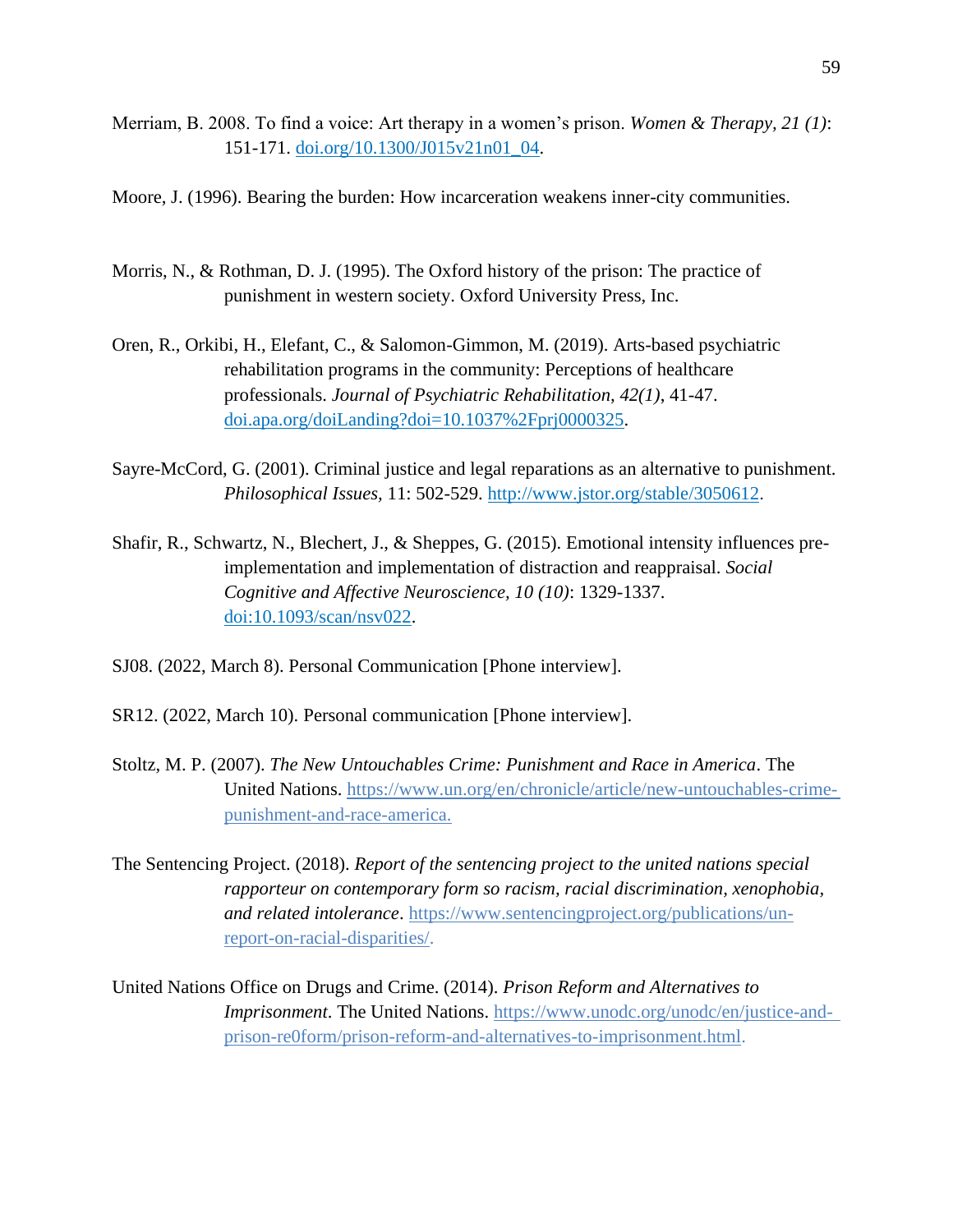- Watts, H. & Nightingale, D. S. (1966). Adding it up: The economic impact of incarceration on individuals, families, and communities. *Journal of the Oklahoma Criminal Justice Research Consortium, 3*: 55-62.
- Wolgast, M., & Ludh, L. G. (2017). Is distraction an adaptive or maladaptive strategy for emotion regulation? A person-oriented approach. *Journal of psychopathology Behavioral Assessments, 39 (1)*: 117-127. doi:10.1007/s10862-016-9570-x.

World Population Review. (2022). *Recidivism Rates by State 2022.*  [https://worldpopulationreview.com/state-rankings/recidivism-rates-by-state.](https://worldpopulationreview.com/state-rankings/recidivism-rates-by-state)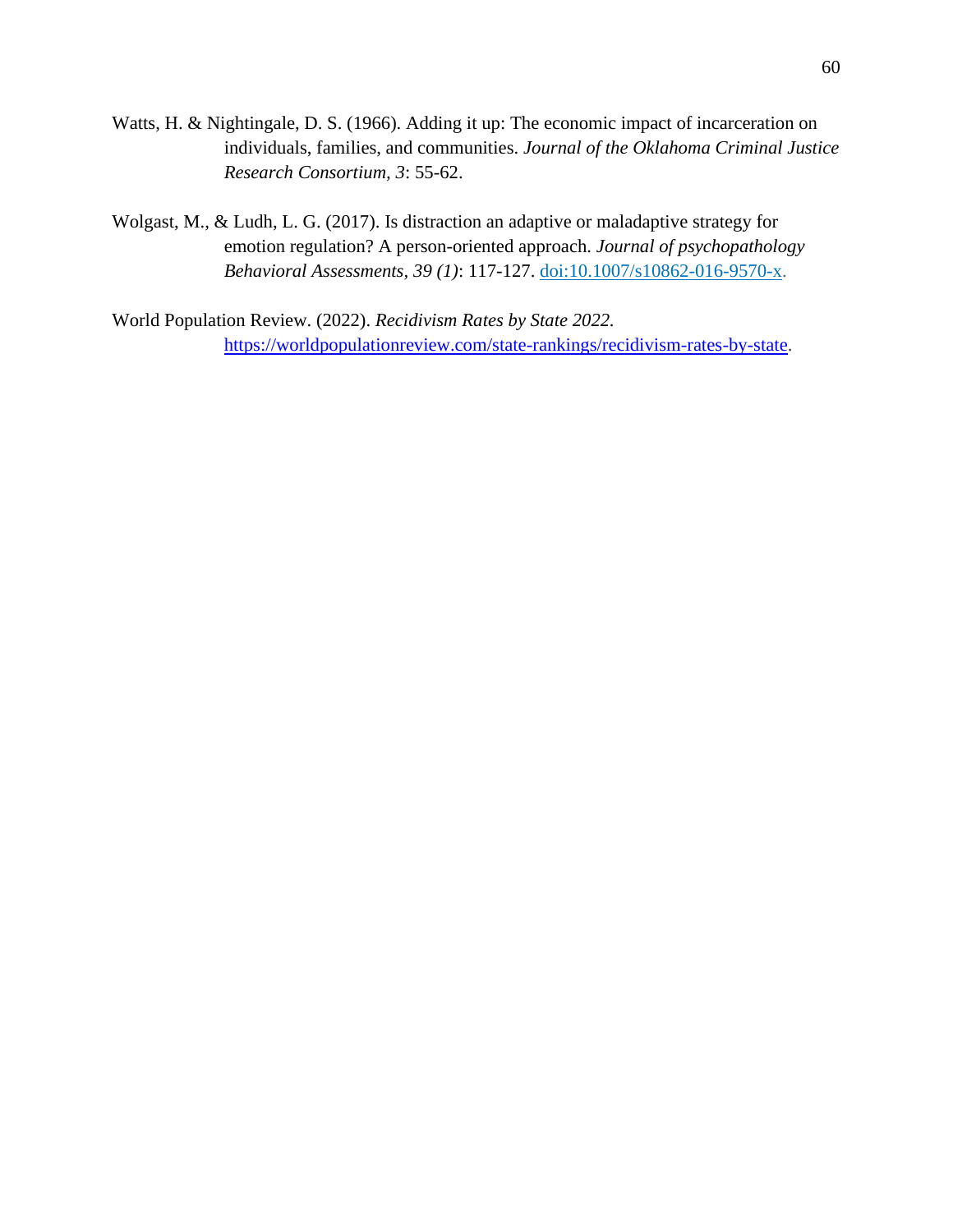| Table 1. Characteristics of Participants |  |
|------------------------------------------|--|
|------------------------------------------|--|

|                                   | Male     | Female/Non-   | <b>Total Sample</b> |
|-----------------------------------|----------|---------------|---------------------|
|                                   | $(N=17)$ | <b>Binary</b> | $(N=29)$            |
|                                   |          | $(N=12)$      |                     |
| Prison Time Spent                 |          |               |                     |
| Short $(0-3)$                     | 29.4%    | 41.7%         | 34.5%               |
| Medium $(4-15)$                   | 29.4%    | 41.7%         | 34.5%               |
| Long $(16+)$                      | 41.2%    | 16.7%         | 31.0%               |
| Prison Arts Participation         |          |               |                     |
| Any Program                       | 82.4%    | 83.3%         | 82.8%               |
| Dance and Movement                | 5.9%     | 50.0%         | 24.1%               |
| Music                             | 23.5%    | 16.7%         | 20.7%               |
| Theatre                           | 35.3%    | 8.3%          | 24.1%               |
| Visual Art                        | 25.5%    | 41.7%         | 31.0%               |
| Writing                           | 23.5%    | 58.3%         | 37.9%               |
| Participation Time in Prison      |          |               |                     |
| Arts                              |          |               |                     |
| Short $(0-2)$                     | 35.3%    | 25.0%         | 31.0%               |
| Medium $(3-6)$                    | 35.3%    | 33.3%         | 34.5%               |
| Long $(7+)$                       | 29.4%    | 41.7%         | 34.5%               |
| Years as Reentered Citizen        |          |               |                     |
| Mean/SD                           | 2.2(2.9) | 5.8(5.6)      | 3.7(4.5)            |
| <b>Reentry Arts Participation</b> |          |               |                     |
| Any Program                       | 64.7%    | 41.7%         | 38.0%               |
| Dance and Movement                | $0.0\%$  | 8.3%          | 3.5%                |
| Music                             | 11.8%    | 25.0%         | 17.2%               |
| Theatre                           | 41.2%    | 8.3%          | 27.6%               |
| Visual Art                        | 17.7%    | 25.0%         | 20.7%               |
| Writing                           | 17.7%    | 41.7%         | 27.6%               |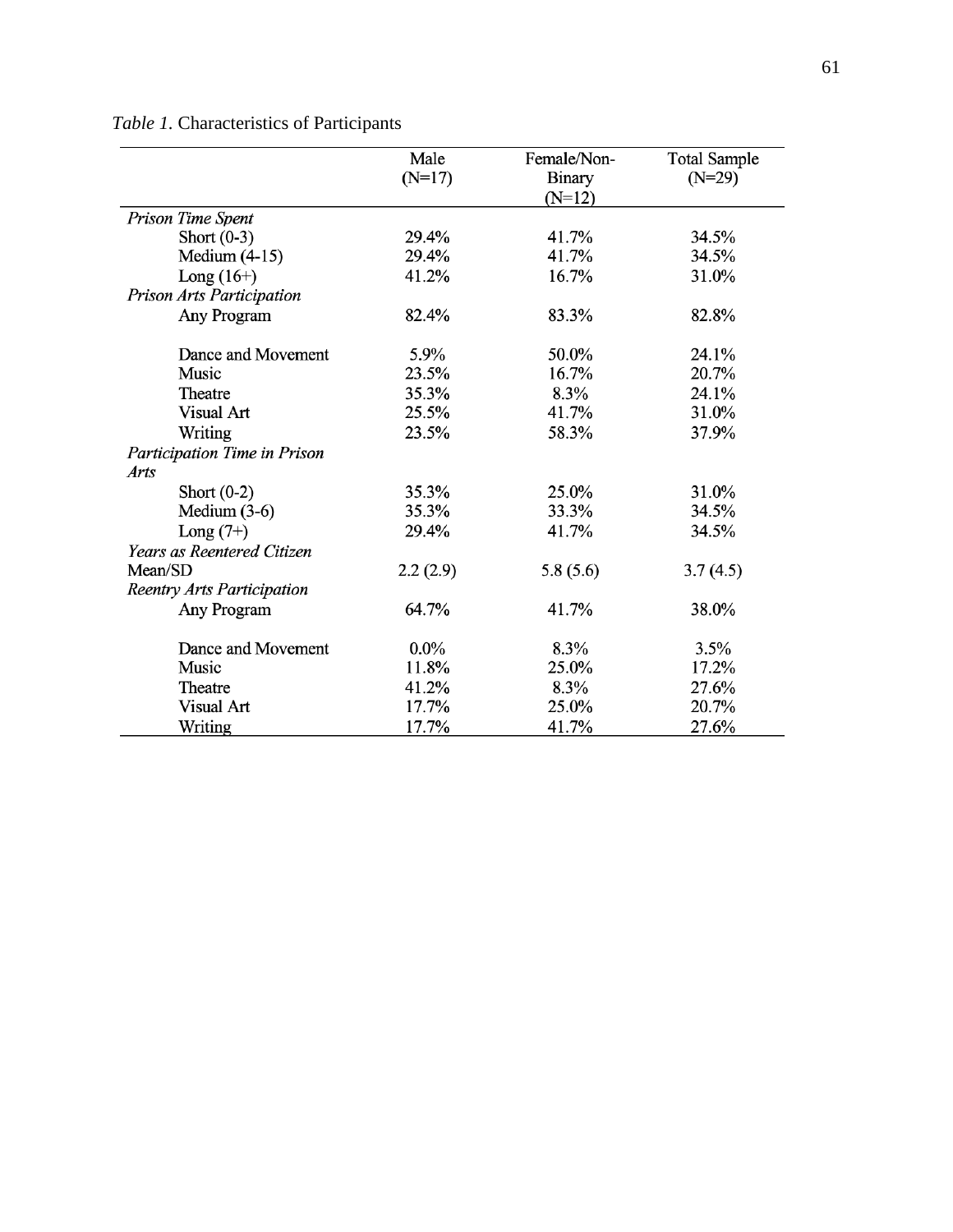# **Appendix A**

# Informed Consent

# Request to Participate in Study

I am inviting you to participate in this study about your experience with prison or reentry arts programs, and the effect of those on your overall emotional well-being. This project has been approved by Trinity College's institutional Review Board.

#### Purpose of this Research

The goal of this project is to learn about how arts programming has impacted your lives. I hope that my project will provide support for arts programs and also inform the public of how arts programs can create change in individuals.

#### Procedure

To understand more about arts programs, I am distributing a questionnaire over email and also doing follow-up interviews. Interviews are optional for all participants who fill out the questionnaire. The questionnaire has a series of questions that ask about you and your participation in arts programs. The remaining questions ask you to reflect upon how arts programs have helped you deal with different life experiences. We anticipate that the questionnaire will take you about 20-25 minutes to complete.

# Risks or Discomfort

Because you can't be personally identified by the information you will give in the questionnaire, the risks involved in completing it are minimal. If you feel uncomfortable answering any question on the questionnaire, you may choose not to answer that question.

If you participate in an interview, we recognize that there may be potential discomfort or difficulty sharing personal experiences. You are free to ask me to move onto the next question or stop the interview or at any time.

# Confidentiality

All information obtained in this questionnaire will be treated confidentially. The questionnaire is completely anonymous, meaning no identifiable information will be attached to your questionnaire or your interview responses. In order to keep everything anonymous, we will ask you to create a "unique identifier" so that if you agree to participate in the interview, we will be able to connect your questionnaire answers to your interview answers. Your unique identifier will be a 4 letter code, which will be made up of your mother's first initial, your father's first initial, and your birth month (January  $= 01$ ).

Here is an example: My mother's first name is Linda. My father's first name is Joe. I was born in September. My 4 letter code is: LJ09.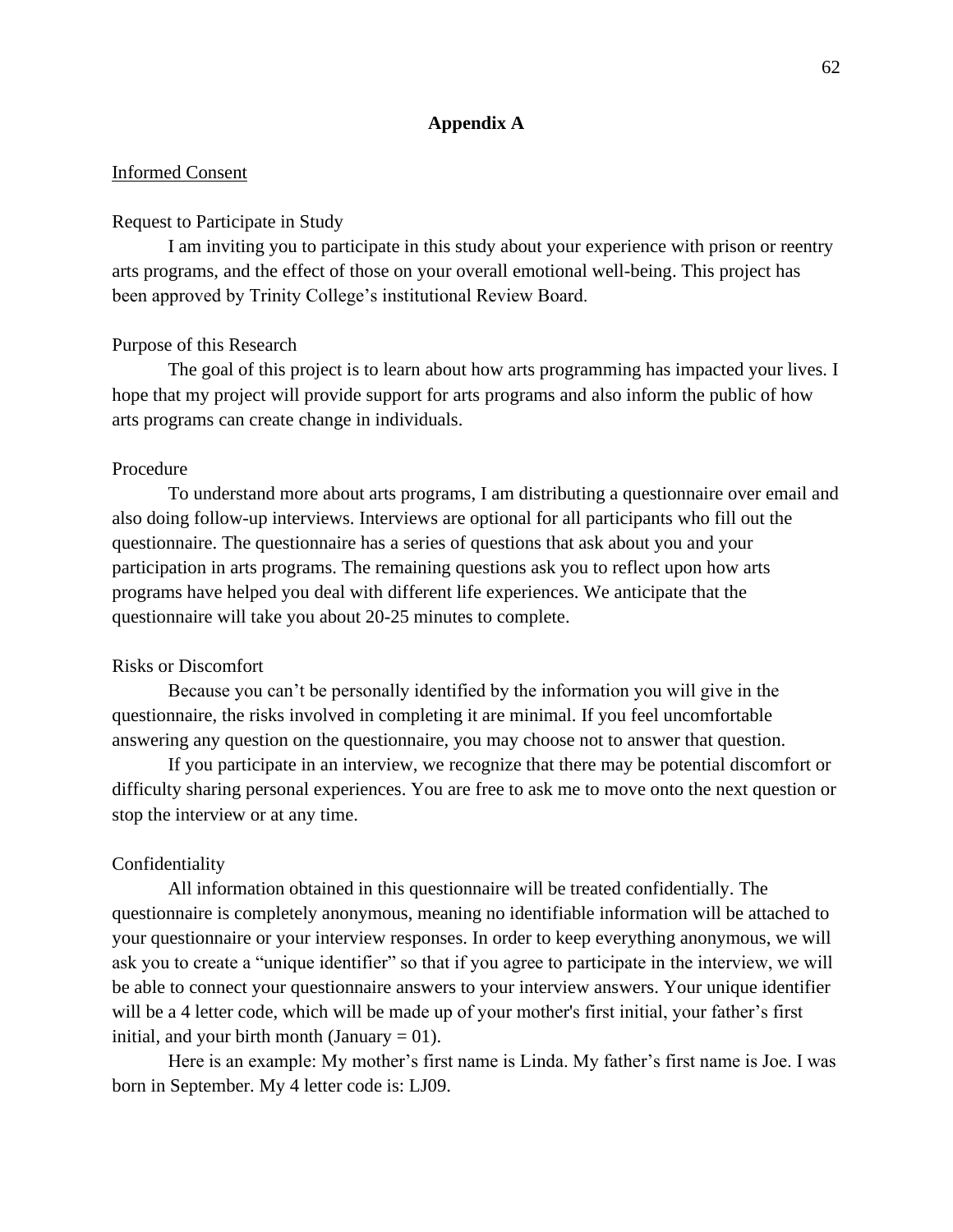Information from the survey will be kept on password-protected computers and only the research team will have access to these records to preserve confidentiality. Records will be kept in our laboratory for a minimum of 3 years.

# Compensation

You will receive a \$10 Amazon gift card after completing the questionnaire.

# Voluntary Participation

The decision to complete this survey is voluntary. You may refuse to answer any question asked in the survey. Even once you begin the online survey, you may stop at any time by closing your web browser. But if your survey is not almost entirely complete, you will not be compensated.

# Questions/Concerns

Thank you in advance for your time and willingness to share, it is so appreciated! If you have any questions about your participation or would like to discuss the project before completing the questionnaire, please contact: Dana Parker: *dana.parker@trincoll.edu*, Trinity College or Professor Dina Anselmi: [dina.anselmi@trincoll.edu,](mailto:dina.anselmi@trincoll.edu) Trinity College.

Do you want to take this questionnaire?

- I want to participate
- I do not want to participate

# **Appendix B**

# Interview Questions

- 1. What art program are/were you involved with and what creative activities did you do?
- 2. Did/do you find art to be a healing activity? If so, is art ever an easier way to release or express emotion than verbally discussing your past or personal struggles?
- 3. Did art programs, either while in prison or once released, provide you with a sense of community? If so, how did that impact you?
- 4. Did/does arts participation help you better understand the feelings or experiences of others in the group? Of others more generally?
- 5. How did your involvement in art programs help while in prison and / or with your reentry process?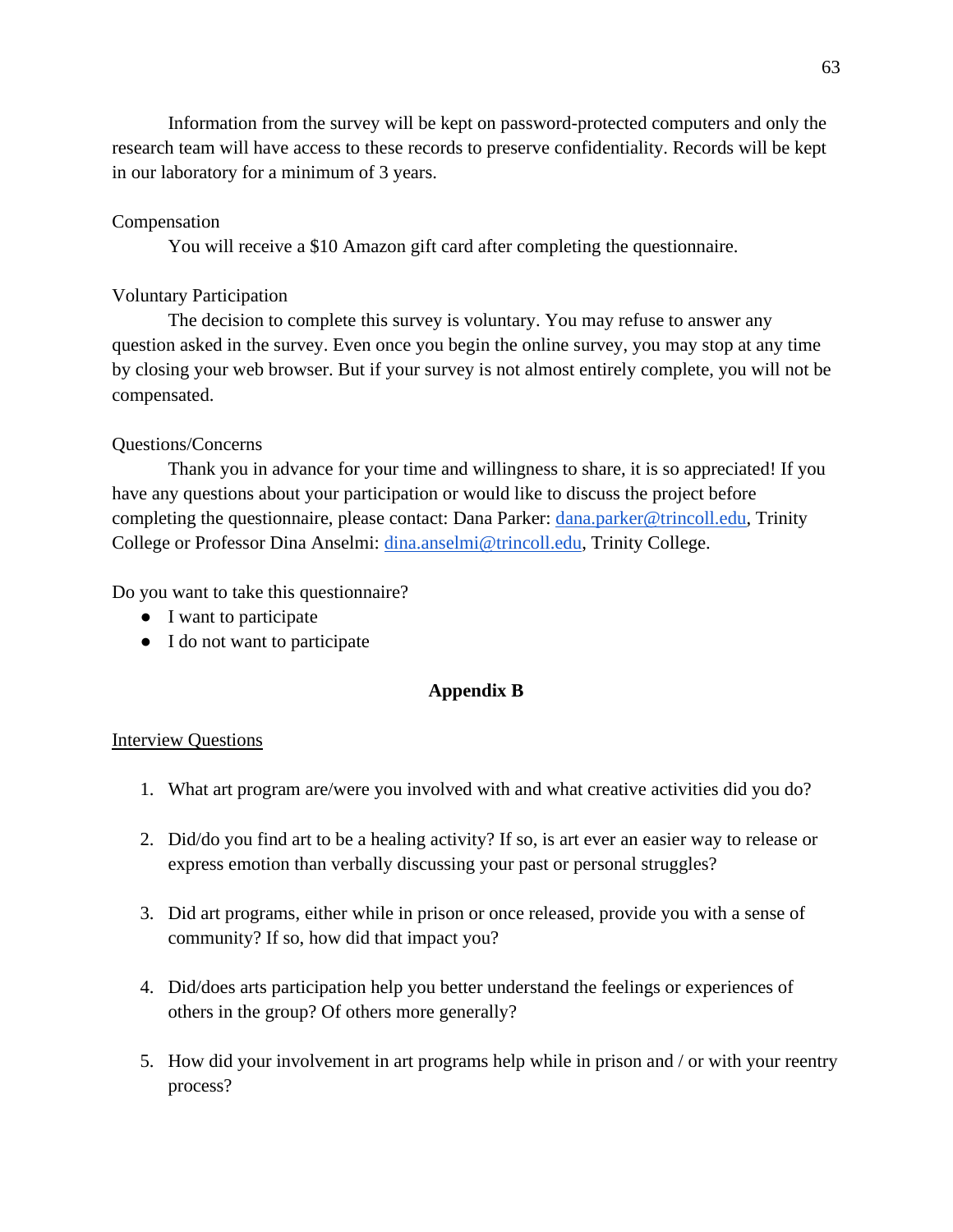- 6. Do you feel that your involvement in arts programs empowered you to take back control of your life in prison and / or upon reentry?
- 7. Emotion regulation strategies include distraction, reflection/reappraisal, problem solving and discharge (see definitions below). Did your involvement in art programs help you learn how to take control of your emotions in any of these ways?
	- a. Distraction = focus attention away from distressing situations
	- b. Reflection / reappraisal = change or soften the meaning of a situation to alter its emotional impact
	- c. Problem solving = help you to problem solve a situation
	- d. Discharge = attempt to release or get rid of negative emotions
- 8. Are there other aspects of arts programs that we haven't discussed, that have helped you and that you would like to share?

# **Appendix C**

# Context Questions

- 1. Unique identifier (in place of name)
- 2. Gender
	- a. Male
	- b. Female
	- c. Non-binary / Other
	- d. Prefer not to say
- 3. What is the total amount of time you have spent in prison?
	- a. Text box to specify months/years
- 4. How long have you been a reentered citizen?
	- a. Text box to specify months/years
- 5. Did you participate in an arts program while in prison?
	- a. If so, what type of art program were you involved with?
		- i. Dance and movement
		- ii. Theater
		- iii. Visual art (drawing, painting, sculpture, collage)
		- iv. Singing and songwriting (Music)
		- v. Writing (poetry, fiction, nonfiction, personal narrative, letter)
- 6. If you answered yes to question 6, How long were you involved with a prison arts program?
	- a. Text box to specify months/years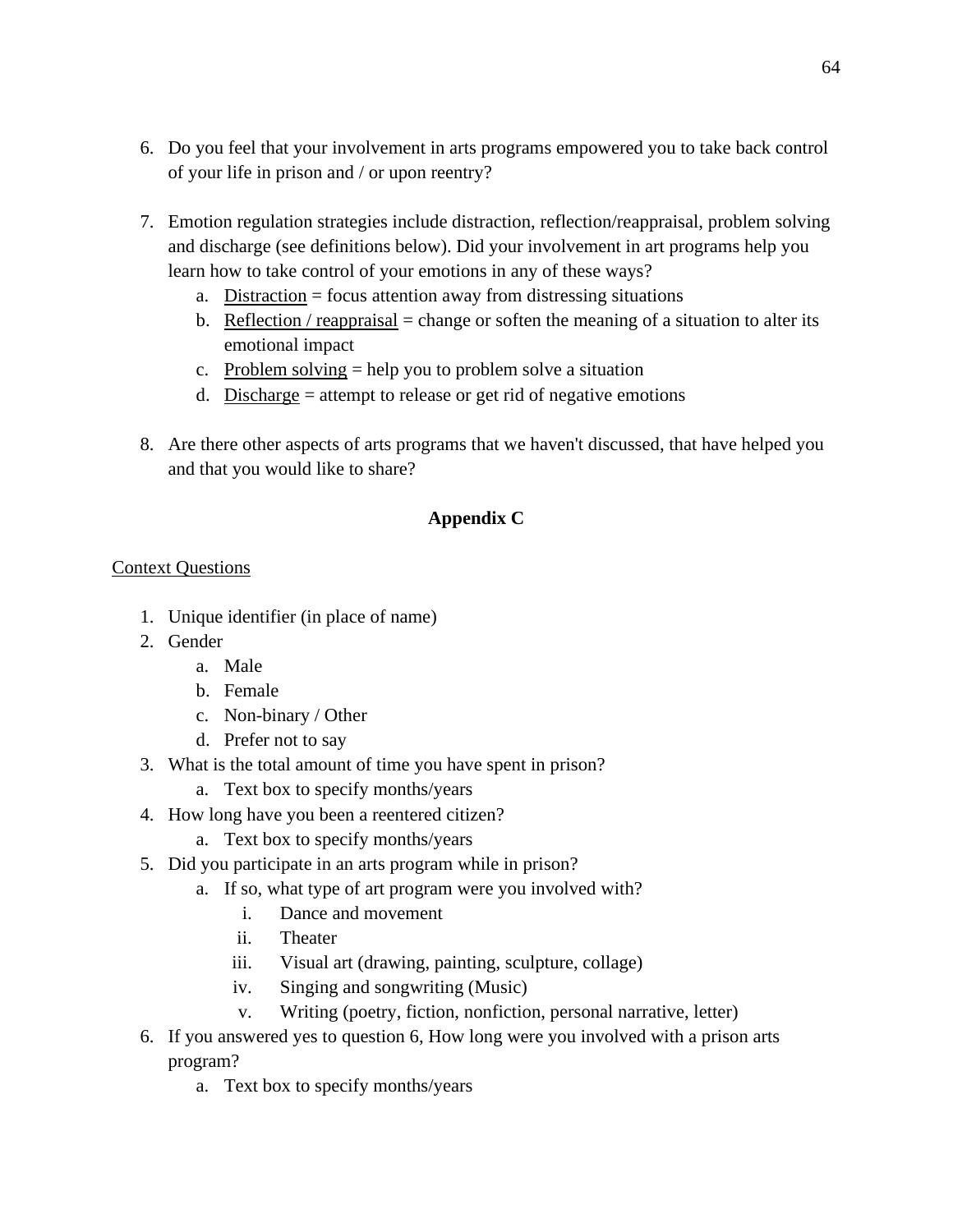- 7. Now that you are back in the community, are you still involved with an arts program?
	- a. If so, what type of arts program are you involved with?
		- i. Dance and movement
		- ii. Theater
		- iii. Visual art (drawing, painting, sculpture, collage)
		- iv. Singing and songwriting (music)
		- v. Writing (poetry, fiction, nonfiction, personal narrative, letter)

# **Appendix D**

# Cognitive Emotion Regulation Questionnaire - Short Form

- 1. I feel that I am the one who is responsible for what has happened [after a negative event]
- 2. I think that basically the cause must lie within myself
- 3. I think that I have to accept that this has happened
- 4. I think that I have to accept the situation
- 5. I often think about how I feel about what I have experienced
- 6. I am preoccupied with what I think and feel about what I have experienced
- 7. I think of pleasant things that have nothing to do with it
- 8. I think of something nice instead of what has happened
- 9. I think about how to change the situation
- 10. I think about a plan of what I can do best
- 11. I think I can learn something from the situation
- 12. I think that I can become a stronger person as a result of what has happened
- 13. I think that it hasn't been too bad compared to other things
- 14. I tell myself that there are worse things in life
- 15. I keep thinking about how terrible it is what I have experienced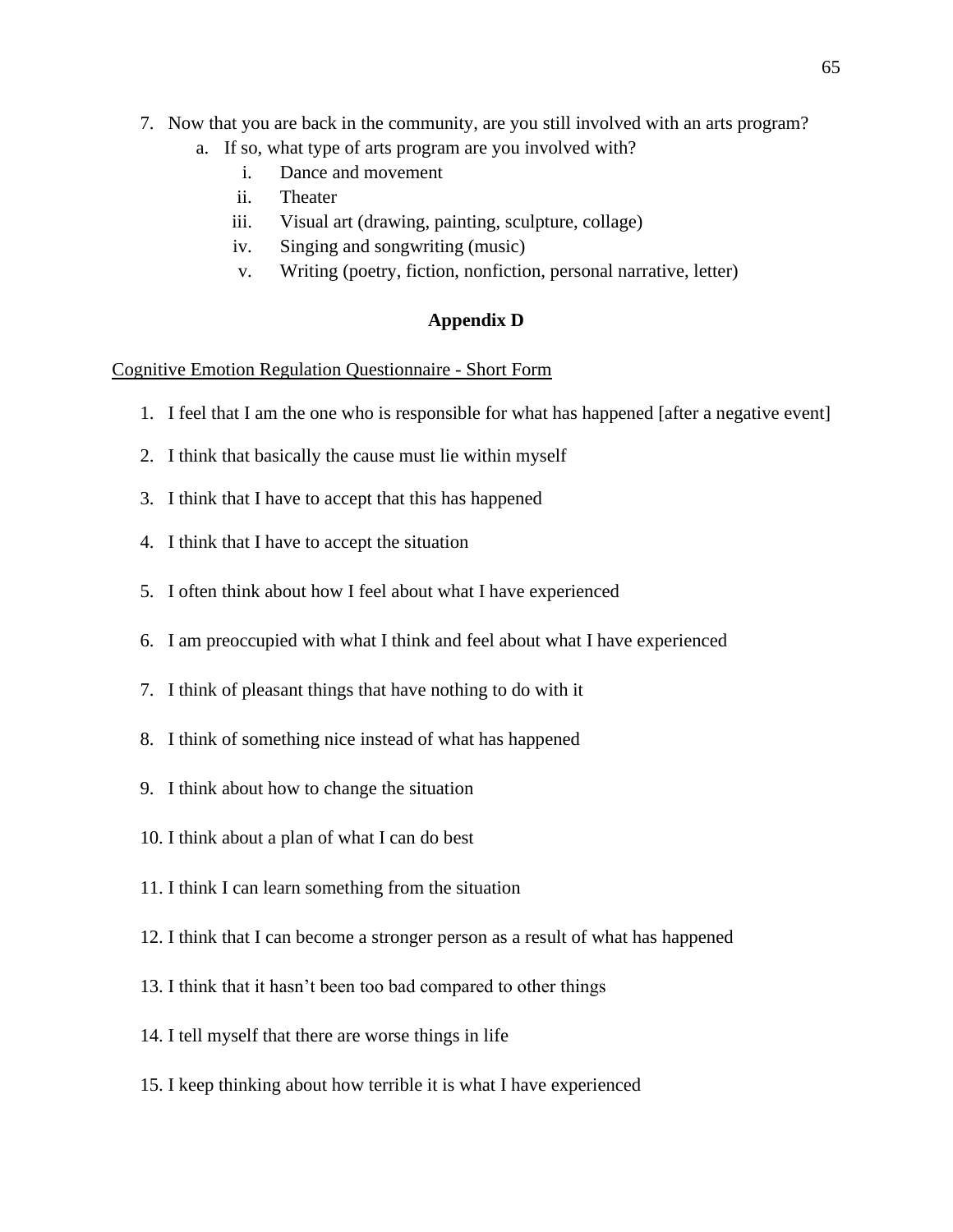- 16. I continually think about how horrible the situation has been
- 17. I feel that others are responsible for what has happened
- 18. I feel that basically the cause lies with others

# **Appendix E**

# Emotion Regulation Strategies for Artistic Creative Activities (ERS-ACA)

- 1. I get in touch with my feelings through the process of making art
- 2. I am able to depict my feelings when doing art
- 3. Through the process of making art, I am able to discover what is at play within me
- 4. I am able to express my feelings through the process of making art
- 5. I am able to make things fall into place in the art
- 6. Making art is a kind of outlet for me
- 7. A piece of art I have created can help me hold on to a particular feeling
- 8. I apply the new behavior that I have been experimenting with in arts class outside of the arts class
- 9. I gain greater insight into myself when doing art

# **Appendix F**

# Self-expression and Emotion Regulation in Art Therapy Scale (SERATS)

- 1. I can block out any unwanted thoughts or feelings
- 2. I can contemplate what is going on in my life with a clear mind
- 3. I can shake off any anxieties in my life
- 4. I feel I am in my own little bubble, away from ordinary worries